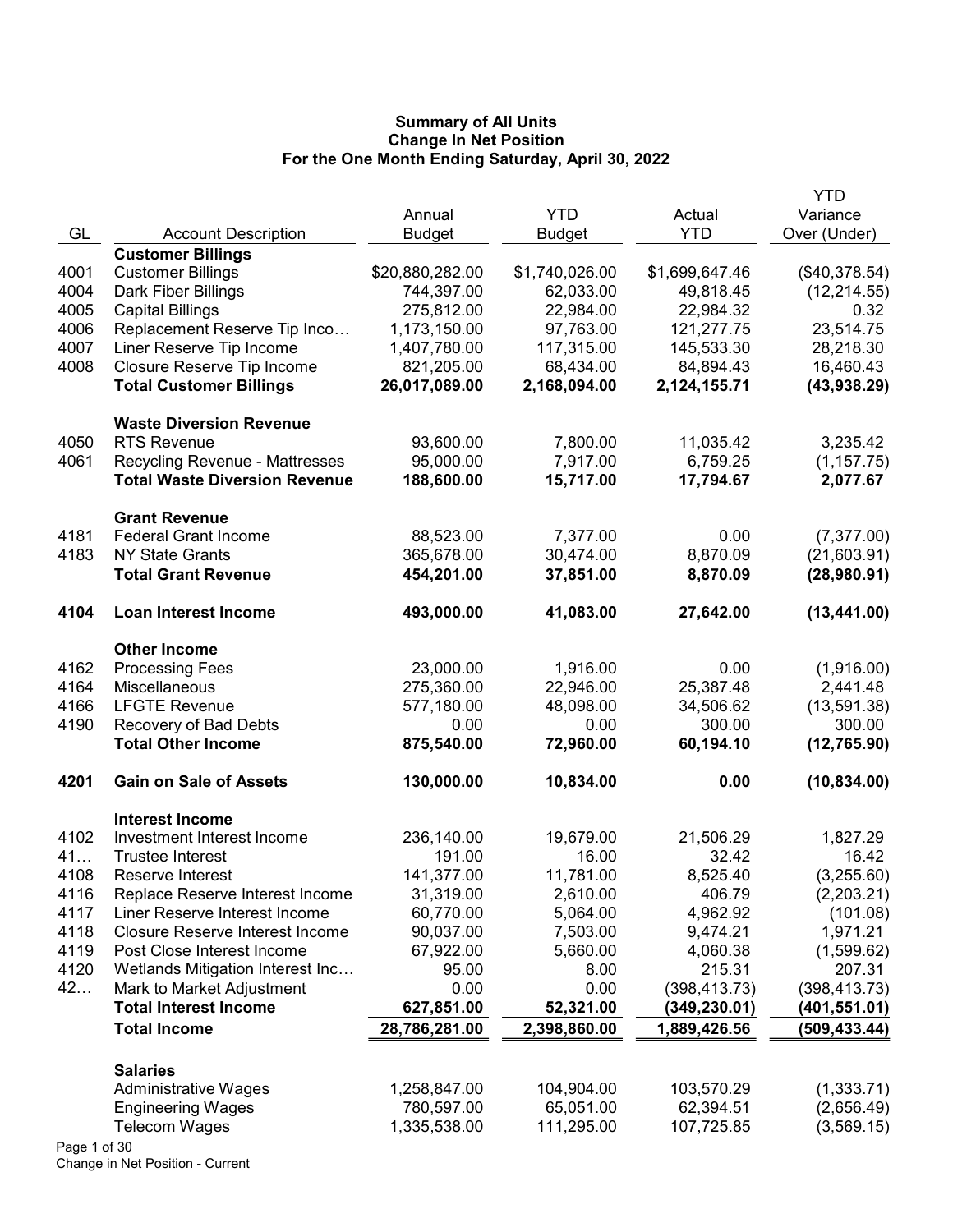|      |                                           |               |               |            | <b>YTD</b>   |
|------|-------------------------------------------|---------------|---------------|------------|--------------|
|      |                                           | Annual        | <b>YTD</b>    | Actual     | Variance     |
| GL   | <b>Account Description</b>                | <b>Budget</b> | <b>Budget</b> | <b>YTD</b> | Over (Under) |
|      | <b>Regional Development Wages</b>         | 295,012.00    | 24,585.00     | 21,833.95  | (2,751.05)   |
|      | <b>MMF Wages</b>                          | 1,523,735.00  | 126,978.00    | 104,796.87 | (22, 181.13) |
|      | <b>WQ Wages</b>                           | 1,465,779.00  | 122,148.00    | 109,386.63 | (12, 761.37) |
| 50   | Overtime Wages                            | 113,785.00    | 9,482.00      | 15,672.06  | 6,190.06     |
| 5005 | On-Call Stipend                           | 25,200.00     | 2,100.00      | 1,800.00   | (300.00)     |
|      | <b>Total Salaries</b>                     | 6,798,493.00  | 566,543.00    | 527,180.16 | (39, 362.84) |
|      | <b>Fringe Benefits</b>                    |               |               |            |              |
| 50   | <b>FICA Expense</b>                       | 448,834.00    | 37,403.00     | 35,530.37  | (1,872.63)   |
| 50   | <b>Pension Expense</b>                    | 700,254.00    | 58,356.00     | 51,599.16  | (6,756.84)   |
| 50   | <b>VDC Expense</b>                        | 18,245.00     | 1,521.00      | 1,374.46   | (146.54)     |
| 50   | Health Insurance                          | 891,225.00    | 74,269.00     | 60,902.69  | (13,366.31)  |
| 50   | Retiree Health Insurance                  | 95,162.00     | 7,930.00      | 6,780.41   | (1, 149.59)  |
| 50   | <b>Workers Comp</b>                       | 202,214.00    | 16,851.00     | 14,385.66  | (2,465.34)   |
| 50   | <b>Disability Insurance</b>               | 19,961.00     | 1,664.00      | 1,638.92   | (25.08)      |
| 5036 | Unemployment                              | 10,000.00     | 833.00        | 0.00       | (833.00)     |
| 50   | Post Retire Overhead                      | 479,697.00    | 39,975.00     | 45,674.01  | 5,699.01     |
| 5051 | <b>Benefit Admin. Fees</b>                | 9,800.00      | 817.00        | 764.00     | (53.00)      |
| 5054 | <b>Employee Physicals &amp; Screening</b> | 15,842.00     | 1,322.00      | 275.00     | (1,047.00)   |
|      | <b>Total Fringe Benefits</b>              | 2,891,234.00  | 240,941.00    | 218,924.68 | (22,016.32)  |
|      | <b>Operations &amp; Maintenance</b>       |               |               |            |              |
| 5062 | Third Party Temporary - O&M               | 28,400.00     | 2,366.66      | 1,762.56   | (604.10)     |
| 5133 | Equipment Maintenance Contr               | 306,594.00    | 25,550.00     | 29,632.24  | 4,082.24     |
| 5134 | <b>Maintenance Contracts</b>              | 149,800.00    | 12,483.00     | 3,452.95   | (9,030.05)   |
| 5135 | <b>Underground Locating</b>               | 60,000.00     | 5,000.00      | 2,862.33   | (2, 137.67)  |
| 5403 | <b>Safety Equipment &amp; Supplies</b>    | 30,610.00     | 2,551.67      | 3,439.45   | 887.78       |
| 5702 | Large Equipment Parts                     | 100,000.00    | 8,333.00      | 12,734.39  | 4,401.39     |
| 5703 | <b>Small Equipment</b>                    | 30,000.00     | 2,500.00      | 0.00       | (2,500.00)   |
| 5704 | <b>O&amp;M Supplies</b>                   | 24,500.00     | 2,042.00      | 667.68     | (1,374.32)   |
| 5706 | Shop Tools                                | 15,000.00     | 1,250.00      | 56.28      | (1, 193.72)  |
| 5708 | Fuels                                     | 350,000.00    | 29,167.00     | 6,298.50   | (22,868.50)  |
| 5710 | Lubricants                                | 17,000.00     | 1,417.00      | 914.00     | (503.00)     |
| 5712 | Purchased Maintenance & Repair            | 128,000.00    | 10,667.00     | 8,451.57   | (2,215.43)   |
| 5716 | <b>Equipment Rental</b>                   | 29,000.00     | 2,416.67      | 0.00       | (2, 416.67)  |
| 5718 | Tires                                     | 18,368.00     | 1,531.00      | 0.00       | (1,531.00)   |
| 5720 | <b>Offnet Circuit Lease</b>               | 674,564.00    | 56,214.00     | 50,643.29  | (5,570.71)   |
| 5770 | Other Tool, Equip & O&M                   | 12,500.00     | 1,042.00      | 64.70      | (977.30)     |
| 5815 | Chemicals                                 | 74,000.00     | 6,167.00      | 0.00       | (6, 167.00)  |
| 5818 | Leachate System Expense                   | 10,000.00     | 833.00        | 0.00       | (833.00)     |
| 5820 | <b>LFG Maintenance</b>                    | 50,000.00     | 4,167.00      | 0.00       | (4, 167.00)  |
| 5830 | Collo Expense                             | 182,580.00    | 15,215.00     | 14,472.07  | (742.93)     |
| 5832 | <b>Emergency Restoration</b>              | 95,000.00     | 7,917.00      | 6,995.98   | (921.02)     |
| 5834 | Permitting                                | 5,000.00      | 417.00        | 0.00       | (417.00)     |
| 5835 | NYS DOT Fee                               | 10,000.00     | 833.00        | 0.00       | (833.00)     |
| 5836 | <b>Pole Attachment Fees</b>               | 306,117.00    | 25,510.00     | 8,254.45   | (17, 255.55) |
| 5838 | <b>Conduit Lease</b>                      | 20,907.00     | 1,742.00      | 333.64     | (1,408.36)   |

Page 2 of 30 Change in Net Position - Current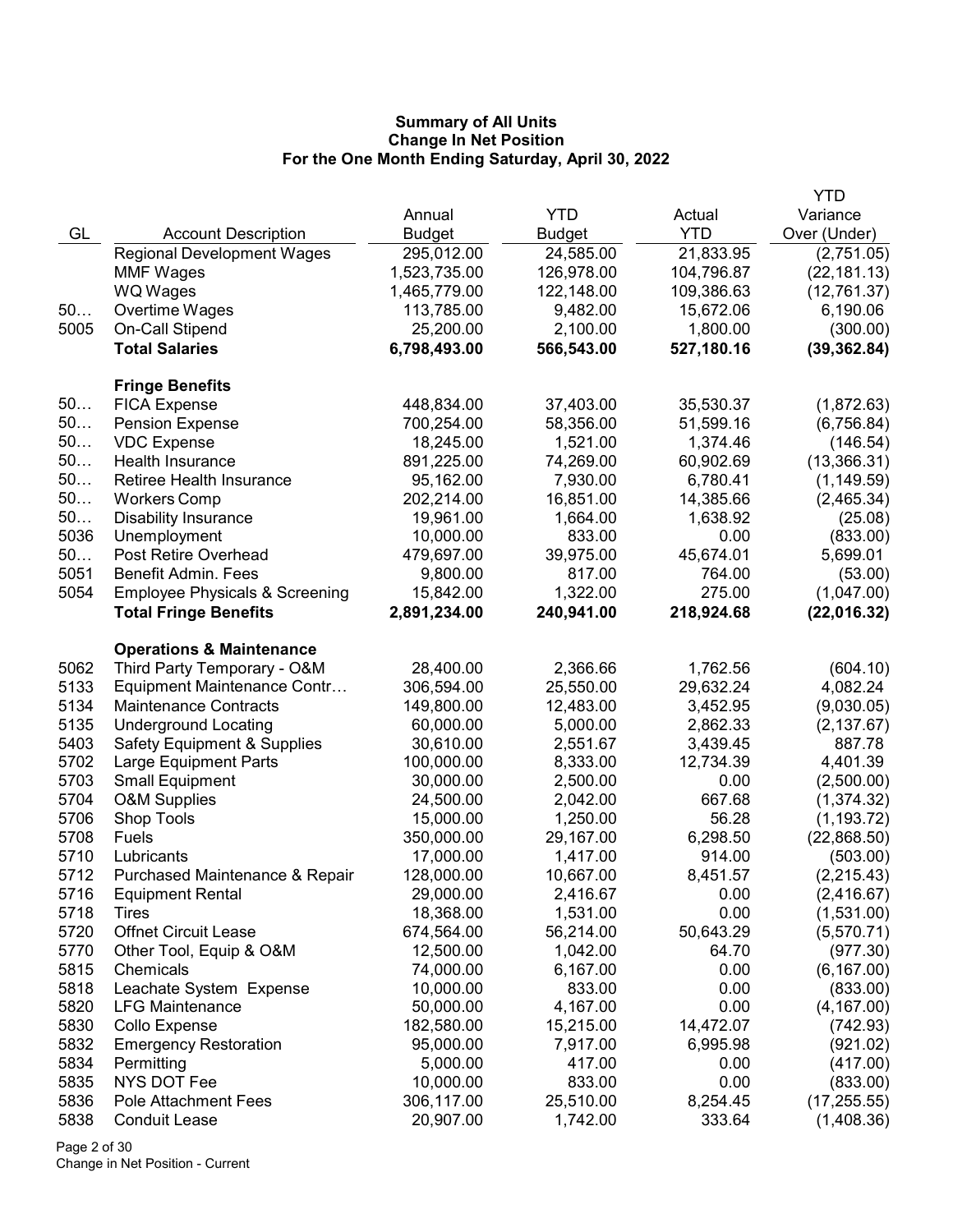|      |                                       |               |               |            | YTD           |
|------|---------------------------------------|---------------|---------------|------------|---------------|
|      |                                       | Annual        | <b>YTD</b>    | Actual     | Variance      |
| GL   | <b>Account Description</b>            | <b>Budget</b> | <b>Budget</b> | <b>YTD</b> | Over (Under)  |
| 5870 | <b>Natural Habitat Enhancements</b>   | 50,200.00     | 4,183.67      | 0.00       | (4, 183.67)   |
| 5902 | Lab Fees                              | 8,600.00      | 717.00        | 0.00       | (717.00)      |
| 5904 | <b>SCADA</b>                          | 20,200.00     | 1,683.00      | 3,814.46   | 2,131.46      |
| 5932 | <b>Monitoring &amp; Testing</b>       | 177,550.85    | 14,795.73     | 0.00       | (14, 795.73)  |
| 6008 | <b>Contract Hauling</b>               | 15,000.00     | 1,250.33      | 1,000.00   | (250.33)      |
| 6010 | <b>Cape Vincent Reserve</b>           | 700.00        | 58.00         | 0.00       | (58.00)       |
| 6110 | Marketing                             | 5,000.00      | 417.00        | 0.00       | (417.00)      |
| 8090 | <b>Purchases for Resale</b>           | 137,500.00    | 11,459.00     | 1,784.22   | (9,674.78)    |
|      | Total O & M                           | 3,142,690.85  | 261,895.73    | 157,634.76 | (104, 260.97) |
|      | <b>Recycling Transfer Station</b>     |               |               |            |               |
| 50   | <b>Material Reprocessing Wages</b>    | 113,029.00    | 9,419.00      | 15,549.33  | 6,130.33      |
| 50   | <b>Material Reprocessing OT</b>       | 0.00          | 0.00          | 1,743.01   | 1,743.01      |
| 50   | <b>FICA Expense</b>                   | 7,384.00      | 615.00        | 895.31     | 280.31        |
| 50   | <b>Pension Expense</b>                | 12,370.00     | 1,031.00      | 1,281.75   | 250.75        |
| 50   | <b>Health Insurance</b>               | 16,503.00     | 1,375.00      | 1,999.12   | 624.12        |
| 50   | <b>Workers Comp</b>                   | 8,920.00      | 743.00        | 1,050.19   | 307.19        |
| 50   | <b>Disability Insurance</b>           | 479.00        | 40.00         | 39.92      | (0.08)        |
| 50   | Post Retire Overhead                  | 11,441.00     | 953.00        | 1,795.50   | 842.50        |
| 6300 | RTS -Safety Equipment & Sup           | 1,500.00      | 125.00        | 106.74     | (18.26)       |
| 6305 | RTS - Large Equipment Parts           | 6,632.00      | 553.00        | 2,598.05   | 2,045.05      |
| 6310 | RTS - Small Equipment                 | 500.00        | 42.00         | 0.00       | (42.00)       |
| 6315 | RTS - O&M Supplies                    | 2,000.00      | 167.00        | 0.00       | (167.00)      |
| 6320 | RTS - Fuels                           | 5,000.00      | 417.00        | 0.00       | (417.00)      |
| 6325 | RTS - Purchased Maintenance           | 1,000.00      | 83.00         | 219.00     | 136.00        |
| 6330 | RTS - Contract Hauling                | 1,500.00      | 125.00        | 0.00       | (125.00)      |
| 6335 | RTS - Office Supplies                 | 200.00        | 17.00         | 0.00       | (17.00)       |
| 6340 | <b>RTS - Cellular Services</b>        | 270.00        | 23.00         | 0.00       | (23.00)       |
| 6345 | RTS - Other Communications            | 1,000.00      | 83.00         | 189.97     | 106.97        |
| 6350 | RTS - Office Equipment Mainte         | 375.00        | 31.00         | 0.00       | (31.00)       |
| 6355 | RTS - Employee Mileage Reim           | 200.00        | 17.00         | 0.00       | (17.00)       |
| 6360 | RTS - Employee Uniforms               | 750.00        | 63.00         | 75.60      | 12.60         |
| 6365 | RTS - Gas & Electric                  | 4,500.00      | 375.00        | 193.00     | (182.00)      |
| 6370 | RTS - Propane                         | 4,000.00      | 333.00        | 0.00       | (333.00)      |
| 6375 | RTS - Building Supplies               | 750.00        | 63.00         | 0.00       | (63.00)       |
| 6380 | RTS - Site Supplies                   | 750.00        | 63.00         | 0.00       | (63.00)       |
| 6385 | RTS - Building Maintenance &          | 750.00        | 63.00         | 0.00       | (63.00)       |
| 6390 | RTS - Site Maintenance & Repair       | 1,000.00      | 83.00         | 0.00       | (83.00)       |
| 6395 | RTS - Auto/Light Truck Rep. &         | 1,500.00      | 125.00        | 0.00       | (125.00)      |
| 6400 | RTS - Auto/Light Truck Fuel           | 375.00        | 31.00         | 0.00       | (31.00)       |
|      | <b>Total Recycling Transfer Stati</b> | 204,678.00    | 17,058.00     | 27,736.49  | 10,678.49     |
|      | <b>Waste Diversion</b>                |               |               |            |               |
| 5125 | <b>Promotional Materials - RRR</b>    | 38,000.00     | 3,167.00      | 0.00       | (3, 167.00)   |
| 6009 | Household Hazardous Waste             | 75,000.00     | 6,250.00      | 0.00       | (6,250.00)    |
| 6011 | Recycling Incentive                   | 53,000.00     | 4,417.00      | 0.00       | (4, 417.00)   |
| 6017 | <b>Book Debinding</b>                 | 7,500.00      | 625.00        | 0.00       | (625.00)      |

Page 3 of 30 Change in Net Position - Current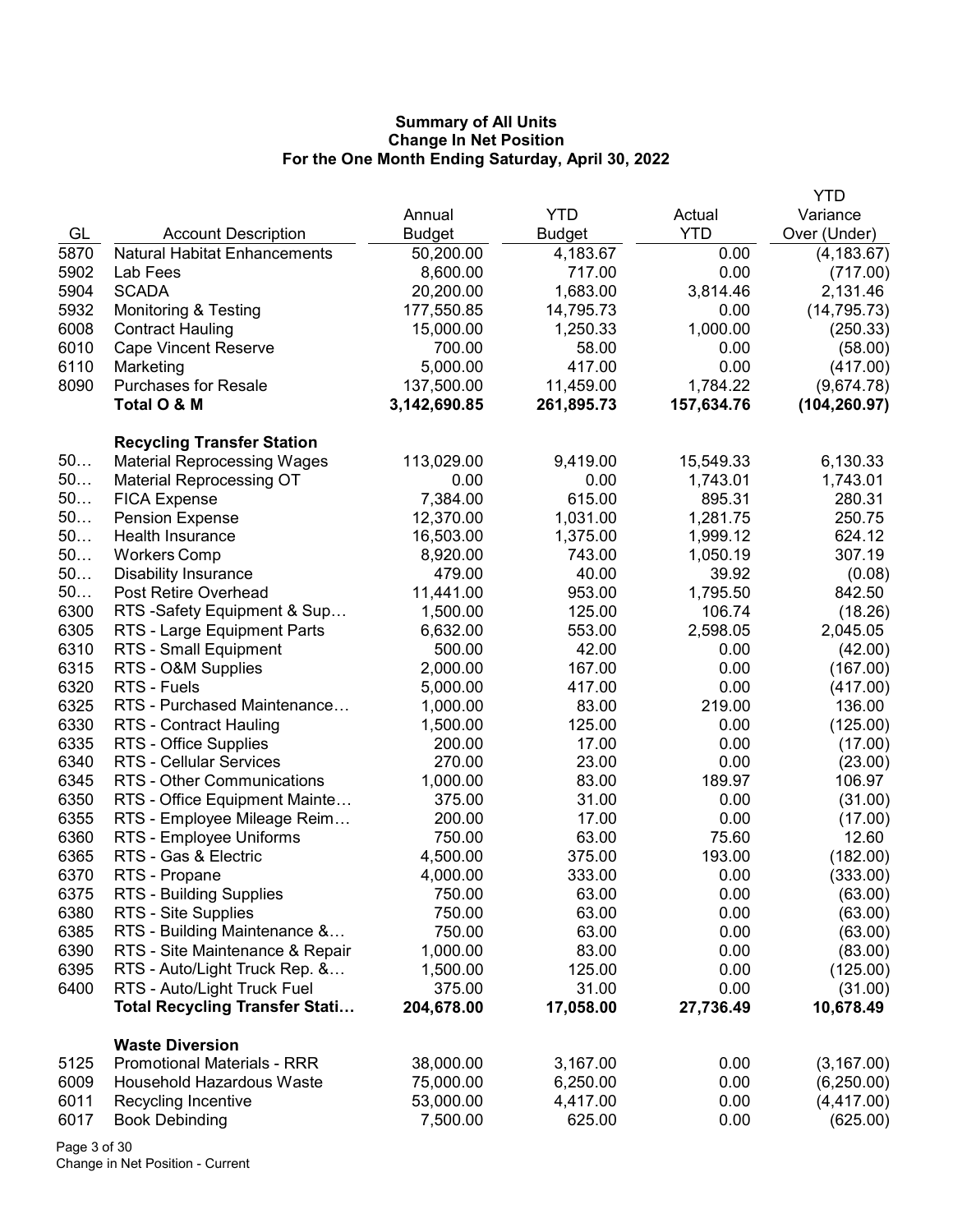|      |                                        |               |            |            | <b>YTD</b>   |
|------|----------------------------------------|---------------|------------|------------|--------------|
|      |                                        | Annual        | <b>YTD</b> | Actual     | Variance     |
| GL   | <b>Account Description</b>             | <b>Budget</b> | Budget     | <b>YTD</b> | Over (Under) |
| 6018 | Mattress Recycling - All Counties      | 360,000.00    | 30,000.00  | 0.00       | (30,000.00)  |
|      | <b>Total Waste Diversion</b>           | 533,500.00    | 44,459.00  | 0.00       | (44, 459.00) |
| 6002 | <b>Sewage Treatment</b>                | 2,166,580.15  | 180,549.35 | 183,353.00 | 2,803.65     |
| 6004 | <b>Water Purchases</b>                 | 773,529.00    | 64,462.00  | 62,866.98  | (1, 595.02)  |
| 60   | <b>Closure &amp; Post Closure Care</b> | 1,157,483.00  | 96,457.00  | 116,863.24 | 20,406.24    |
| 6006 | <b>Host Community Benefits</b>         | 1,021,198.00  | 72,747.00  | 91,443.42  | 18,696.42    |
|      | <b>Office &amp; Administrative</b>     |               |            |            |              |
| 5053 | Misc Employee Costs                    | 8,463.00      | 706.00     | 40.88      | (665.12)     |
| 5102 | <b>Office Rent</b>                     | 153,817.00    | 12,818.00  | 24,022.80  | 11,204.80    |
| 5104 | <b>Office Supplies</b>                 | 22,200.00     | 1,850.00   | 495.17     | (1,354.83)   |
| 5110 | Postage & Shipping                     | 8,408.00      | 701.00     | 39.91      | (661.09)     |
| 5112 | Telephone                              | 36,388.00     | 3,030.83   | 1,241.67   | (1,789.16)   |
| 5114 | <b>Cellular Services</b>               | 40,630.00     | 3,386.00   | 25.04      | (3,360.96)   |
| 5118 | <b>Other Communications</b>            | 11,320.00     | 943.00     | 1,109.35   | 166.35       |
| 5120 | Dues & Subscriptions                   | 10,540.00     | 878.00     | 723.00     | (155.00)     |
| 5122 | Public Info & Advertising              | 11,931.00     | 995.00     | 3,168.82   | 2,173.82     |
| 5123 | <b>Promotional Materials</b>           | 15,000.00     | 1,250.00   | 0.00       | (1,250.00)   |
| 5130 | <b>Office Equipment</b>                | 31,500.00     | 2,625.00   | 698.00     | (1,927.00)   |
| 5132 | <b>Office Equip Maintenance</b>        | 1,200.00      | 100.00     | 0.00       | (100.00)     |
| 5170 | <b>Other Office Expenses</b>           | 4,450.00      | 370.50     | 418.38     | 47.88        |
| 5172 | <b>Filing Fees</b>                     | 600.00        | 50.00      | 0.00       | (50.00)      |
| 5173 | <b>Credit Card Processing Fees</b>     | 0.00          | 0.00       | 36.60      | 36.60        |
| 5202 | Employee Mileage Reimburse             | 26,240.00     | 2,187.83   | 86.59      | (2, 101.24)  |
| 5204 | Empl. Meals & Incidental               | 16,450.00     | 1,372.00   | 622.83     | (749.17)     |
| 5206 | Empl. Lodging                          | 26,500.00     | 2,209.00   | 719.00     | (1,490.00)   |
| 5270 | <b>Travel &amp; Meeting Expense</b>    | 7,000.00      | 585.00     | 0.00       | (585.00)     |
| 5312 | <b>Continuing Education</b>            | 5,800.00      | 482.67     | 0.00       | (482.67)     |
| 5370 | Training & Development                 | 53,250.00     | 4,436.50   | 0.00       | (4,436.50)   |
| 5402 | <b>Employee Uniforms</b>               | 26,350.00     | 2,196.00   | 761.16     | (1,434.84)   |
| 5404 | <b>Safety Training</b>                 | 13,000.00     | 1,083.00   | 0.00       | (1,083.00)   |
| 5508 | <b>Cleaning Services</b>               | 41,860.00     | 3,489.00   | 2,200.00   | (1,289.00)   |
| 5570 | <b>Other General Expense</b>           | 2,200.00      | 184.00     | 0.00       | (184.00)     |
| 6102 | Board Member Travel & Expen            | 1,200.00      | 100.00     | 0.00       | (100.00)     |
| 6104 | Sponsorships                           | 7,080.00      | 590.00     | 3,250.00   | 2,660.00     |
| 6210 | <b>Trustee Fees</b>                    | 7,500.00      | 625.00     | 0.00       | (625.00)     |
|      | <b>Total Office &amp; Admin</b>        | 590,877.00    | 49,243.33  | 39,659.20  | (9,584.13)   |
|      | <b>Utilities</b>                       |               |            |            |              |
| 5802 | Gas & Electric                         | 144,230.00    | 12,020.00  | 4,842.91   | (7, 177.09)  |
| 5803 | Propane                                | 30,000.00     | 2,500.00   | 2,732.38   | 232.38       |
|      | <b>Total Utilities</b>                 | 174,230.00    | 14,520.00  | 7,575.29   | (6,944.71)   |
|      | <b>Materials &amp; Supplies</b>        |               |            |            |              |
| 5806 | <b>Building Supplies</b>               | 7,000.00      | 583.00     | 350.30     | (232.70)     |
| 5810 | <b>Site Supplies</b>                   | 40,000.00     | 3,333.00   | 1,808.63   | (1,524.37)   |
|      |                                        |               |            |            |              |

Page 4 of 30 Change in Net Position - Current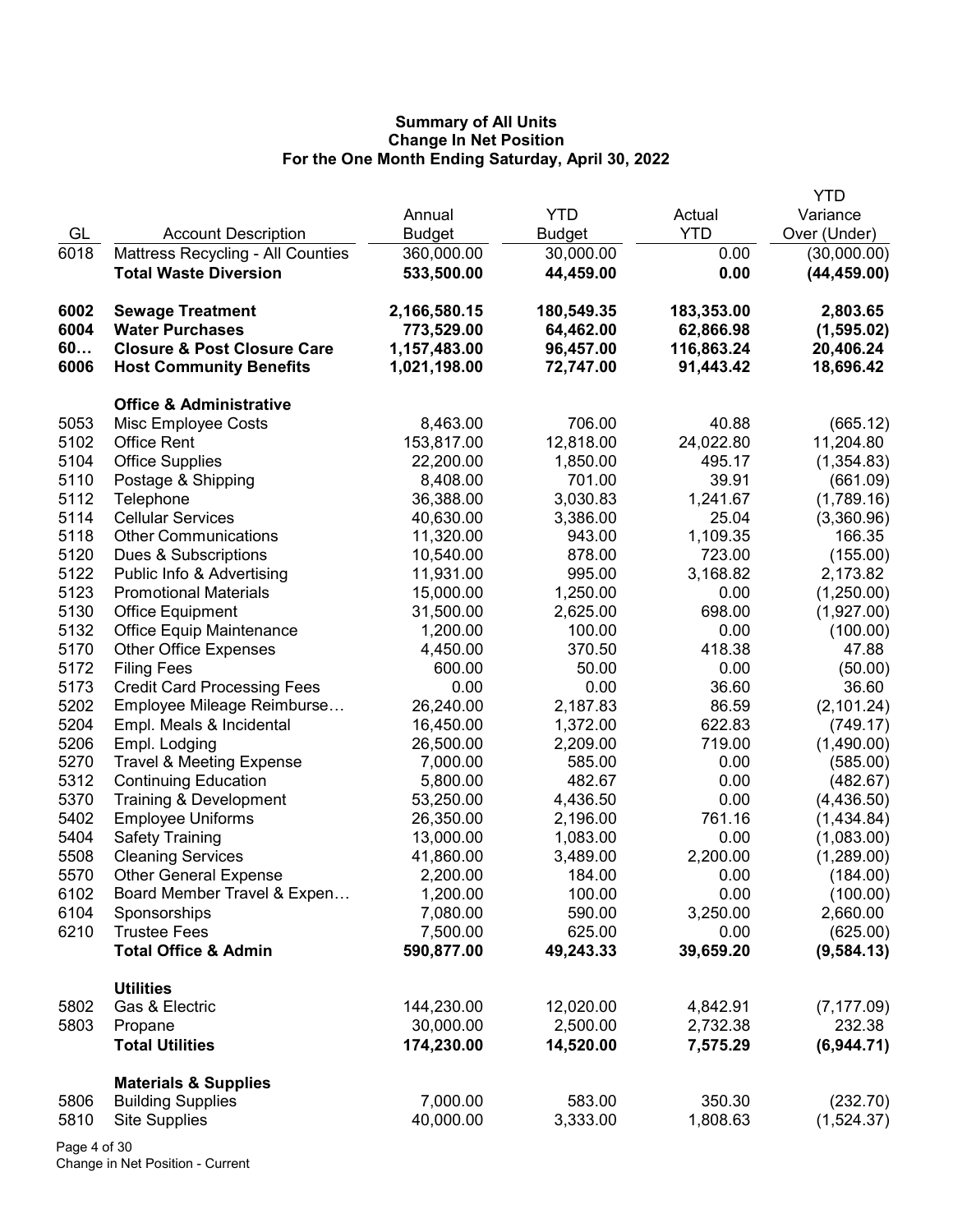|      |                                                     |                |               |              | <b>YTD</b>    |
|------|-----------------------------------------------------|----------------|---------------|--------------|---------------|
|      |                                                     | Annual         | <b>YTD</b>    | Actual       | Variance      |
| GL   | <b>Account Description</b>                          | <b>Budget</b>  | <b>Budget</b> | <b>YTD</b>   | Over (Under)  |
| 5824 | Sand, Gravel & Stone                                | 250,000.00     | 20,833.00     | 0.00         | (20, 833.00)  |
| 5826 | Seed & Mulch                                        | 40,000.00      | 3,333.00      | 0.00         | (3,333.00)    |
|      | <b>Total Materials &amp; Supplies</b>               | 337,000.00     | 28,082.00     | 2,158.93     | (25, 923.07)  |
|      |                                                     |                |               |              |               |
|      | <b>Professional Fees</b>                            |                |               |              |               |
| 5924 | Legal                                               | 74,500.00      | 6,208.00      | 810.00       | (5,398.00)    |
| 5926 | <b>Investment Banking Fees</b>                      | 50,621.00      | 4,217.00      | 0.00         | (4,217.00)    |
| 59   | <b>Accounting Fees</b>                              | 44,100.00      | 3,675.00      | 0.00         | (3,675.00)    |
| 5970 | Consulting                                          | 182,815.00     | 15,235.58     | 8,665.00     | (6, 570.58)   |
|      | <b>Total Professional Fees</b>                      | 352,036.00     | 29,335.58     | 9,475.00     | (19,860.58)   |
|      | <b>Repairs &amp; Maintenance</b>                    |                |               |              |               |
| 5804 | <b>Building Maintenance &amp; Repair</b>            | 43,000.00      | 3,583.33      | 255.71       | (3,327.62)    |
| 5808 | Site Maint & Repair                                 | 35,500.00      | 2,958.00      | 668.04       | (2,289.96)    |
| 5812 | Pipeline Maintenance                                | 85,000.00      | 7,084.00      | 2,095.13     | (4,988.87)    |
|      | <b>Total Repairs &amp; Maintenance</b>              | 163,500.00     | 13,625.33     | 3,018.88     | (10,606.45)   |
|      |                                                     |                |               |              |               |
| 5601 | <b>Automobile</b><br>Auto/Light Truck Rep. & Maint. | 38,518.55      | 3,208.88      | 2,138.46     | (1,070.42)    |
| 5602 | Auto/Light Truck Fuel                               | 82,425.00      | 6,868.00      | 0.00         | (6,868.00)    |
| 5603 | Auto/Light Truck Rental/Lease                       | 191,700.00     | 15,975.00     | 15,975.00    | 0.00          |
| 5605 | Vehicle Ins                                         | 48,153.00      | 4,013.00      | 4,012.76     | (0.24)        |
|      | <b>Total Automobile</b>                             | 360,796.55     | 30,064.88     | 22,126.22    | (7,938.66)    |
|      |                                                     |                |               |              |               |
|      | Computer                                            |                |               |              |               |
| 5124 | <b>Computer Equipment</b>                           | 95,120.00      | 7,927.00      | 1,006.61     | (6,920.39)    |
| 5126 | <b>Computer Maintenance</b>                         | 8,500.00       | 708.00        | 0.00         | (708.00)      |
| 5128 | Programming & Software                              | 196,885.00     | 16,407.00     | 2,458.97     | (13,948.03)   |
| 5129 | <b>ECMS Expense</b>                                 | 29,000.00      | 2,417.00      | 22,980.74    | 20,563.74     |
| 6108 | Web Page Design & Maintenance                       | 6,752.00       | 563.00        | 0.00         | (563.00)      |
| 5906 | GIS                                                 | 29,200.00      | 2,433.00      | 18,700.00    | 16,267.00     |
|      | <b>Total Computer</b>                               | 365,457.00     | 30,455.00     | 45,146.32    | 14,691.32     |
| 6122 | <b>Bad Debt Expense</b>                             | 0.00           | 0.00          | 4,083.55     | 4,083.55      |
| 6114 | <b>Insurance</b>                                    | 510,600.00     | 42,550.00     | 42,550.00    | 0.00          |
| 6120 | <b>Grants</b>                                       | 366,000.00     | 30,500.00     | 0.00         | (30, 500.00)  |
| 61   | <b>Admin Allocation</b>                             | 0.00           | 1.00          | 0.00         | (1.00)        |
| 6208 | <b>NYS Administrative Assessm</b>                   | 125,050.00     | 10,421.00     | 0.00         | (10, 421.00)  |
| 89   | <b>Water Quality Allocation</b>                     | 0.00           | (1.00)        | 0.00         | 1.00          |
| 7032 | <b>Depreciation</b>                                 | 8,893,500.00   | 741,124.00    | 849,405.64   | 108,281.64    |
| 7002 | <b>Amortization</b>                                 | 30,400.00      | 2,533.00      | 2,529.39     | (3.61)        |
| 6202 | <b>Interest Expense</b>                             | 778,101.00     | 64,842.00     | 47,158.67    | (17,683.33)   |
| 6901 | <b>Contingency</b>                                  | 65,621.45      | 5,467.78      | 0.00         | (5,467.78)    |
|      | <b>Total Expenses</b>                               | 31,802,555.00  | 2,637,875.98  | 2,460,889.82 | (176, 986.16) |
|      | <b>Change in Net Position</b>                       | (3,016,274.00) | (239,015.98)  | (571,463.26) | (332, 447.28) |
|      |                                                     |                |               |              |               |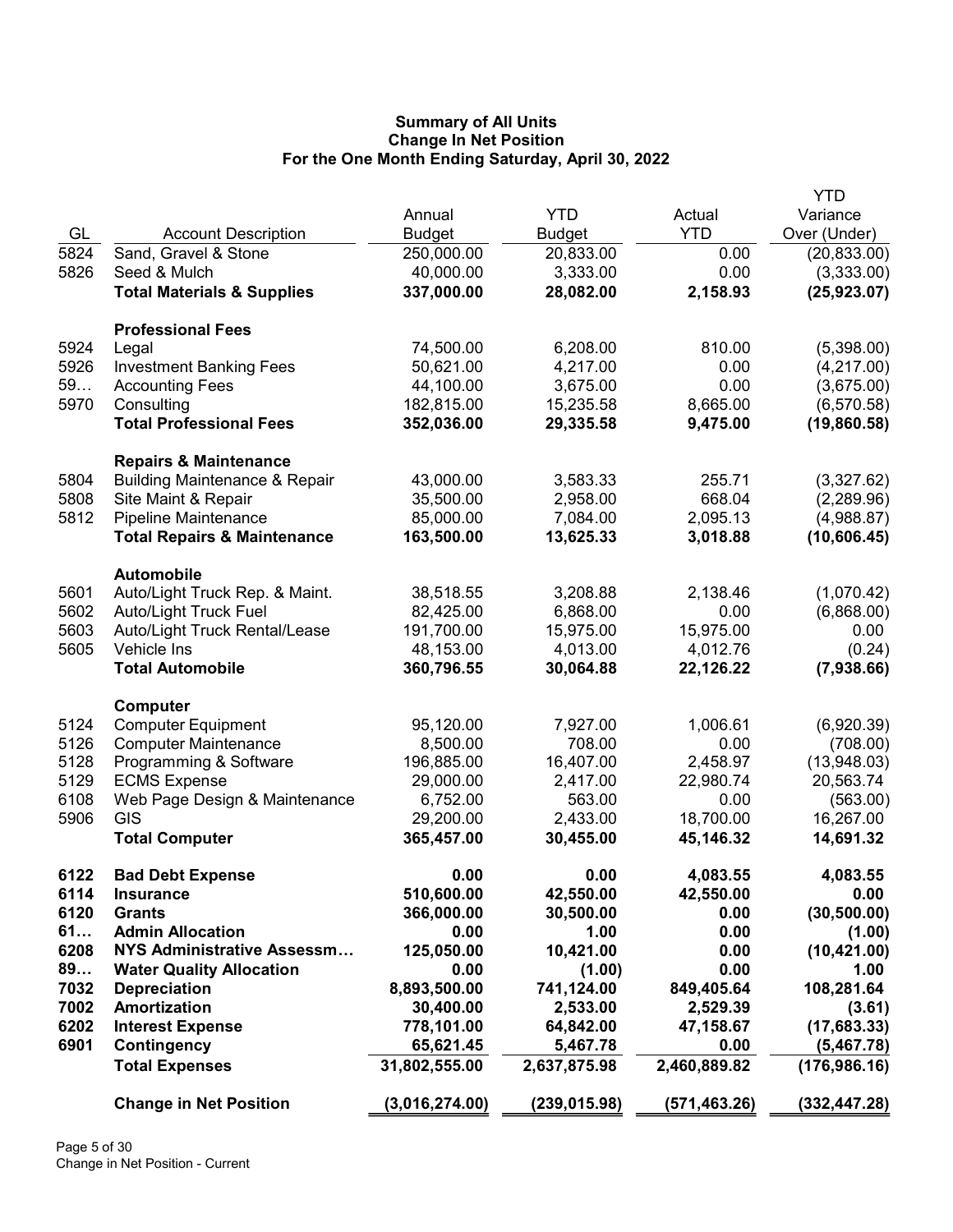# Administration Change In Net Position For the One Month Ending Saturday, April 30, 2022

| GL           | <b>Account Description</b>                   | Annual<br><b>Budget</b> | <b>YTD</b><br>Budget  | Actual<br><b>YTD</b> | <b>YTD</b><br>Variance<br>Over (Under) |
|--------------|----------------------------------------------|-------------------------|-----------------------|----------------------|----------------------------------------|
|              | <b>Grant Revenue</b>                         |                         |                       |                      |                                        |
| 4183         | <b>NY State Grants</b>                       | \$5,000.00              | \$417.00              | \$4,645.00           | \$4,228.00                             |
|              | <b>Total Grant Revenue</b>                   | 5,000.00                | 417.00                | 4,645.00             | 4,228.00                               |
|              | <b>Other Income</b>                          |                         |                       |                      |                                        |
| 4164         | Miscellaneous                                | 191,700.00              | 15,975.00             | 15,975.00            | 0.00                                   |
|              | <b>Total Other Income</b>                    | 191,700.00              | 15,975.00             | 15,975.00            | 0.00                                   |
| 4201         | <b>Gain on Sale of Assets</b>                | 35,000.00               | 2,917.00              | 0.00                 | (2,917.00)                             |
|              | <b>Interest Income</b>                       |                         |                       |                      |                                        |
| 4102         | Investment Interest Income                   | 79,219.00               | 6,602.00              | 4,571.53             | (2,030.47)                             |
| 42           | Mark to Market Adjustment                    | 0.00                    | 0.00                  | (13, 206.90)         | (13, 206.90)                           |
|              | <b>Total Interest Income</b>                 | 79,219.00               | 6,602.00              | (8,635.37)           | (15,237.37)                            |
|              | <b>Total Income</b>                          | 310,919.00              | 25,911.00             | 11,984.63            | (13, 926.37)                           |
|              | <b>Salaries</b>                              |                         |                       |                      |                                        |
|              | <b>Administrative Wages</b>                  | 1,246,830.00            | 103,903.00            | 102,765.79           | (1, 137.21)                            |
| 50           | Overtime Wages                               | 2,500.00                | 208.00                | 62.65                | (145.35)                               |
|              | <b>Total Salaries</b>                        | 1,249,330.00            | 104,111.00            | 102,828.44           | (1, 282.56)                            |
|              | <b>Fringe Benefits</b>                       |                         |                       |                      |                                        |
| 50           | <b>FICA Expense</b>                          | 86,036.00               | 7,170.00              | 6,794.75             | (375.25)                               |
| 50           | <b>Pension Expense</b>                       | 107,372.00              | 8,948.00              | 8,145.32             | (802.68)                               |
| 50<br>50     | <b>VDC Expense</b>                           | 8,102.00                | 675.00                | 611.19               | (63.81)                                |
| 50           | Health Insurance<br>Retiree Health Insurance | 122,173.00<br>95,162.00 | 10,181.00<br>7,930.00 | 9,350.52             | (830.48)                               |
| 50           | <b>Workers Comp</b>                          | 1,836.00                | 153.00                | 6,780.41<br>141.20   | (1, 149.59)                            |
| 50           | <b>Disability Insurance</b>                  | 3,377.00                | 281.00                | 285.00               | (11.80)<br>4.00                        |
| 5036         | Unemployment                                 | 10,000.00               | 833.00                | 0.00                 | (833.00)                               |
| 50           | Post Retire Overhead                         | 80,685.00               | 6,724.00              | 7,864.89             | 1,140.89                               |
| 5051         | <b>Benefit Admin. Fees</b>                   | 9,800.00                | 817.00                | 764.00               | (53.00)                                |
| 5054         | <b>Employee Physicals &amp; Screening</b>    | 1,842.00                | 154.00                | 0.00                 | (154.00)                               |
|              | <b>Total Fringe Benefits</b>                 | 526,385.00              | 43,866.00             | 40,737.28            | (3, 128.72)                            |
|              | <b>Operations &amp; Maintenance</b>          |                         |                       |                      |                                        |
| 5134         | <b>Maintenance Contracts</b>                 | 2,800.00                | 233.00                | (4.46)               | (237.46)                               |
| 5403         | <b>Safety Equipment &amp; Supplies</b>       | 7,110.00                | 593.00                | 2,245.50             | 1,652.50                               |
|              | Total O & M                                  | 9,910.00                | 826.00                | 2,241.04             | 1,415.04                               |
|              | <b>Office &amp; Administrative</b>           |                         |                       |                      |                                        |
| 5053         | Misc Employee Costs                          | 5,063.00                | 422.00                | 26.00                | (396.00)                               |
| 5102         | <b>Office Rent</b>                           | 122,127.00              | 10,177.00             | 19,041.97            | 8,864.97                               |
| 5104         | <b>Office Supplies</b>                       | 9,000.00                | 750.00                | 311.59               | (438.41)                               |
| 5110         | Postage & Shipping                           | 6,908.00                | 576.00                | 8.35                 | (567.65)                               |
| 5112         | Telephone                                    | 4,169.00                | 347.00                | 28.65                | (318.35)                               |
| Page 6 of 30 |                                              |                         |                       |                      |                                        |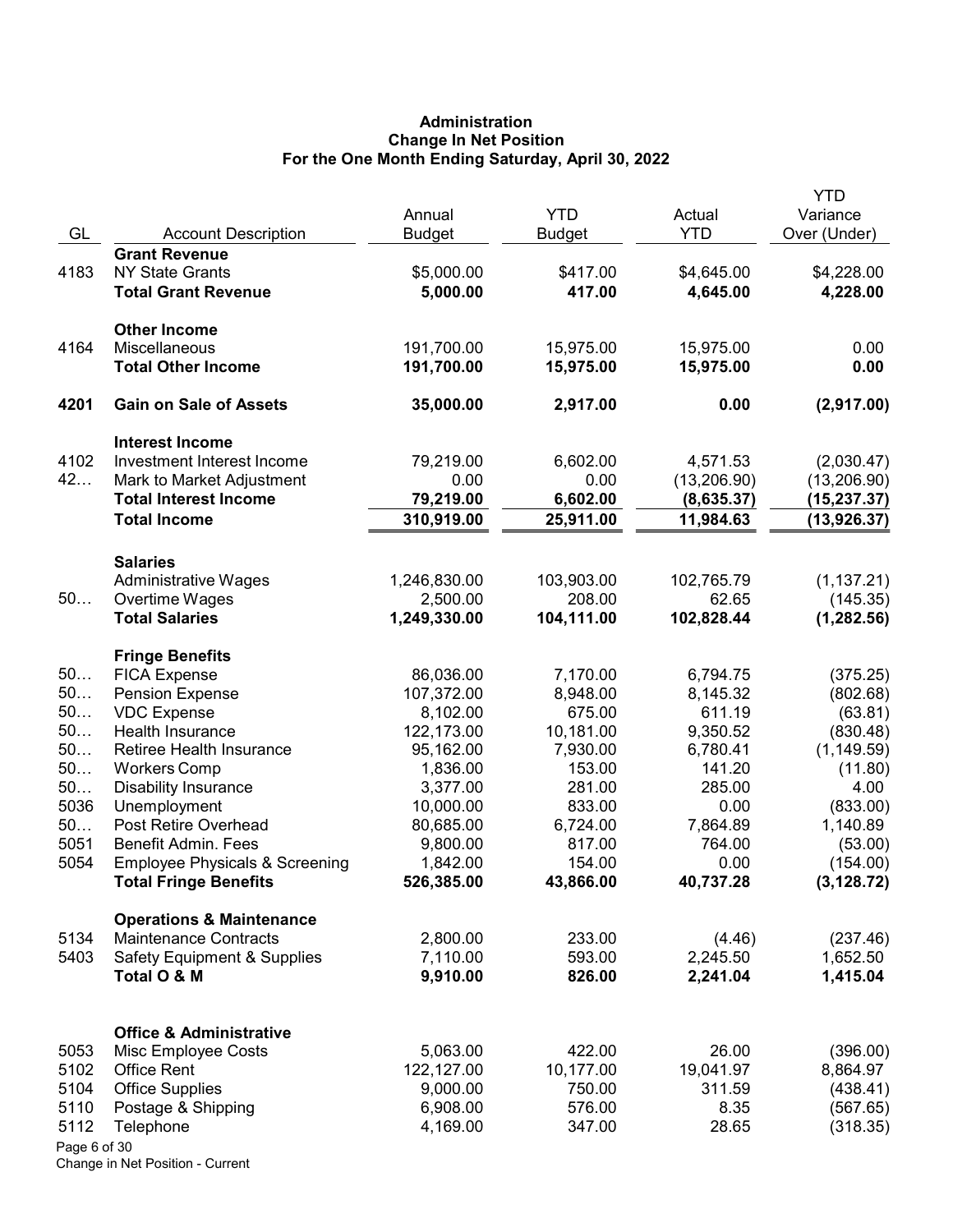# Administration Change In Net Position For the One Month Ending Saturday, April 30, 2022

|      |                                     |                |               |               | <b>YTD</b>   |
|------|-------------------------------------|----------------|---------------|---------------|--------------|
|      |                                     | Annual         | <b>YTD</b>    | Actual        | Variance     |
| GL   | <b>Account Description</b>          | <b>Budget</b>  | <b>Budget</b> | <b>YTD</b>    | Over (Under) |
| 5114 | <b>Cellular Services</b>            | 5,100.00       | 425.00        | 0.00          | (425.00)     |
| 5118 | <b>Other Communications</b>         | 9,720.00       | 810.00        | 979.90        | 169.90       |
| 5120 | Dues & Subscriptions                | 4,415.00       | 368.00        | 0.00          | (368.00)     |
| 5122 | Public Info & Advertising           | 3,000.00       | 250.00        | 0.00          | (250.00)     |
| 5123 | <b>Promotional Materials</b>        | 5,500.00       | 458.00        | 0.00          | (458.00)     |
| 5130 | Office Equipment                    | 19,000.00      | 1,583.00      | 698.00        | (885.00)     |
| 5170 | <b>Other Office Expenses</b>        | 1,600.00       | 133.00        | 380.72        | 247.72       |
| 5173 | <b>Credit Card Processing Fees</b>  | 0.00           | 0.00          | 36.60         | 36.60        |
| 5202 | Employee Mileage Reimburse          | 3,200.00       | 267.00        | 0.00          | (267.00)     |
| 5204 | Empl. Meals & Incidental            | 1,500.00       | 125.00        | 0.00          | (125.00)     |
| 5206 | Empl. Lodging                       | 3,000.00       | 250.00        | 0.00          | (250.00)     |
| 5270 | <b>Travel &amp; Meeting Expense</b> | 4,000.00       | 333.00        | 0.00          | (333.00)     |
| 5312 | <b>Continuing Education</b>         | 2,200.00       | 183.00        | 0.00          | (183.00)     |
| 5370 | Training & Development              | 15,000.00      | 1,250.00      | 0.00          | (1,250.00)   |
| 5402 | <b>Employee Uniforms</b>            | 1,425.00       | 119.00        | 0.00          | (119.00)     |
| 5404 | <b>Safety Training</b>              | 13,000.00      | 1,083.00      | 0.00          | (1,083.00)   |
| 5508 | <b>Cleaning Services</b>            | 12,860.00      | 1,072.00      | 0.00          | (1,072.00)   |
| 6102 | Board Member Travel & Expen         | 1,200.00       | 100.00        | 0.00          | (100.00)     |
| 6104 | Sponsorships                        | 7,080.00       | 590.00        | 3,250.00      | 2,660.00     |
|      | <b>Total Office &amp; Admin</b>     | 260,067.00     | 21,671.00     | 24,761.78     | 3,090.78     |
|      | <b>Professional Fees</b>            |                |               |               |              |
| 5924 | Legal                               | 30,000.00      | 2,500.00      | 0.00          | (2,500.00)   |
| 5926 | <b>Investment Banking Fees</b>      | 6,000.00       | 500.00        | 0.00          | (500.00)     |
| 59   | <b>Accounting Fees</b>              | 44,100.00      | 3,675.00      | 0.00          | (3,675.00)   |
| 5970 | Consulting                          | 16,100.00      | 1,342.00      | 150.00        | (1, 192.00)  |
|      | <b>Total Professional Fees</b>      | 96,200.00      | 8,017.00      | 150.00        | (7,867.00)   |
|      | <b>Automobile</b>                   |                |               |               |              |
| 5601 | Auto/Light Truck Rep. & Maint.      | 5,018.55       | 417.88        | 406.43        | (11.45)      |
| 5602 | Auto/Light Truck Fuel               | 1,425.00       | 119.00        | 0.00          | (119.00)     |
|      | <b>Total Automobile</b>             | 6,443.55       | 536.88        | 406.43        | (130.45)     |
|      | Computer                            |                |               |               |              |
| 5124 | <b>Computer Equipment</b>           | 38,320.00      | 3,193.00      | 799.76        | (2,393.24)   |
| 5126 | <b>Computer Maintenance</b>         | 8,500.00       | 708.00        | 0.00          | (708.00)     |
| 5128 | Programming & Software              | 162,590.00     | 13,549.00     | 2,362.62      | (11, 186.38) |
| 5129 | <b>ECMS Expense</b>                 | 29,000.00      | 2,417.00      | 22,980.74     | 20,563.74    |
| 6108 | Web Page Design & Maintenance       | 6,002.00       | 500.00        | 0.00          | (500.00)     |
|      | <b>Total Computer</b>               | 244,412.00     | 20,367.00     | 26,143.12     | 5,776.12     |
| 6114 | <b>Insurance</b>                    | 18,500.00      | 1,542.00      | 1,541.67      | (0.33)       |
| 61   | <b>Admin Allocation</b>             | (2,321,707.00) | (193, 476.00) | (191, 381.56) | 2,094.44     |
| 7032 | <b>Depreciation</b>                 | 254,100.00     | 21,175.00     | 17,328.93     | (3,846.07)   |
| 6901 | <b>Contingency</b>                  | 20,621.45      | 1,718.12      | 0.00          | (1,718.12)   |
|      | <b>Total Expenses</b>               | 364,262.00     | 30,354.00     | 24,757.13     | (5,596.87)   |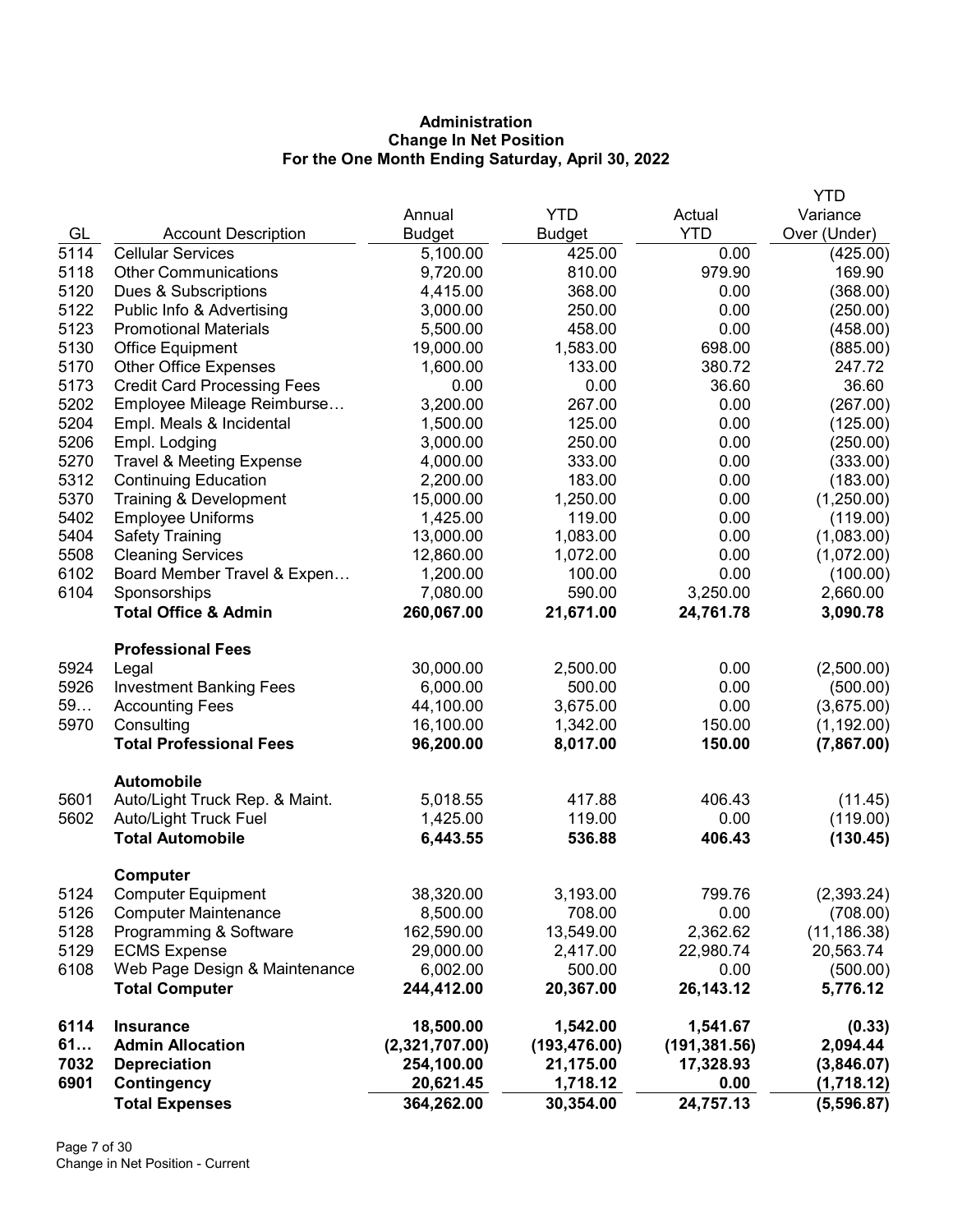# Administration Change In Net Position For the One Month Ending Saturday, April 30, 2022

|    | <b>Change in Net Position</b> | (53, 343.00)  | (4, 443.00) | (12, 772.50) | (8,329.50)   |
|----|-------------------------------|---------------|-------------|--------------|--------------|
| GL | Account Description           | <b>Budget</b> | Budget      | VTN          | Over (Under) |
|    |                               | Annual        | YTN         | Actual       | Variance     |
|    |                               |               |             |              |              |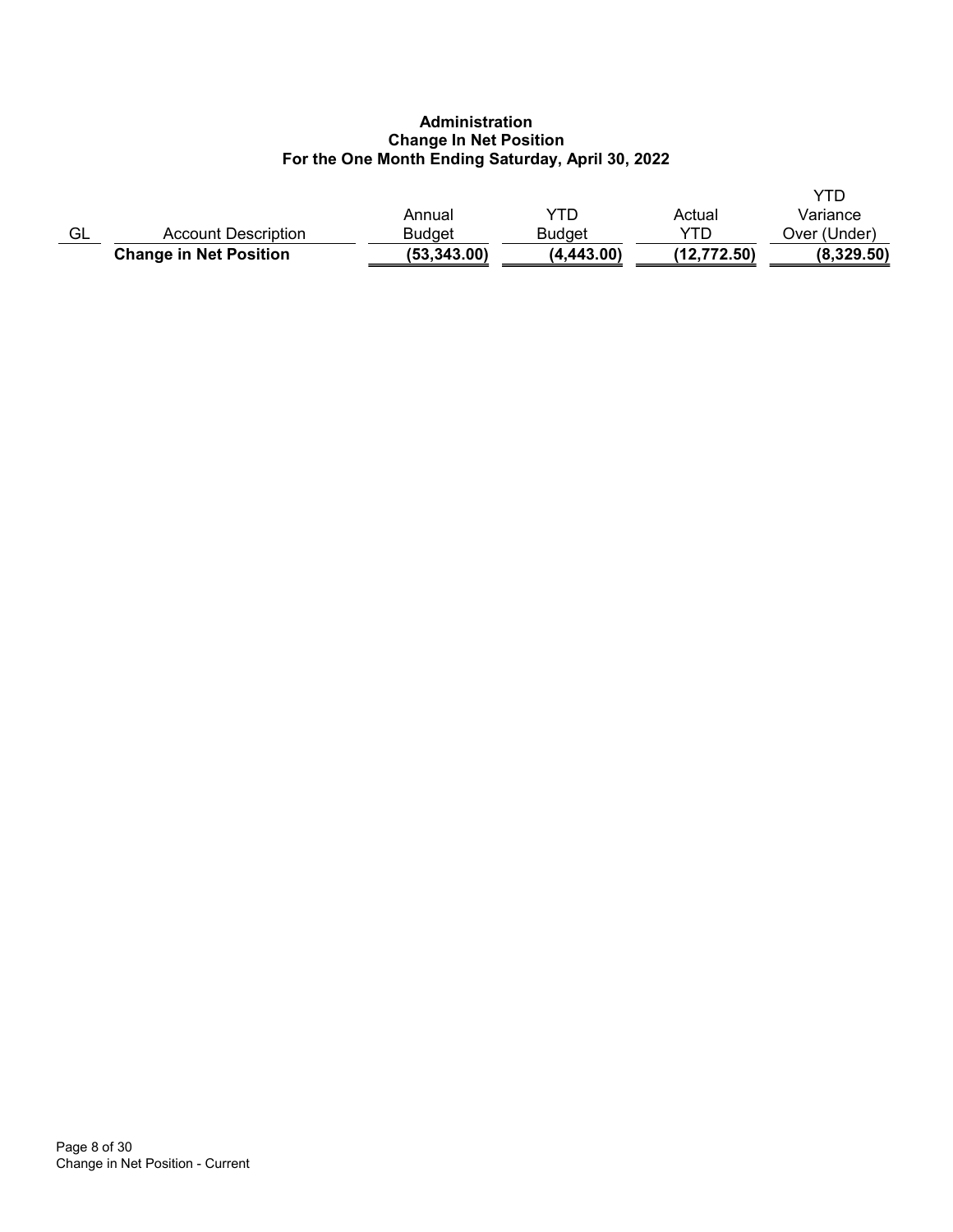|              |                                        |                |               |               | YTD           |
|--------------|----------------------------------------|----------------|---------------|---------------|---------------|
|              |                                        | Annual         | <b>YTD</b>    | Actual        | Variance      |
| GL           | <b>Account Description</b>             | <b>Budget</b>  | <b>Budget</b> | <b>YTD</b>    | Over (Under)  |
|              | <b>Customer Billings</b>               |                |               |               |               |
| 4001         | <b>Customer Billings</b>               | \$7,200,606.00 | \$600,051.00  | \$563,958.87  | (\$36,092.13) |
| 4006         | Replacement Reserve Tip Inco           | 1,173,150.00   | 97,763.00     | 121,277.75    | 23,514.75     |
| 4007         | Liner Reserve Tip Income               | 1,407,780.00   | 117,315.00    | 145,533.30    | 28,218.30     |
| 4008         | Closure Reserve Tip Income             | 821,205.00     | 68,434.00     | 84,894.43     | 16,460.43     |
|              | <b>Total Customer Billings</b>         | 11,317,204.00  | 943,102.00    | 915,664.35    | (27, 437.65)  |
|              | <b>Waste Diversion Revenue</b>         |                |               |               |               |
| 4050         | <b>RTS Revenue</b>                     | 93,600.00      | 7,800.00      | 11,035.42     | 3,235.42      |
| 4061         | <b>Recycling Revenue - Mattresses</b>  | 95,000.00      | 7,917.00      | 6,759.25      | (1, 157.75)   |
|              | <b>Total Waste Diversion Revenue</b>   | 188,600.00     | 15,717.00     | 17,794.67     | 2,077.67      |
|              | <b>Grant Revenue</b>                   |                |               |               |               |
| 4183         | <b>NY State Grants</b>                 | 74,108.00      | 6,176.00      | 0.00          | (6, 176.00)   |
|              | <b>Total Grant Revenue</b>             | 74,108.00      | 6,176.00      | 0.00          | (6, 176.00)   |
|              | <b>Other Income</b>                    |                |               |               |               |
| 4164         | Miscellaneous                          | 25,000.00      | 2,083.00      | 645.30        | (1,437.70)    |
| 4166         | <b>LFGTE Revenue</b>                   | 577,180.00     | 48,098.00     | 34,506.62     | (13,591.38)   |
|              | <b>Total Other Income</b>              | 602,180.00     | 50,181.00     | 35,151.92     | (15,029.08)   |
| 4201         | <b>Gain on Sale of Assets</b>          | 95,000.00      | 7,917.00      | 0.00          | (7,917.00)    |
|              | <b>Interest Income</b>                 |                |               |               |               |
| 41           | <b>Trustee Interest</b>                | 191.00         | 16.00         | 32.42         | 16.42         |
| 4108         | Reserve Interest                       | 67,282.00      | 5,607.00      | 4,552.86      | (1,054.14)    |
| 4116         | Replace Reserve Interest Income        | 31,319.00      | 2,610.00      | 406.79        | (2,203.21)    |
| 4117         | Liner Reserve Interest Income          | 60,770.00      | 5,064.00      | 4,962.92      | (101.08)      |
| 4118         | <b>Closure Reserve Interest Income</b> | 90,037.00      | 7,503.00      | 9,474.21      | 1,971.21      |
| 4119         | Post Close Interest Income             | 67,922.00      | 5,660.00      | 4,060.38      | (1,599.62)    |
| 4120         | Wetlands Mitigation Interest Inc       | 95.00          | 8.00          | 215.31        | 207.31        |
| 42           | Mark to Market Adjustment              | 0.00           | 0.00          | (249, 558.53) | (249, 558.53) |
|              | <b>Total Interest Income</b>           | 317,616.00     | 26,468.00     | (225, 853.64) | (252,321.64)  |
|              | <b>Total Income</b>                    | 12,594,708.00  | 1,049,561.00  | 742,757.30    | (306, 803.70) |
|              | <b>Salaries</b>                        |                |               |               |               |
|              | <b>Engineering Wages</b>               | 172,363.00     | 14,364.00     | 16,662.92     | 2,298.92      |
|              | Telecom Wages                          | 0.00           | 0.00          | 416.67        | 416.67        |
|              | <b>MMF Wages</b>                       | 1,523,735.00   | 126,978.00    | 103,683.97    | (23, 294.03)  |
|              | WQ Wages                               | 0.00           | 0.00          | 186.56        | 186.56        |
| 50           | Overtime Wages                         | 35,898.00      | 2,992.00      | 4,664.00      | 1,672.00      |
| 5005         | On-Call Stipend                        | 7,800.00       | 650.00        | 600.00        | (50.00)       |
|              | <b>Total Salaries</b>                  | 1,739,796.00   | 144,984.00    | 126,214.12    | (18, 769.88)  |
|              | <b>Fringe Benefits</b>                 |                |               |               |               |
| 50           | <b>FICA Expense</b>                    | 111,085.00     | 9,257.00      | 8,560.47      | (696.53)      |
| 50           | <b>Pension Expense</b>                 | 190,361.00     | 15,863.00     | 13,755.49     | (2, 107.51)   |
| Page 9 of 30 |                                        |                |               |               |               |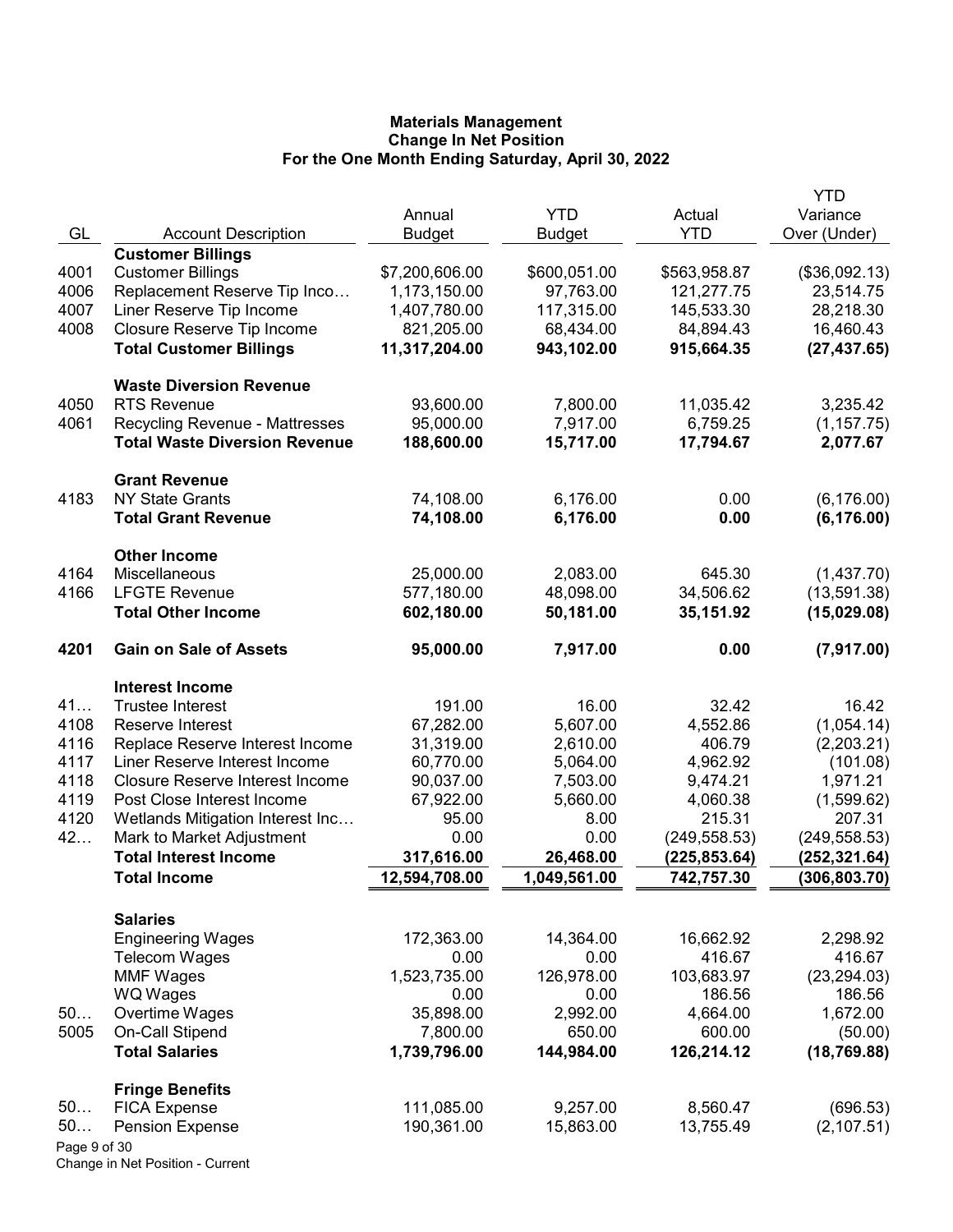|      |                                           |               |               |            | <b>YTD</b>   |
|------|-------------------------------------------|---------------|---------------|------------|--------------|
|      |                                           | Annual        | <b>YTD</b>    | Actual     | Variance     |
| GL   | <b>Account Description</b>                | <b>Budget</b> | <b>Budget</b> | <b>YTD</b> | Over (Under) |
| 50   | <b>VDC Expense</b>                        | 2,029.00      | 169.00        | 59.72      | (109.28)     |
| 50   | Health Insurance                          | 252,547.00    | 21,046.00     | 17,321.00  | (3,725.00)   |
| 50   | <b>Workers Comp</b>                       | 85,020.00     | 7,085.00      | 6,519.85   | (565.15)     |
| 50   | <b>Disability Insurance</b>               | 6,195.00      | 516.00        | 487.33     | (28.67)      |
| 50   | Post Retire Overhead                      | 142,574.00    | 11,881.00     | 12,642.75  | 761.75       |
| 5054 | <b>Employee Physicals &amp; Screening</b> | 8,000.00      | 667.00        | 0.00       | (667.00)     |
|      | <b>Total Fringe Benefits</b>              | 797,811.00    | 66,484.00     | 59,346.61  | (7, 137.39)  |
|      | <b>Operations &amp; Maintenance</b>       |               |               |            |              |
| 5062 | Third Party Temporary - O&M               | 28,400.00     | 2,366.66      | 1,762.56   | (604.10)     |
| 5403 | <b>Safety Equipment &amp; Supplies</b>    | 14,000.00     | 1,167.00      | 818.47     | (348.53)     |
| 5702 | <b>Large Equipment Parts</b>              | 100,000.00    | 8,333.00      | 12,734.39  | 4,401.39     |
| 5703 | <b>Small Equipment</b>                    | 30,000.00     | 2,500.00      | 0.00       | (2,500.00)   |
| 5704 | <b>O&amp;M Supplies</b>                   | 20,000.00     | 1,667.00      | 625.48     | (1,041.52)   |
| 5708 | Fuels                                     | 350,000.00    | 29,167.00     | 6,298.50   | (22,868.50)  |
| 5710 | Lubricants                                | 17,000.00     | 1,417.00      | 914.00     | (503.00)     |
| 5712 | Purchased Maintenance & Repair            | 80,000.00     | 6,667.00      | 2,951.57   | (3,715.43)   |
| 5716 | <b>Equipment Rental</b>                   | 29,000.00     | 2,416.67      | 0.00       | (2,416.67)   |
| 5718 | Tires                                     | 18,368.00     | 1,531.00      | 0.00       | (1,531.00)   |
| 5770 | Other Tool, Equip & O&M                   | 5,000.00      | 417.00        | 64.70      | (352.30)     |
| 5815 | Chemicals                                 | 12,000.00     | 1,000.00      | 0.00       | (1,000.00)   |
| 5818 | Leachate System Expense                   | 10,000.00     | 833.00        | 0.00       | (833.00)     |
| 5820 | <b>LFG Maintenance</b>                    | 50,000.00     | 4,167.00      | 0.00       | (4, 167.00)  |
| 5870 | <b>Natural Habitat Enhancements</b>       | 50,200.00     | 4,183.67      | 0.00       | (4, 183.67)  |
| 5932 | <b>Monitoring &amp; Testing</b>           | 177,550.85    | 14,795.73     | 0.00       | (14, 795.73) |
| 6008 | <b>Contract Hauling</b>                   | 15,000.00     | 1,250.33      | 1,000.00   | (250.33)     |
|      | Total O & M                               | 1,006,518.85  | 83,879.06     | 27,169.67  | (56, 709.39) |
|      | <b>Recycling Transfer Station</b>         |               |               |            |              |
| 50   | <b>Material Reprocessing Wages</b>        | 113,029.00    | 9,419.00      | 15,549.33  | 6,130.33     |
| 50   | <b>Material Reprocessing OT</b>           | 0.00          | 0.00          | 1,743.01   | 1,743.01     |
| 50   | <b>FICA Expense</b>                       | 7,384.00      | 615.00        | 895.31     | 280.31       |
| 50   | <b>Pension Expense</b>                    | 12,370.00     | 1,031.00      | 1,281.75   | 250.75       |
| 50   | Health Insurance                          | 16,503.00     | 1,375.00      | 1,999.12   | 624.12       |
| 50   | <b>Workers Comp</b>                       | 8,920.00      | 743.00        | 1,050.19   | 307.19       |
| 50   | <b>Disability Insurance</b>               | 479.00        | 40.00         | 39.92      | (0.08)       |
| 50   | Post Retire Overhead                      | 11,441.00     | 953.00        | 1,795.50   | 842.50       |
| 6300 | RTS -Safety Equipment & Sup               | 1,500.00      | 125.00        | 106.74     | (18.26)      |
| 6305 | RTS - Large Equipment Parts               | 6,632.00      | 553.00        | 2,598.05   | 2,045.05     |
| 6310 | RTS - Small Equipment                     | 500.00        | 42.00         | 0.00       | (42.00)      |
| 6315 | RTS - O&M Supplies                        | 2,000.00      | 167.00        | 0.00       | (167.00)     |
| 6320 | RTS - Fuels                               | 5,000.00      | 417.00        | 0.00       | (417.00)     |
| 6325 | RTS - Purchased Maintenance               | 1,000.00      | 83.00         | 219.00     | 136.00       |
| 6330 | RTS - Contract Hauling                    | 1,500.00      | 125.00        | 0.00       | (125.00)     |
| 6335 | RTS - Office Supplies                     | 200.00        | 17.00         | 0.00       | (17.00)      |
| 6340 | <b>RTS - Cellular Services</b>            | 270.00        | 23.00         | 0.00       | (23.00)      |
| 6345 | RTS - Other Communications                | 1,000.00      | 83.00         | 189.97     | 106.97       |

Page 10 of 30 Change in Net Position - Current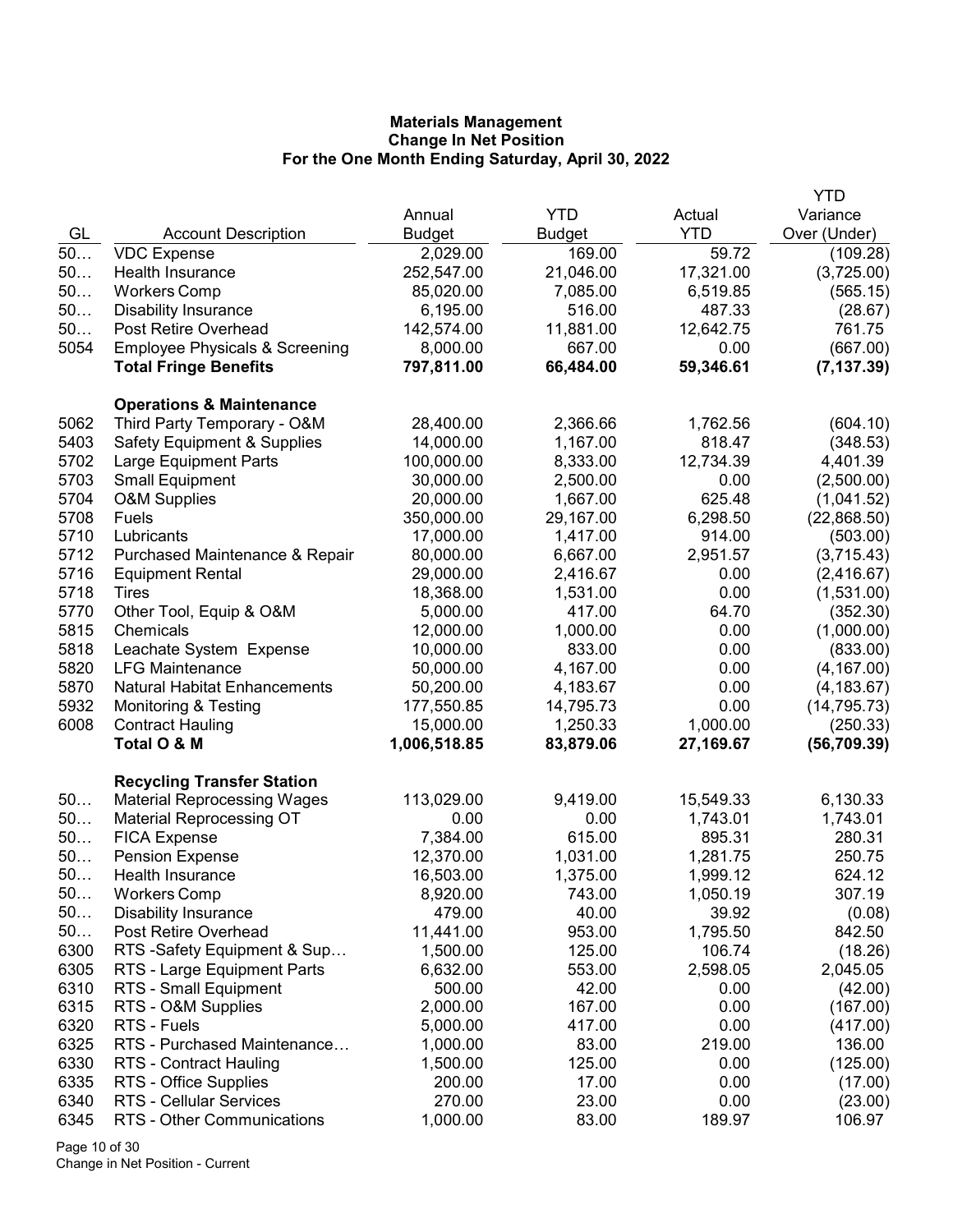|      |                                                        |                        |                    |                  | <b>YTD</b>              |
|------|--------------------------------------------------------|------------------------|--------------------|------------------|-------------------------|
|      |                                                        | Annual                 | <b>YTD</b>         | Actual           | Variance                |
| GL   | <b>Account Description</b>                             | <b>Budget</b>          | <b>Budget</b>      | <b>YTD</b>       | Over (Under)            |
| 6350 | RTS - Office Equipment Mainte                          | 375.00                 | 31.00              | 0.00             | (31.00)                 |
| 6355 | RTS - Employee Mileage Reim                            | 200.00                 | 17.00              | 0.00             | (17.00)                 |
| 6360 | RTS - Employee Uniforms                                | 750.00                 | 63.00              | 75.60            | 12.60                   |
| 6365 | RTS - Gas & Electric                                   | 4,500.00               | 375.00             | 193.00           | (182.00)                |
| 6370 | RTS - Propane                                          | 4,000.00               | 333.00             | 0.00             | (333.00)                |
| 6375 | RTS - Building Supplies                                | 750.00                 | 63.00              | 0.00             | (63.00)                 |
| 6380 | RTS - Site Supplies                                    | 750.00                 | 63.00              | 0.00             | (63.00)                 |
| 6385 | RTS - Building Maintenance &                           | 750.00                 | 63.00              | 0.00             | (63.00)                 |
| 6390 | RTS - Site Maintenance & Repair                        | 1,000.00               | 83.00              | 0.00             | (83.00)                 |
| 6395 | RTS - Auto/Light Truck Rep. &                          | 1,500.00               | 125.00             | 0.00             | (125.00)                |
| 6400 | RTS - Auto/Light Truck Fuel                            | 375.00                 | 31.00              | 0.00             | (31.00)                 |
|      | <b>Total Recycling Transfer Stati</b>                  | 204,678.00             | 17,058.00          | 27,736.49        | 10,678.49               |
|      | <b>Waste Diversion</b>                                 |                        |                    |                  |                         |
| 5125 | <b>Promotional Materials - RRR</b>                     | 38,000.00              | 3,167.00           | 0.00             | (3, 167.00)             |
| 6009 | <b>Household Hazardous Waste</b>                       | 75,000.00              | 6,250.00           | 0.00             | (6,250.00)              |
| 6011 | Recycling Incentive                                    | 53,000.00              | 4,417.00           | 0.00             | (4,417.00)              |
| 6017 | <b>Book Debinding</b>                                  | 7,500.00               | 625.00             | 0.00             | (625.00)                |
| 6018 | Mattress Recycling - All Counties                      | 360,000.00             | 30,000.00          | 0.00             | (30,000.00)             |
|      | <b>Total Waste Diversion</b>                           | 533,500.00             | 44,459.00          | 0.00             | (44, 459.00)            |
| 6002 | <b>Sewage Treatment</b>                                | 730,918.15             | 60,910.35          | 63,714.50        | 2,804.15                |
| 60   | <b>Closure &amp; Post Closure Care</b>                 | 1,157,483.00           | 96,457.00          | 116,863.24       | 20,406.24               |
| 6006 | <b>Host Community Benefits</b>                         | 872,964.00             | 72,747.00          | 91,443.42        | 18,696.42               |
|      | <b>Office &amp; Administrative</b>                     |                        |                    |                  |                         |
| 5053 | Misc Employee Costs                                    | 500.00                 | 42.00              | 0.00             | (42.00)                 |
| 5104 | <b>Office Supplies</b>                                 | 5,000.00               | 417.00             | 116.97           | (300.03)                |
| 5112 | Telephone                                              | 7,448.00               | 620.33             | 393.85           | (226.48)                |
| 5114 | <b>Cellular Services</b>                               | 7,930.00               | 661.00             | 0.00             | (661.00)                |
| 5120 | Dues & Subscriptions                                   | 3,000.00               | 250.00             | 223.00           | (27.00)                 |
| 5122 | Public Info & Advertising                              | 2,500.00               | 208.00             | 966.09           | 758.09                  |
| 5123 | <b>Promotional Materials</b>                           | 8,000.00               | 667.00             | 0.00             | (667.00)                |
| 5130 | <b>Office Equipment</b>                                | 6,000.00               | 500.00             | 0.00             | (500.00)                |
| 5132 | <b>Office Equip Maintenance</b>                        | 1,200.00               | 100.00             | 0.00             | (100.00)                |
| 5202 | Employee Mileage Reimburse                             | 7,500.00               | 625.00             | 0.00             | (625.00)                |
| 5204 | Empl. Meals & Incidental                               | 1,800.00               | 150.00             | 0.00             | (150.00)                |
| 5206 | Empl. Lodging                                          | 4,800.00               | 400.00             | 165.00           | (235.00)                |
| 5270 | <b>Travel &amp; Meeting Expense</b>                    | 750.00                 | 63.00              | 0.00             | (63.00)                 |
| 5312 | <b>Continuing Education</b>                            | 3,600.00               | 299.67             | 0.00             | (299.67)                |
| 5370 | Training & Development                                 | 10,000.00              | 833.00             | 0.00             | (833.00)                |
|      |                                                        |                        |                    | 761.16           | (488.84)                |
| 5402 | <b>Employee Uniforms</b>                               | 15,000.00              | 1,250.00           |                  |                         |
| 5508 | <b>Cleaning Services</b>                               | 15,000.00              | 1,250.00           | 0.00             | (1,250.00)              |
| 6210 | <b>Trustee Fees</b><br><b>Total Office &amp; Admin</b> | 7,500.00<br>107,528.00 | 625.00<br>8,961.00 | 0.00<br>2,626.07 | (625.00)<br>(6, 334.93) |

# **Utilities**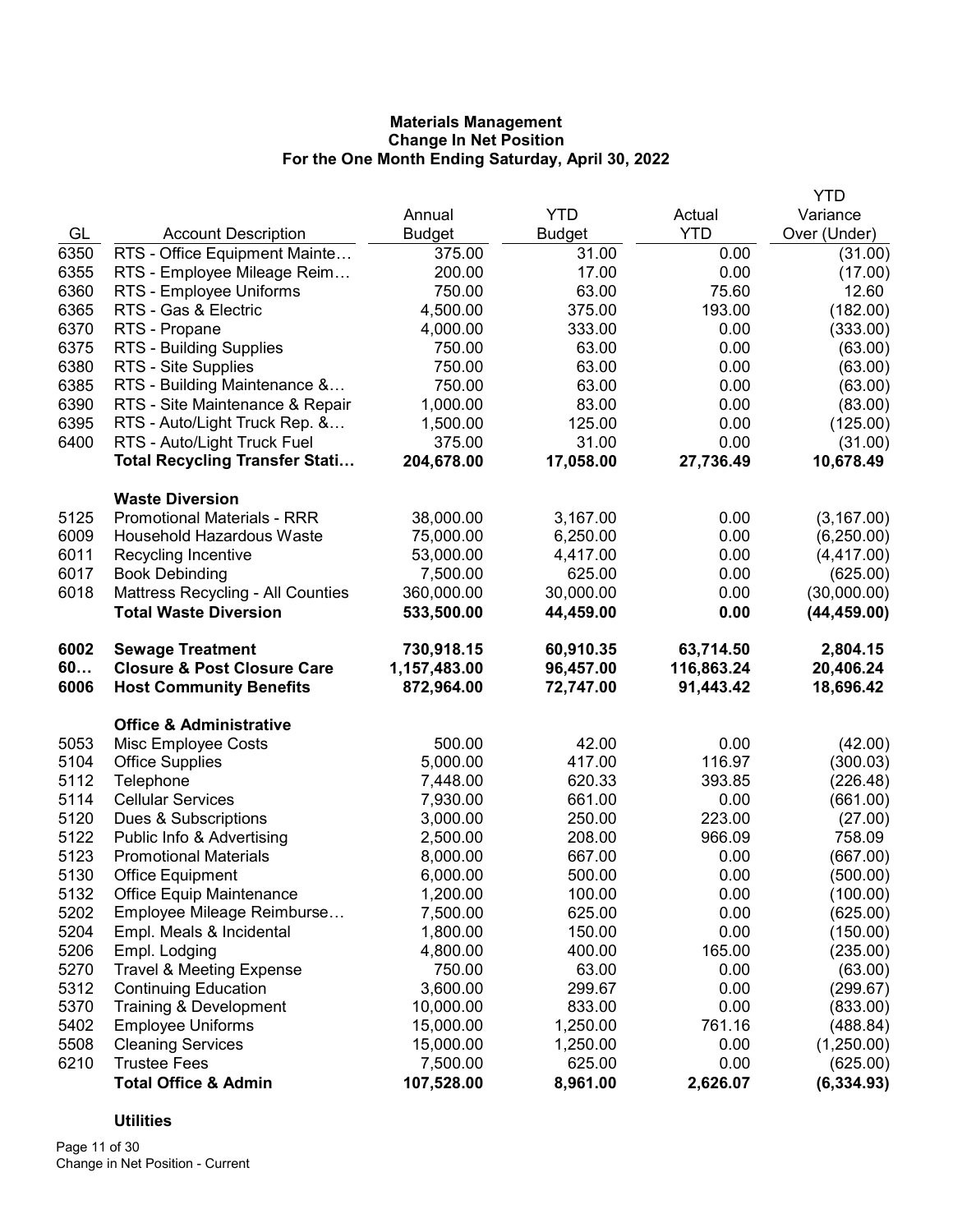|      |                                                     |               |               |              | YTD           |
|------|-----------------------------------------------------|---------------|---------------|--------------|---------------|
|      |                                                     | Annual        | <b>YTD</b>    | Actual       | Variance      |
| GL   | <b>Account Description</b>                          | <b>Budget</b> | <b>Budget</b> | <b>YTD</b>   | Over (Under)  |
| 5802 | Gas & Electric                                      | 40,000.00     | 3,333.00      | 2,928.10     | (404.90)      |
| 5803 | Propane                                             | 30,000.00     | 2,500.00      | 2,732.38     | 232.38        |
|      | <b>Total Utilities</b>                              | 70,000.00     | 5,833.00      | 5,660.48     | (172.52)      |
|      |                                                     |               |               |              |               |
|      | <b>Materials &amp; Supplies</b>                     |               |               |              |               |
| 5806 | <b>Building Supplies</b>                            | 7,000.00      | 583.00        | 350.30       | (232.70)      |
| 5810 | <b>Site Supplies</b>                                | 40,000.00     | 3,333.00      | 1,808.63     | (1,524.37)    |
| 5824 | Sand, Gravel & Stone                                | 250,000.00    | 20,833.00     | 0.00         | (20, 833.00)  |
| 5826 | Seed & Mulch                                        | 40,000.00     | 3,333.00      | 0.00         | (3,333.00)    |
|      | <b>Total Materials &amp; Supplies</b>               | 337,000.00    | 28,082.00     | 2,158.93     | (25, 923.07)  |
|      |                                                     |               |               |              |               |
|      | <b>Professional Fees</b>                            |               |               |              |               |
| 5924 | Legal                                               | 5,500.00      | 458.00        | 810.00       | 352.00        |
| 5926 | <b>Investment Banking Fees</b>                      | 25,145.00     | 2,095.00      | 0.00         | (2,095.00)    |
| 5970 | Consulting                                          | 7,215.00      | 601.58        | 515.00       | (86.58)       |
|      | <b>Total Professional Fees</b>                      | 37,860.00     | 3,154.58      | 1,325.00     | (1,829.58)    |
|      | <b>Repairs &amp; Maintenance</b>                    |               |               |              |               |
| 5804 | <b>Building Maintenance &amp; Repair</b>            | 15,000.00     | 1,250.33      | 205.53       | (1,044.80)    |
|      | <b>Total Repairs &amp; Maintenance</b>              | 15,000.00     | 1,250.33      | 205.53       | (1,044.80)    |
|      |                                                     |               |               |              |               |
|      | <b>Automobile</b>                                   |               |               |              |               |
| 5603 | Auto/Light Truck Rental/Lease                       | 13,500.00     | 1,125.00      | 1,125.00     | 0.00          |
|      | <b>Total Automobile</b>                             | 13,500.00     | 1,125.00      | 1,125.00     | 0.00          |
|      |                                                     |               |               |              |               |
| 5124 | Computer                                            | 20,100.00     | 1,675.00      | 36.90        |               |
| 5128 | <b>Computer Equipment</b><br>Programming & Software | 7,700.00      | 642.00        | 0.00         | (1,638.10)    |
|      |                                                     |               |               |              | (642.00)      |
|      | <b>Total Computer</b>                               | 27,800.00     | 2,317.00      | 36.90        | (2,280.10)    |
| 6114 | <b>Insurance</b>                                    | 195,500.00    | 16,292.00     | 16,291.67    | (0.33)        |
| 61   | <b>Admin Allocation</b>                             | 990,621.00    | 82,552.00     | 81,662.51    | (889.49)      |
| 61   | <b>Engineering Allocation</b>                       | 32,661.00     | 2,722.00      | 8,092.72     | 5,370.72      |
| 6208 | <b>NYS Administrative Assessm</b>                   | 49,684.00     | 4,140.00      | 0.00         | (4, 140.00)   |
| 7032 | <b>Depreciation</b>                                 | 3,875,800.00  | 322,983.00    | 424,986.74   | 102,003.74    |
| 6202 | <b>Interest Expense</b>                             | 623,994.00    | 52,000.00     | 47,158.67    | (4,841.33)    |
| 6901 | Contingency                                         | 20,000.00     | 1,666.66      | 0.00         | (1,666.66)    |
|      | <b>Total Expenses</b>                               | 13,440,617.00 | 1,120,056.98  | 1,103,818.27 | (16, 238.71)  |
|      |                                                     |               |               |              |               |
|      | <b>Change in Net Position</b>                       | (845, 909.00) | (70, 495.98)  | (361,060.97) | (290, 564.99) |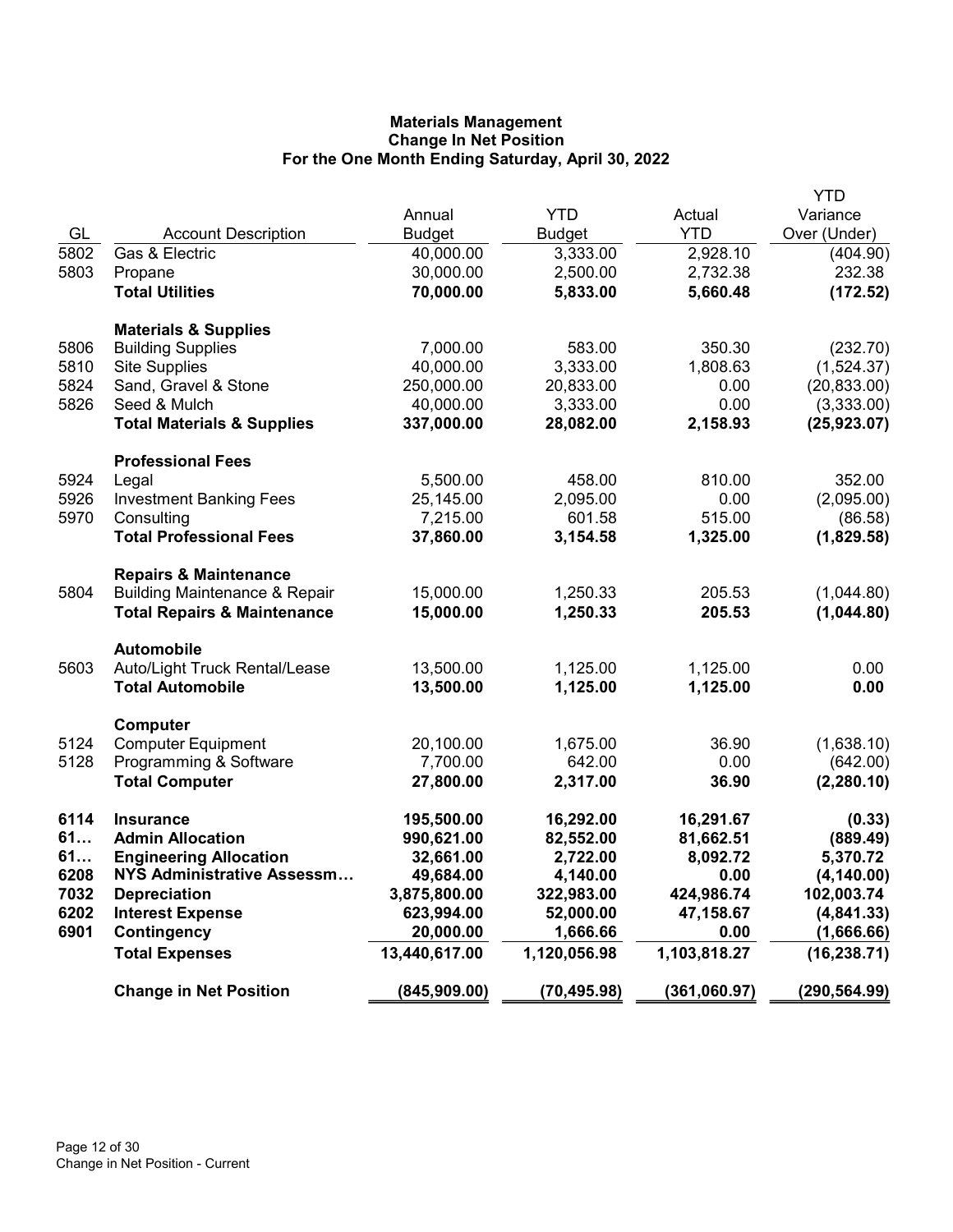# **Telecommunications** Change In Net Position For the One Month Ending Saturday, April 30, 2022

|               |                                           |                |               |              | YTD          |
|---------------|-------------------------------------------|----------------|---------------|--------------|--------------|
|               |                                           | Annual         | <b>YTD</b>    | Actual       | Variance     |
| GL            | <b>Account Description</b>                | <b>Budget</b>  | <b>Budget</b> | <b>YTD</b>   | Over (Under) |
|               | <b>Customer Billings</b>                  |                |               |              |              |
| 4001          | <b>Customer Billings</b>                  | \$5,667,789.00 | \$472,316.00  | \$463,463.89 | (\$8,852.11) |
| 4004          | Dark Fiber Billings                       | 744,397.00     | 62,033.00     | 49,818.45    | (12, 214.55) |
|               | <b>Total Customer Billings</b>            | 6,412,186.00   | 534,349.00    | 513,282.34   | (21,066.66)  |
|               |                                           |                |               |              |              |
|               | <b>Other Income</b>                       |                |               |              |              |
| 4164          | Miscellaneous                             | 47,050.00      | 3,921.00      | 194.60       | (3,726.40)   |
|               | <b>Total Other Income</b>                 | 47,050.00      | 3,921.00      | 194.60       | (3,726.40)   |
|               |                                           |                |               |              |              |
|               | <b>Interest Income</b>                    |                |               |              |              |
| 4102          | Investment Interest Income                | 9,821.00       | 818.00        | 821.74       | 3.74         |
| 4108          | Reserve Interest                          | 49,895.00      | 4,158.00      | 2,412.19     | (1,745.81)   |
| 42            | Mark to Market Adjustment                 | 0.00           | 0.00          | (2,060.00)   | (2,060.00)   |
|               | <b>Total Interest Income</b>              | 59,716.00      | 4,976.00      | 1,173.93     | (3,802.07)   |
|               |                                           |                |               |              |              |
|               | <b>Total Income</b>                       | 6,518,952.00   | 543,246.00    | 514,650.87   | (28, 595.13) |
|               |                                           |                |               |              |              |
|               | <b>Salaries</b>                           |                |               |              |              |
|               | <b>Engineering Wages</b>                  | 39,583.00      | 3,299.00      | 6,817.78     | 3,518.78     |
|               | <b>Telecom Wages</b>                      | 1,298,098.00   | 108,175.00    | 104,029.63   | (4, 145.37)  |
|               | <b>MMF Wages</b>                          | 0.00           | 0.00          | 758.66       | 758.66       |
| 50            | Overtime Wages                            | 2,500.00       | 208.00        | 312.45       | 104.45       |
|               | <b>Total Salaries</b>                     | 1,340,181.00   | 111,682.00    | 111,918.52   | 236.52       |
|               |                                           |                |               |              |              |
|               | <b>Fringe Benefits</b>                    |                |               |              |              |
| 50            | <b>FICA Expense</b>                       | 93,149.00      | 7,762.00      | 7,682.44     | (79.56)      |
| 50            | <b>Pension Expense</b>                    | 150,906.00     | 12,576.00     | 11,357.82    | (1,218.18)   |
| 50            | <b>VDC Expense</b>                        | 507.00         | 42.00         | 0.00         | (42.00)      |
| 50            | Health Insurance                          | 120,046.00     | 10,004.00     | 8,528.82     | (1,475.18)   |
| 50            | <b>Workers Comp</b>                       | 2,567.00       | 214.00        | 291.28       | 77.28        |
| 50            | <b>Disability Insurance</b>               | 3,075.00       | 256.00        | 256.25       | 0.25         |
| 50            | Post Retire Overhead                      | 73,488.00      | 6,124.00      | 7,815.00     | 1,691.00     |
| 5054          | <b>Employee Physicals &amp; Screening</b> | 500.00         | 42.00         | 0.00         | (42.00)      |
|               | <b>Total Fringe Benefits</b>              | 444,238.00     | 37,020.00     | 35,931.61    | (1,088.39)   |
|               |                                           |                |               |              |              |
|               | <b>Operations &amp; Maintenance</b>       |                |               |              |              |
| 5133          | Equipment Maintenance Contr               | 306,594.00     | 25,550.00     | 29,632.24    | 4,082.24     |
| 5134          | <b>Maintenance Contracts</b>              | 147,000.00     | 12,250.00     | 3,457.41     | (8,792.59)   |
| 5135          | <b>Underground Locating</b>               | 60,000.00      | 5,000.00      | 2,862.33     | (2, 137.67)  |
| 5403          | <b>Safety Equipment &amp; Supplies</b>    | 900.00         | 75.00         | 215.00       | 140.00       |
| 5704          | <b>O&amp;M Supplies</b>                   | 4,500.00       | 375.00        | 42.20        | (332.80)     |
| 5712          | Purchased Maintenance & Repair            | 48,000.00      | 4,000.00      | 5,500.00     | 1,500.00     |
| 5720          | <b>Offnet Circuit Lease</b>               | 674,564.00     | 56,214.00     | 50,643.29    | (5,570.71)   |
| 5770          | Other Tool, Equip & O&M                   | 7,500.00       | 625.00        | 0.00         | (625.00)     |
| 5830          | Collo Expense                             | 182,580.00     | 15,215.00     | 14,472.07    | (742.93)     |
| 5832          | <b>Emergency Restoration</b>              | 95,000.00      | 7,917.00      | 6,995.98     | (921.02)     |
| 5834          | Permitting                                | 5,000.00       | 417.00        | 0.00         | (417.00)     |
| 5835          | NYS DOT Fee                               | 10,000.00      | 833.00        | 0.00         | (833.00)     |
| Page 13 of 30 |                                           |                |               |              |              |
|               |                                           |                |               |              |              |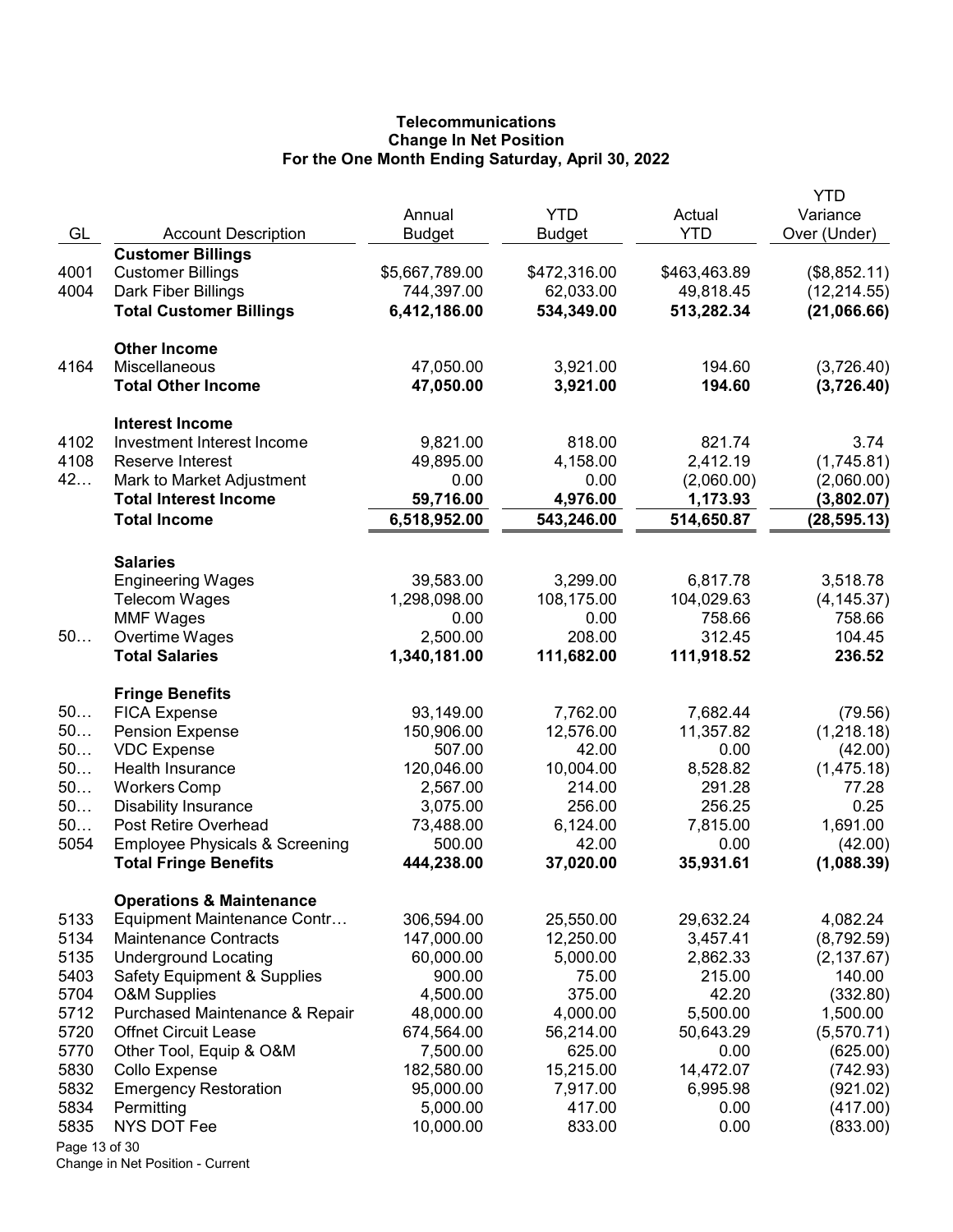# **Telecommunications** Change In Net Position For the One Month Ending Saturday, April 30, 2022

|              |                                       |                       |                    |              | YTD          |
|--------------|---------------------------------------|-----------------------|--------------------|--------------|--------------|
|              |                                       | Annual                | <b>YTD</b>         | Actual       | Variance     |
| GL           | <b>Account Description</b>            | <b>Budget</b>         | <b>Budget</b>      | <b>YTD</b>   | Over (Under) |
| 5836         | <b>Pole Attachment Fees</b>           | 306,117.00            | 25,510.00          | 8,254.45     | (17, 255.55) |
| 5838         | <b>Conduit Lease</b>                  | 20,907.00             | 1,742.00           | 333.64       | (1,408.36)   |
|              | Total O & M                           | 1,868,662.00          | 155,723.00         | 122,408.61   | (33, 314.39) |
|              |                                       |                       |                    |              |              |
|              | <b>Office &amp; Administrative</b>    |                       |                    |              |              |
| 5053         | Misc Employee Costs                   | 2,000.00              | 167.00             | 0.00         | (167.00)     |
| 5102         | <b>Office Rent</b>                    | 29,820.00             | 2,485.00           | 4,825.00     | 2,340.00     |
| 5104         | <b>Office Supplies</b>                | 1,200.00              | 100.00             | 0.00         | (100.00)     |
| 5110         | Postage & Shipping                    | 500.00                | 42.00              | 31.56        | (10.44)      |
| 5112         | Telephone                             | 11,650.00             | 970.50             | 312.04       | (658.46)     |
| 5114         | <b>Cellular Services</b>              | 5,500.00              | 458.00             | 0.00         | (458.00)     |
| 5118         | <b>Other Communications</b>           | 1,600.00              | 133.00             | 129.45       | (3.55)       |
| 5122         | Public Info & Advertising             | 2,000.00              | 167.00             | 1,977.82     | 1,810.82     |
| 5123         | <b>Promotional Materials</b>          | 1,500.00              | 125.00             | 0.00         | (125.00)     |
| 5130         | <b>Office Equipment</b>               | 2,000.00              | 167.00             | 0.00         | (167.00)     |
| 5170         | <b>Other Office Expenses</b>          | 2,850.00              | 237.50             | 37.66        | (199.84)     |
| 5202         | Employee Mileage Reimburse            | 1,740.00              | 145.00             | 0.00         | (145.00)     |
| 5204         | Empl. Meals & Incidental              | 6,000.00              | 500.00             | 378.88       | (121.12)     |
| 5206         | Empl. Lodging                         | 7,500.00              | 625.00             | 484.00       | (141.00)     |
| 5270         | <b>Travel &amp; Meeting Expense</b>   | 500.00                | 42.00              | 0.00         | (42.00)      |
| 5370         | Training & Development                | 9,300.00              | 775.00             | 0.00         | (775.00)     |
| 5402         | <b>Employee Uniforms</b>              | 1,225.00              | 102.00             | 0.00         | (102.00)     |
|              | <b>Total Office &amp; Admin</b>       | 86,885.00             | 7,241.00           | 8,176.41     | 935.41       |
|              | <b>Utilities</b>                      |                       |                    |              |              |
| 5802         | Gas & Electric                        | 5,000.00              | 417.00             | 33.02        | (383.98)     |
|              | <b>Total Utilities</b>                | 5,000.00              | 417.00             | 33.02        | (383.98)     |
|              | <b>Professional Fees</b>              |                       |                    |              |              |
| 5924<br>5926 | Legal                                 | 25,000.00<br>5,392.00 | 2,083.00<br>449.00 | 0.00<br>0.00 | (2,083.00)   |
| 5970         | <b>Investment Banking Fees</b>        |                       |                    |              | (449.00)     |
|              | Consulting                            | 75,000.00             | 6,250.00           | 0.00         | (6, 250.00)  |
|              | <b>Total Professional Fees</b>        | 105,392.00            | 8,782.00           | 0.00         | (8,782.00)   |
|              | <b>Automobile</b>                     |                       |                    |              |              |
| 5601         | Auto/Light Truck Rep. & Maint.        | 12,000.00             | 1,000.00           | 555.17       | (444.83)     |
| 5602         | Auto/Light Truck Fuel                 | 22,000.00             | 1,833.00           | 0.00         | (1,833.00)   |
| 5603         | Auto/Light Truck Rental/Lease         | 44,900.00             | 3,742.00           | 3,741.67     | (0.33)       |
| 5605         | Vehicle Ins                           | 12,200.00             | 1,017.00           | 1,016.67     | (0.33)       |
|              | <b>Total Automobile</b>               | 91,100.00             | 7,592.00           | 5,313.51     | (2, 278.49)  |
| 5124         | Computer<br><b>Computer Equipment</b> | 9,500.00              | 792.00             | 0.00         | (792.00)     |
| 5128         | Programming & Software                | 19,645.00             | 1,637.00           | 96.35        | (1,540.65)   |
|              | <b>Total Computer</b>                 | 29,145.00             | 2,429.00           | 96.35        | (2, 332.65)  |
|              |                                       |                       |                    |              |              |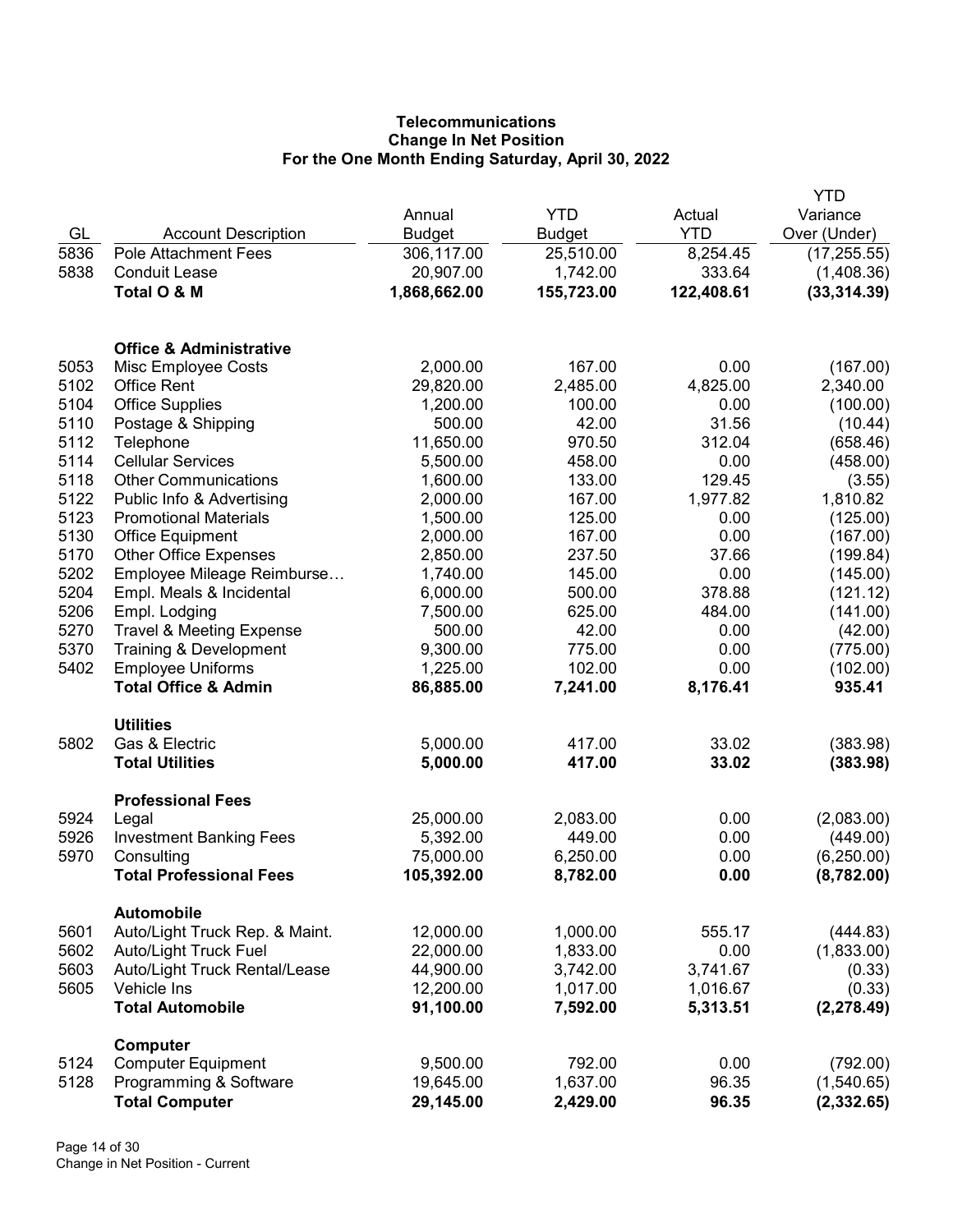# **Telecommunications** Change In Net Position For the One Month Ending Saturday, April 30, 2022

|                                   |                |               |              | <b>YTD</b>   |
|-----------------------------------|----------------|---------------|--------------|--------------|
|                                   | Annual         | YTD           | Actual       | Variance     |
| <b>Account Description</b>        | <b>Budget</b>  | <b>Budget</b> | YTD          | Over (Under) |
| <b>Insurance</b>                  | 155,500.00     | 12,958.00     | 12,958.33    | 0.33         |
| <b>Admin Allocation</b>           | 606,187.00     | 50,516.00     | 49,969.73    | (546.27)     |
| <b>Engineering Allocation</b>     | 12,252.00      | 1,021.00      | 5,418.61     | 4,397.61     |
| <b>NYS Administrative Assessm</b> | 34,671.00      | 2,889.00      | 0.00         | (2,889.00)   |
| <b>Depreciation</b>               | 3,710,100.00   | 309,175.00    | 332,201.08   | 23,026.08    |
| <b>Contingency</b>                | 25,000.00      | 2,083.00      | 0.00         | (2,083.00)   |
| <b>Total Expenses</b>             | 8,514,313.00   | 709,528.00    | 684,425.78   | (25, 102.22) |
| <b>Change in Net Position</b>     | (1,995,361.00) | (166,282.00)  | (169,774.91) | (3,492.91)   |
|                                   |                |               |              |              |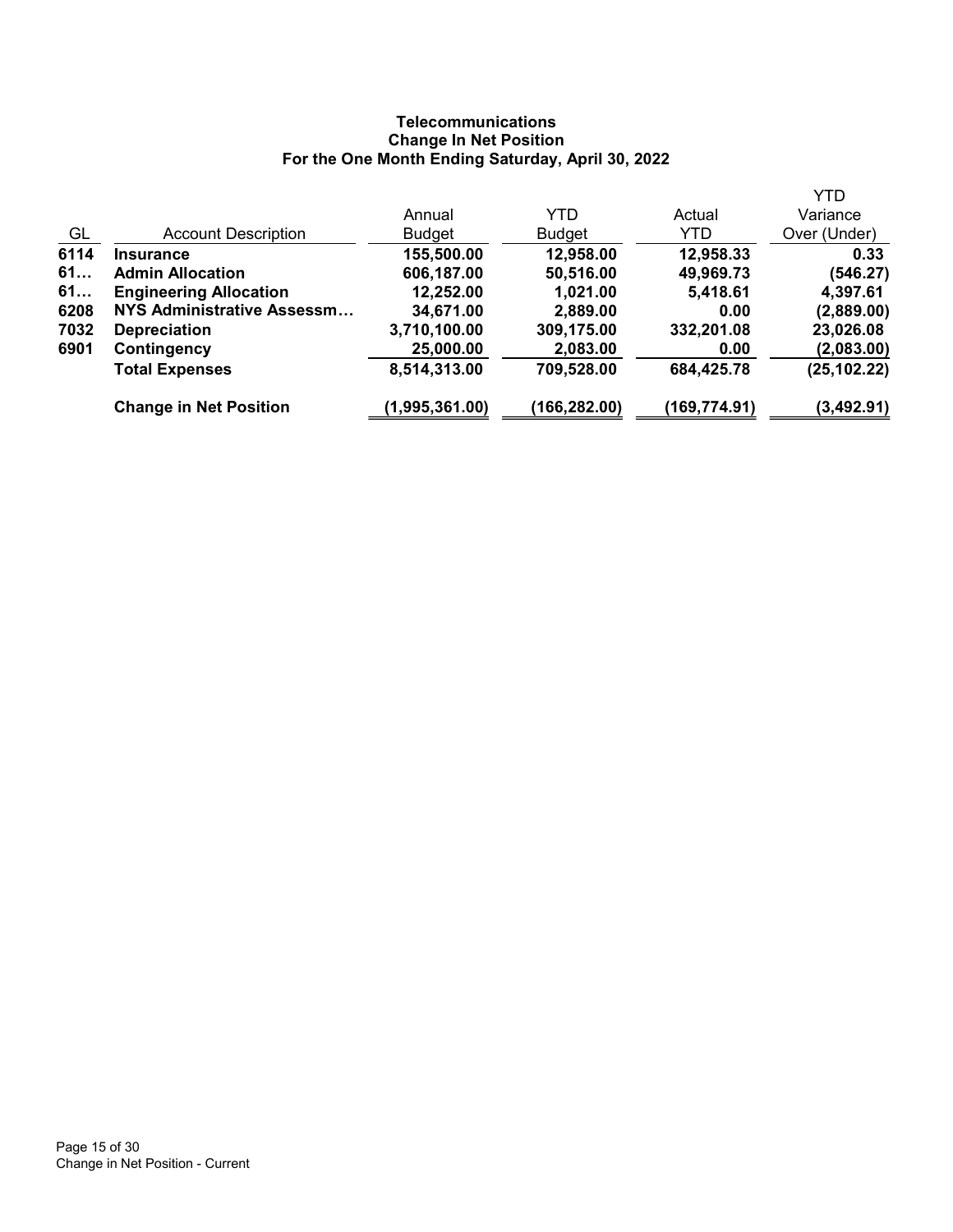### Water Quality Change In Net Position For the One Month Ending Saturday, April 30, 2022

|              |                                                   |                            |                         |                         | YTD                   |
|--------------|---------------------------------------------------|----------------------------|-------------------------|-------------------------|-----------------------|
|              |                                                   | Annual                     | <b>YTD</b>              | Actual                  | Variance              |
| GL           | <b>Account Description</b>                        | <b>Budget</b>              | <b>Budget</b>           | <b>YTD</b>              | Over (Under)          |
|              | <b>Customer Billings</b>                          |                            |                         |                         |                       |
| 4001         | <b>Customer Billings</b>                          | \$7,068,577.00             | \$589,049.00            | \$595,574.85            | \$6,525.85            |
| 4005         | <b>Capital Billings</b>                           | 275,812.00                 | 22,984.00               | 22,984.32               | 0.32                  |
|              | <b>Total Customer Billings</b>                    | 7,344,389.00               | 612,033.00              | 618,559.17              | 6,526.17              |
|              |                                                   |                            |                         |                         |                       |
|              | <b>Other Income</b>                               |                            |                         |                         |                       |
| 4164         | Miscellaneous                                     | 3,610.00                   | 301.00                  | 300.83                  | (0.17)                |
|              | <b>Total Other Income</b>                         | 3,610.00                   | 301.00                  | 300.83                  | (0.17)                |
|              | <b>Interest Income</b>                            |                            |                         |                         |                       |
| 4102         | Investment Interest Income                        | 1,400.00                   | 117.00                  | 126.51                  | 9.51                  |
| 4108         | Reserve Interest                                  | 24,200.00                  | 2,016.00                | 1,560.35                | (455.65)              |
| 42           | Mark to Market Adjustment                         | 0.00                       | 0.00                    | (10, 132.55)            | (10, 132.55)          |
|              | <b>Total Interest Income</b>                      | 25,600.00                  | 2,133.00                | (8,445.69)              | (10,578.69)           |
|              | <b>Total Income</b>                               | 7,373,599.00               | 614,467.00              | 610,414.31              | (4,052.69)            |
|              |                                                   |                            |                         |                         |                       |
|              | <b>Salaries</b>                                   |                            |                         |                         |                       |
|              | <b>Engineering Wages</b>                          | 191,424.00                 | 15,952.00               | 17,195.79               | 1,243.79              |
|              | <b>MMF Wages</b>                                  | 0.00                       | 0.00                    | 354.24                  | 354.24                |
|              | <b>WQ Wages</b>                                   | 1,465,779.00               | 122,148.00              | 108,418.94              | (13, 729.06)          |
| 50           | Overtime Wages                                    | 72,887.00                  | 6,074.00                | 10,632.96               | 4,558.96              |
| 5005         | On-Call Stipend                                   | 17,400.00                  | 1,450.00                | 1,200.00                | (250.00)              |
|              | <b>Total Salaries</b>                             | 1,747,490.00               | 145,624.00              | 137,801.93              | (7,822.07)            |
|              | <b>Fringe Benefits</b>                            |                            |                         |                         |                       |
| 50           | <b>FICA Expense</b>                               | 111,247.00                 | 9,271.00                | 7,942.35                | (1,328.65)            |
| 50           | <b>Pension Expense</b>                            | 176,151.00                 | 14,680.00               | 11,744.55               | (2,935.45)            |
| 50           | <b>VDC Expense</b>                                | 2,535.00                   | 212.00                  | 169.50                  | (42.50)               |
| 50           | Health Insurance                                  | 293,281.00                 | 24,440.00               | 16,014.92               | (8,425.08)            |
| 50           | <b>Workers Comp</b>                               | 110,544.00                 | 9,212.00                | 6,420.74                | (2,791.26)            |
| 50           | <b>Disability Insurance</b>                       | 5,416.00                   | 451.00                  | 452.00                  | 1.00                  |
| 50           | Post Retire Overhead                              | 140,286.00                 | 11,691.00               | 12,946.50               | 1,255.50              |
| 5054         | <b>Employee Physicals &amp; Screening</b>         | 5,000.00                   | 417.00                  | 275.00                  | (142.00)              |
|              | <b>Total Fringe Benefits</b>                      | 844,460.00                 | 70,374.00               | 55,965.56               | (14, 408.44)          |
|              | <b>Operations &amp; Maintenance</b>               |                            |                         |                         |                       |
| 5403         | <b>Safety Equipment &amp; Supplies</b>            | 7,500.00                   | 625.00                  | 160.48                  | (464.52)              |
| 5706         | Shop Tools                                        | 15,000.00                  | 1,250.00                | 56.28                   | (1, 193.72)           |
| 5815         | Chemicals                                         | 62,000.00                  | 5,167.00                | 0.00                    | (5, 167.00)           |
| 5902         | Lab Fees                                          | 8,600.00                   | 717.00                  | 0.00                    | (717.00)              |
| 6010         | <b>Cape Vincent Reserve</b>                       | 700.00                     | 58.00                   | 0.00                    | (58.00)               |
| 8090         | <b>Purchases for Resale</b>                       | 50,000.00                  | 4,167.00                | 0.00                    | (4, 167.00)           |
|              | Total O & M                                       | 143,800.00                 | 11,984.00               | 216.76                  | (11, 767.24)          |
|              |                                                   |                            |                         |                         |                       |
| 6002<br>6004 | <b>Sewage Treatment</b><br><b>Water Purchases</b> | 1,435,662.00<br>773,529.00 | 119,639.00<br>64,462.00 | 119,638.50<br>62,866.98 | (0.50)<br>(1, 595.02) |
|              |                                                   |                            |                         |                         |                       |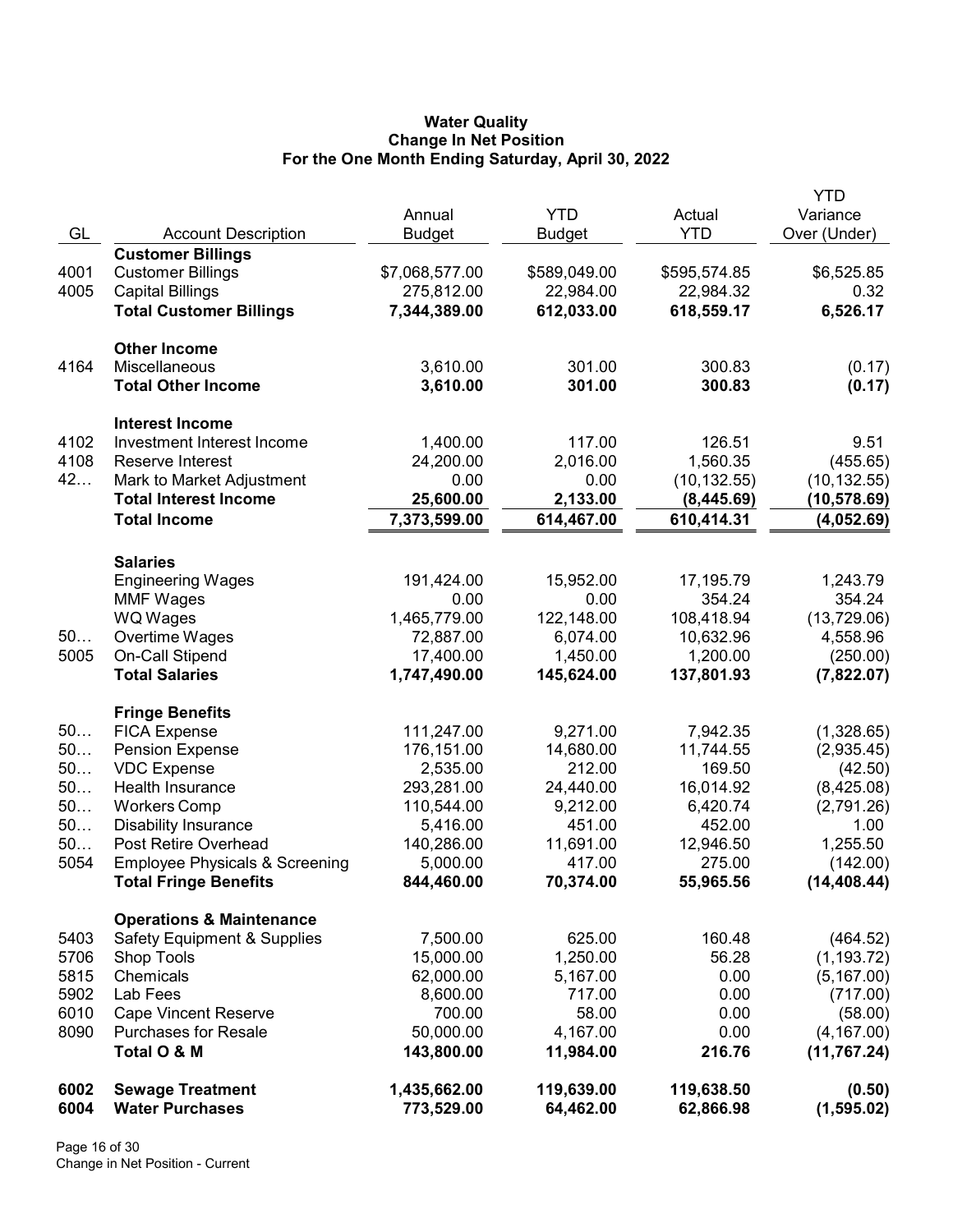### Water Quality Change In Net Position For the One Month Ending Saturday, April 30, 2022

|      |                                          |               |               |            | YTD          |
|------|------------------------------------------|---------------|---------------|------------|--------------|
|      |                                          | Annual        | <b>YTD</b>    | Actual     | Variance     |
| GL   | <b>Account Description</b>               | <b>Budget</b> | <b>Budget</b> | <b>YTD</b> | Over (Under) |
|      | <b>Office &amp; Administrative</b>       |               |               |            |              |
| 5053 | Misc Employee Costs                      | 400.00        | 33.00         | 14.88      | (18.12)      |
| 5104 | <b>Office Supplies</b>                   | 5,500.00      | 458.00        | 66.61      | (391.39)     |
| 5110 | Postage & Shipping                       | 1,000.00      | 83.00         | 0.00       | (83.00)      |
| 5112 | Telephone                                | 10,000.00     | 833.00        | 478.48     | (354.52)     |
| 5114 | <b>Cellular Services</b>                 | 17,100.00     | 1,425.00      | 25.04      | (1,399.96)   |
| 5120 | Dues & Subscriptions                     | 1,500.00      | 125.00        | 0.00       | (125.00)     |
| 5122 | Public Info & Advertising                | 2,481.00      | 207.00        | 135.00     | (72.00)      |
| 5130 | <b>Office Equipment</b>                  | 1,000.00      | 83.00         | 0.00       | (83.00)      |
| 5202 | Employee Mileage Reimburse               | 2,500.00      | 209.00        | 0.00       | (209.00)     |
| 5204 | Empl. Meals & Incidental                 | 4,000.00      | 333.00        | 243.95     | (89.05)      |
| 5206 | Empl. Lodging                            | 6,200.00      | 517.00        | 70.00      | (447.00)     |
| 5270 | <b>Travel &amp; Meeting Expense</b>      | 500.00        | 42.00         | 0.00       | (42.00)      |
| 5370 | Training & Development                   | 10,000.00     | 833.00        | 0.00       | (833.00)     |
| 5402 | <b>Employee Uniforms</b>                 | 7,900.00      | 658.00        | 0.00       | (658.00)     |
| 5508 | <b>Cleaning Services</b>                 | 14,000.00     | 1,167.00      | 2,200.00   | 1,033.00     |
|      | <b>Total Office &amp; Admin</b>          | 84,081.00     | 7,006.00      | 3,233.96   | (3,772.04)   |
|      |                                          |               |               |            |              |
|      | <b>Utilities</b>                         |               |               |            |              |
| 5802 | Gas & Electric                           | 99,230.00     | 8,270.00      | 1,881.79   | (6,388.21)   |
|      | <b>Total Utilities</b>                   | 99,230.00     | 8,270.00      | 1,881.79   | (6,388.21)   |
|      |                                          |               |               |            |              |
|      | <b>Professional Fees</b>                 |               |               |            |              |
| 5924 | Legal                                    | 5,000.00      | 417.00        | 0.00       | (417.00)     |
| 5926 | <b>Investment Banking Fees</b>           | 1,894.00      | 158.00        | 0.00       | (158.00)     |
|      | <b>Total Professional Fees</b>           | 6,894.00      | 575.00        | 0.00       | (575.00)     |
|      |                                          |               |               |            |              |
|      | <b>Repairs &amp; Maintenance</b>         |               |               |            |              |
| 5804 | <b>Building Maintenance &amp; Repair</b> | 28,000.00     | 2,333.00      | 50.18      | (2,282.82)   |
| 5808 | Site Maint & Repair                      | 35,500.00     | 2,958.00      | 668.04     | (2,289.96)   |
| 5812 | Pipeline Maintenance                     | 85,000.00     | 7,084.00      | 2,095.13   | (4,988.87)   |
|      | <b>Total Repairs &amp; Maintenance</b>   | 148,500.00    | 12,375.00     | 2,813.35   | (9, 561.65)  |
|      |                                          |               |               |            |              |
|      | <b>Automobile</b>                        |               |               |            |              |
| 5601 | Auto/Light Truck Rep. & Maint.           | 19,000.00     | 1,583.00      | 1,136.88   | (446.12)     |
| 5602 | <b>Auto/Light Truck Fuel</b>             | 55,000.00     | 4,583.00      | 0.00       | (4,583.00)   |
| 5603 | Auto/Light Truck Rental/Lease            | 126,600.00    | 10,550.00     | 10,550.00  | 0.00         |
| 5605 | Vehicle Ins                              | 33,653.00     | 2,804.00      | 2,804.42   | 0.42         |
|      | <b>Total Automobile</b>                  | 234,253.00    | 19,520.00     | 14,491.30  | (5,028.70)   |
|      |                                          |               |               |            |              |
|      | Computer                                 |               |               |            |              |
| 5124 | <b>Computer Equipment</b>                | 21,200.00     | 1,767.00      | 169.95     | (1,597.05)   |
| 5128 | Programming & Software                   | 5,700.00      | 475.00        | 0.00       | (475.00)     |
|      | <b>Total Computer</b>                    | 26,900.00     | 2,242.00      | 169.95     | (2,072.05)   |
|      |                                          |               |               |            |              |
| 6114 | <b>Insurance</b>                         | 124,500.00    | 10,375.00     | 10,375.00  | 0.00         |
| 61   | <b>Admin Allocation</b>                  | 509,693.00    | 42,475.00     | 42,008.25  | (466.75)     |
|      |                                          |               |               |            |              |

Page 17 of 30 Change in Net Position - Current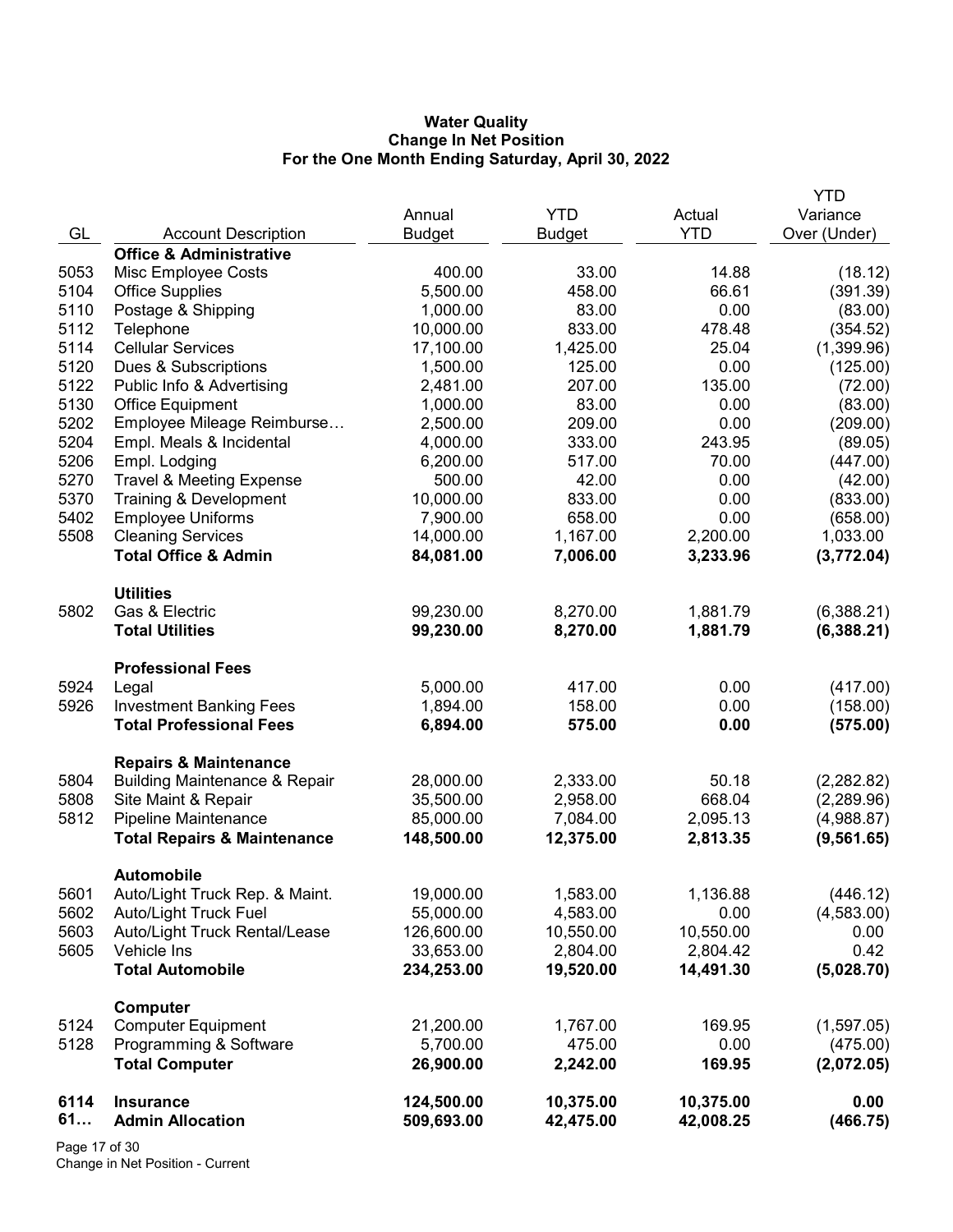### Water Quality Change In Net Position For the One Month Ending Saturday, April 30, 2022

|      |                                 |               |               |            | <b>YTD</b>   |
|------|---------------------------------|---------------|---------------|------------|--------------|
|      |                                 | Annual        | YTD           | Actual     | Variance     |
| GL   | <b>Account Description</b>      | <b>Budget</b> | <b>Budget</b> | YTD        | Over (Under) |
| 61   | <b>Engineering Allocation</b>   | 40,874.00     | 3,406.00      | 9,765.27   | 6,359.27     |
| 6208 | NYS Administrative Assessm      | 36,834.00     | 3,070.00      | 0.00       | (3,070.00)   |
| 89   | <b>Water Quality Allocation</b> | 0.00          | (1.00)        | 0.00       | 1.00         |
| 7032 | <b>Depreciation</b>             | 1,042,100.00  | 86,841.00     | 74,193.64  | (12, 647.36) |
| 7002 | Amortization                    | 30,400.00     | 2,533.00      | 2,529.39   | (3.61)       |
| 6202 | <b>Interest Expense</b>         | 154,107.00    | 12,842.00     | 0.00       | (12, 842.00) |
|      | <b>Total Expenses</b>           | 7,483,307.00  | 623,612.00    | 537,951.63 | (85,660.37)  |
|      | <b>Change in Net Position</b>   | (109,708.00)  | (9, 145.00)   | 72,462.68  | 81,607.68    |
|      |                                 |               |               |            |              |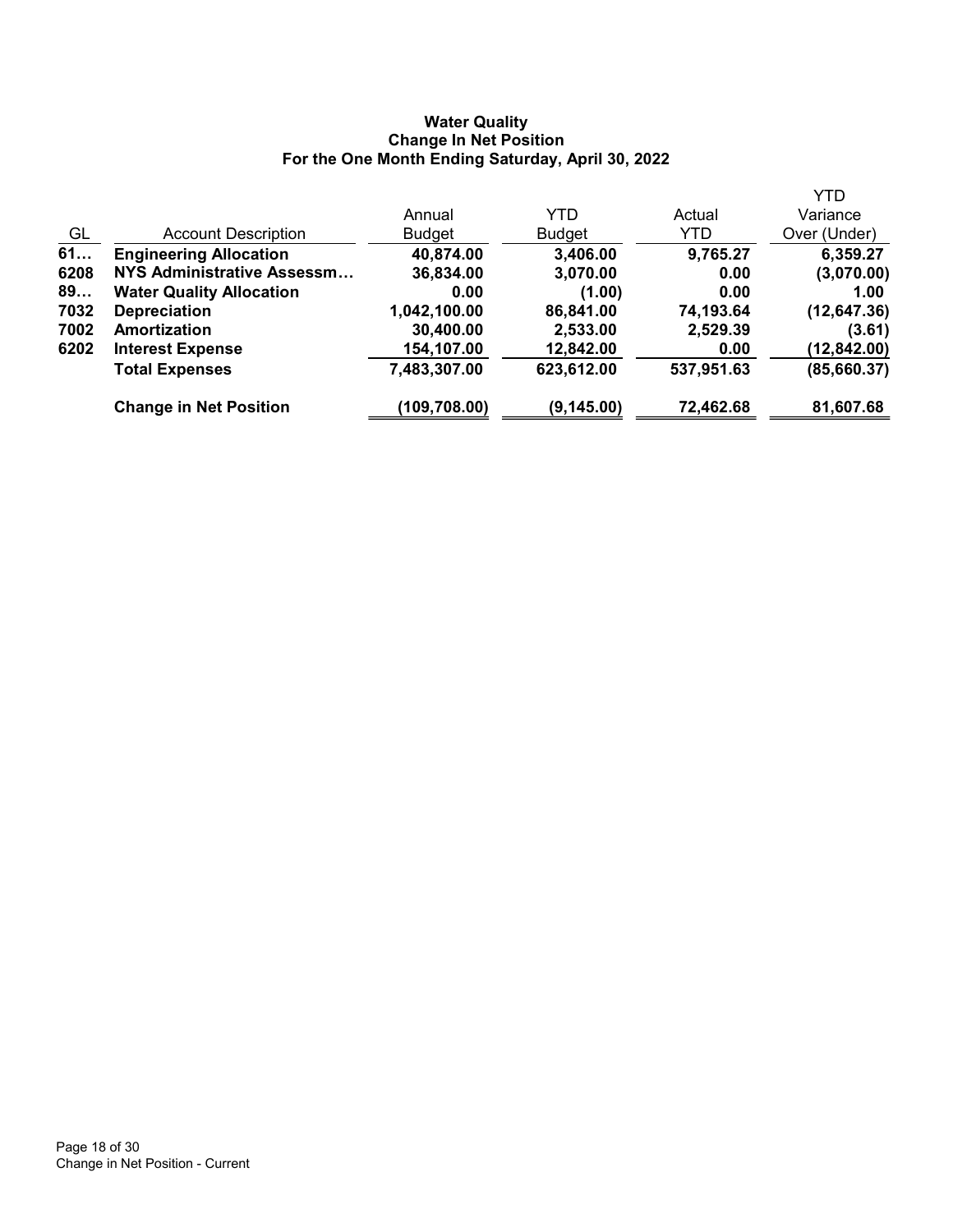#### Army Sewer Change In Net Position For the One Month Ending Saturday, April 30, 2022

| GL            | <b>Account Description</b>                         | Annual<br><b>Budget</b>  | <b>YTD</b><br>Budget | Actual<br><b>YTD</b> | <b>YTD</b><br>Variance<br>Over (Under) |
|---------------|----------------------------------------------------|--------------------------|----------------------|----------------------|----------------------------------------|
|               | <b>Customer Billings</b>                           |                          |                      |                      |                                        |
| 4001          | <b>Customer Billings</b>                           | \$3,115,915.00           | \$259,660.00         | \$270,502.37         | \$10,842.37                            |
|               | <b>Total Customer Billings</b>                     | 3,115,915.00             | 259,660.00           | 270,502.37           | 10,842.37                              |
|               | <b>Other Income</b>                                |                          |                      |                      |                                        |
| 4164          | Miscellaneous                                      | 3,610.00                 | 301.00               | 300.83               | (0.17)                                 |
|               | <b>Total Other Income</b>                          | 3,610.00                 | 301.00               | 300.83               | (0.17)                                 |
|               | <b>Interest Income</b>                             |                          |                      |                      |                                        |
| 4108          | Reserve Interest                                   | 15,700.00                | 1,308.00             | 1,009.64             | (298.36)                               |
| 42            | Mark to Market Adjustment                          | 0.00                     | 0.00                 | (6, 556.36)          | (6, 556.36)                            |
|               | <b>Total Interest Income</b>                       | 15,700.00                | 1,308.00             | (5, 546.72)          | (6,854.72)                             |
|               | <b>Total Income</b>                                | 3,135,225.00             | 261,269.00           | 265,256.48           | 3,987.48                               |
|               | <b>Salaries</b>                                    |                          |                      |                      |                                        |
|               | <b>Engineering Wages</b>                           | 75,037.00                | 6,253.00             | 4,630.05             | (1,622.95)                             |
|               | <b>MMF Wages</b>                                   | 0.00                     | 0.00                 | 177.12               | 177.12                                 |
|               | <b>WQ Wages</b>                                    | 322,466.00               | 26,872.00            | 30,509.18            | 3,637.18                               |
| 50            | Overtime Wages                                     | 22,259.00                | 1,855.00             | 2,790.93             | 935.93                                 |
| 5005          | On-Call Stipend                                    | 3,840.00                 | 320.00               | 240.00               | (80.00)                                |
|               | <b>Total Salaries</b>                              | 423,602.00               | 35,300.00            | 38,347.28            | 3,047.28                               |
|               | <b>Fringe Benefits</b>                             |                          |                      |                      |                                        |
| 50            | <b>FICA Expense</b>                                | 26,988.00                | 2,249.00             | 2,322.01             | 73.01                                  |
| 50            | <b>Pension Expense</b>                             | 42,995.00                | 3,583.00             | 3,532.26             | (50.74)                                |
| 50            | <b>VDC Expense</b>                                 | 1,014.00                 | 85.00                | 14.25                | (70.75)                                |
| 50<br>50      | Health Insurance                                   | 70,809.00                | 5,901.00             | 4,317.47             | (1,583.53)                             |
| 50            | <b>Workers Comp</b><br><b>Disability Insurance</b> | 23,928.00<br>1,282.00    | 1,994.00<br>107.00   | 2,414.31<br>106.83   | 420.31                                 |
| 50            | Post Retire Overhead                               | 32,949.00                | 2,746.00             | 4,358.25             | (0.17)<br>1,612.25                     |
| 5054          | <b>Employee Physicals &amp; Screening</b>          | 5,000.00                 | 417.00               | 275.00               | (142.00)                               |
|               | <b>Total Fringe Benefits</b>                       | 204,965.00               | 17,082.00            | 17,340.38            | 258.38                                 |
|               | <b>Operations &amp; Maintenance</b>                |                          |                      |                      |                                        |
| 5403          | <b>Safety Equipment &amp; Supplies</b>             | 7,500.00                 | 625.00               | 160.48               | (464.52)                               |
| 5706          | <b>Shop Tools</b>                                  | 10,000.00                | 833.00               | 56.28                | (776.72)                               |
| 5815          | Chemicals                                          | 60,000.00                | 5,000.00             | 0.00                 | (5,000.00)                             |
|               | Total O & M                                        | 77,500.00                | 6,458.00             | 216.76               | (6, 241.24)                            |
| 6002<br>6004  | <b>Sewage Treatment</b><br><b>Water Purchases</b>  | 1,435,662.00<br>3,200.00 | 119,639.00<br>267.00 | 119,638.50<br>0.00   | (0.50)<br>(267.00)                     |
|               | <b>Office &amp; Administrative</b>                 |                          |                      |                      |                                        |
| 5053          | Misc Employee Costs                                | 100.00                   | 8.00                 | 14.88                | 6.88                                   |
| 5104          | <b>Office Supplies</b>                             | 5,500.00                 | 458.00               | 66.61                | (391.39)                               |
| 5110          | Postage & Shipping                                 | 1,000.00                 | 83.00                | 0.00                 | (83.00)                                |
| 5112          | Telephone                                          | 10,000.00                | 833.00               | 478.48               | (354.52)                               |
| Page 19 of 30 |                                                    |                          |                      |                      |                                        |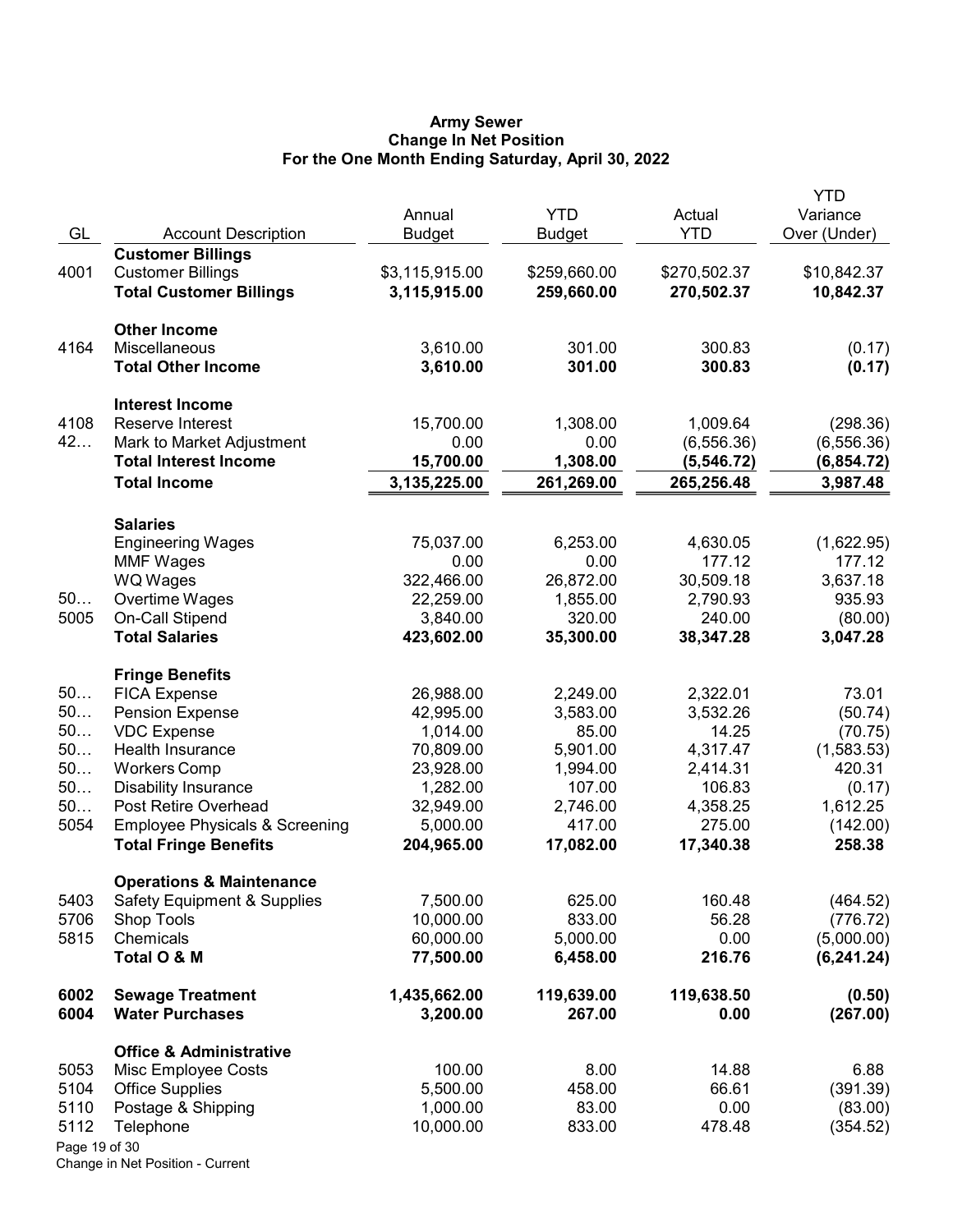### Army Sewer Change In Net Position For the One Month Ending Saturday, April 30, 2022

|      |                                          |               |               |             | <b>YTD</b>   |
|------|------------------------------------------|---------------|---------------|-------------|--------------|
|      |                                          | Annual        | <b>YTD</b>    | Actual      | Variance     |
| GL   | <b>Account Description</b>               | <b>Budget</b> | <b>Budget</b> | <b>YTD</b>  | Over (Under) |
| 5114 | <b>Cellular Services</b>                 | 17,100.00     | 1,425.00      | 25.04       | (1,399.96)   |
| 5120 | Dues & Subscriptions                     | 1,500.00      | 125.00        | 0.00        | (125.00)     |
| 5122 | Public Info & Advertising                | 1,500.00      | 125.00        | 135.00      | 10.00        |
| 5130 | Office Equipment                         | 1,000.00      | 83.00         | 0.00        | (83.00)      |
| 5202 | Employee Mileage Reimburse               | 500.00        | 42.00         | 0.00        | (42.00)      |
| 5204 | Empl. Meals & Incidental                 | 4,000.00      | 333.00        | 243.95      | (89.05)      |
| 5206 | Empl. Lodging                            | 6,200.00      | 517.00        | 70.00       | (447.00)     |
| 5270 | <b>Travel &amp; Meeting Expense</b>      | 500.00        | 42.00         | 0.00        | (42.00)      |
| 5370 | Training & Development                   | 10,000.00     | 833.00        | 0.00        | (833.00)     |
| 5402 | <b>Employee Uniforms</b>                 | 7,900.00      | 658.00        | 0.00        | (658.00)     |
| 5508 | <b>Cleaning Services</b>                 | 14,000.00     | 1,167.00      | 2,200.00    | 1,033.00     |
|      | <b>Total Office &amp; Admin</b>          | 80,800.00     | 6,732.00      | 3,233.96    | (3,498.04)   |
|      | <b>Utilities</b>                         |               |               |             |              |
| 5802 | Gas & Electric                           | 54,980.00     | 4,582.00      | 0.00        | (4,582.00)   |
|      | <b>Total Utilities</b>                   | 54,980.00     | 4,582.00      | 0.00        | (4, 582.00)  |
|      | <b>Professional Fees</b>                 |               |               |             |              |
| 5924 | Legal                                    | 3,000.00      | 250.00        | 0.00        | (250.00)     |
| 5926 | <b>Investment Banking Fees</b>           | 1,152.00      | 96.00         | 0.00        | (96.00)      |
|      | <b>Total Professional Fees</b>           | 4,152.00      | 346.00        | 0.00        | (346.00)     |
|      | <b>Repairs &amp; Maintenance</b>         |               |               |             |              |
| 5804 | <b>Building Maintenance &amp; Repair</b> | 15,000.00     | 1,250.00      | 50.18       | (1, 199.82)  |
| 5808 | Site Maint & Repair                      | 25,000.00     | 2,083.00      | 668.04      | (1,414.96)   |
| 5812 | Pipeline Maintenance                     | 45,000.00     | 3,750.00      | 90.53       | (3,659.47)   |
|      | <b>Total Repairs &amp; Maintenance</b>   | 85,000.00     | 7,083.00      | 808.75      | (6, 274.25)  |
|      | <b>Automobile</b>                        |               |               |             |              |
| 5601 | Auto/Light Truck Rep. & Maint.           | 19,000.00     | 1,583.00      | 1,136.88    | (446.12)     |
| 5602 | Auto/Light Truck Fuel                    | 55,000.00     | 4,583.00      | 0.00        | (4,583.00)   |
| 5603 | Auto/Light Truck Rental/Lease            | 126,600.00    | 10,550.00     | 10,550.00   | 0.00         |
| 5605 | Vehicle Ins                              | 33,653.00     | 2,804.00      | 2,804.42    | 0.42         |
|      | <b>Total Automobile</b>                  | 234,253.00    | 19,520.00     | 14,491.30   | (5,028.70)   |
|      | Computer                                 |               |               |             |              |
| 5124 | <b>Computer Equipment</b>                | 21,200.00     | 1,767.00      | 169.95      | (1,597.05)   |
| 5128 | Programming & Software                   | 5,700.00      | 475.00        | 0.00        | (475.00)     |
|      | <b>Total Computer</b>                    | 26,900.00     | 2,242.00      | 169.95      | (2,072.05)   |
| 6114 | <b>Insurance</b>                         | 48,000.00     | 4,000.00      | 4,000.00    | 0.00         |
| 61   | <b>Admin Allocation</b>                  | 280,052.00    | 23,338.00     | 23,080.61   | (257.39)     |
| 61   | <b>Engineering Allocation</b>            | 13,645.00     | 1,137.00      | 3,086.73    | 1,949.73     |
| 6208 | <b>NYS Administrative Assessm</b>        | 15,403.00     | 1,284.00      | 0.00        | (1, 284.00)  |
| 89   | <b>Water Quality Allocation</b>          | (238, 889.00) | (19,908.00)   | (14,986.14) | 4,921.86     |
| 7032 | <b>Depreciation</b>                      | 334,900.00    | 27,908.00     | 27,857.75   | (50.25)      |
|      | <b>Total Expenses</b>                    | 3,084,125.00  | 257,010.00    | 237,285.83  | (19, 724.17) |

Page 20 of 30 Change in Net Position - Current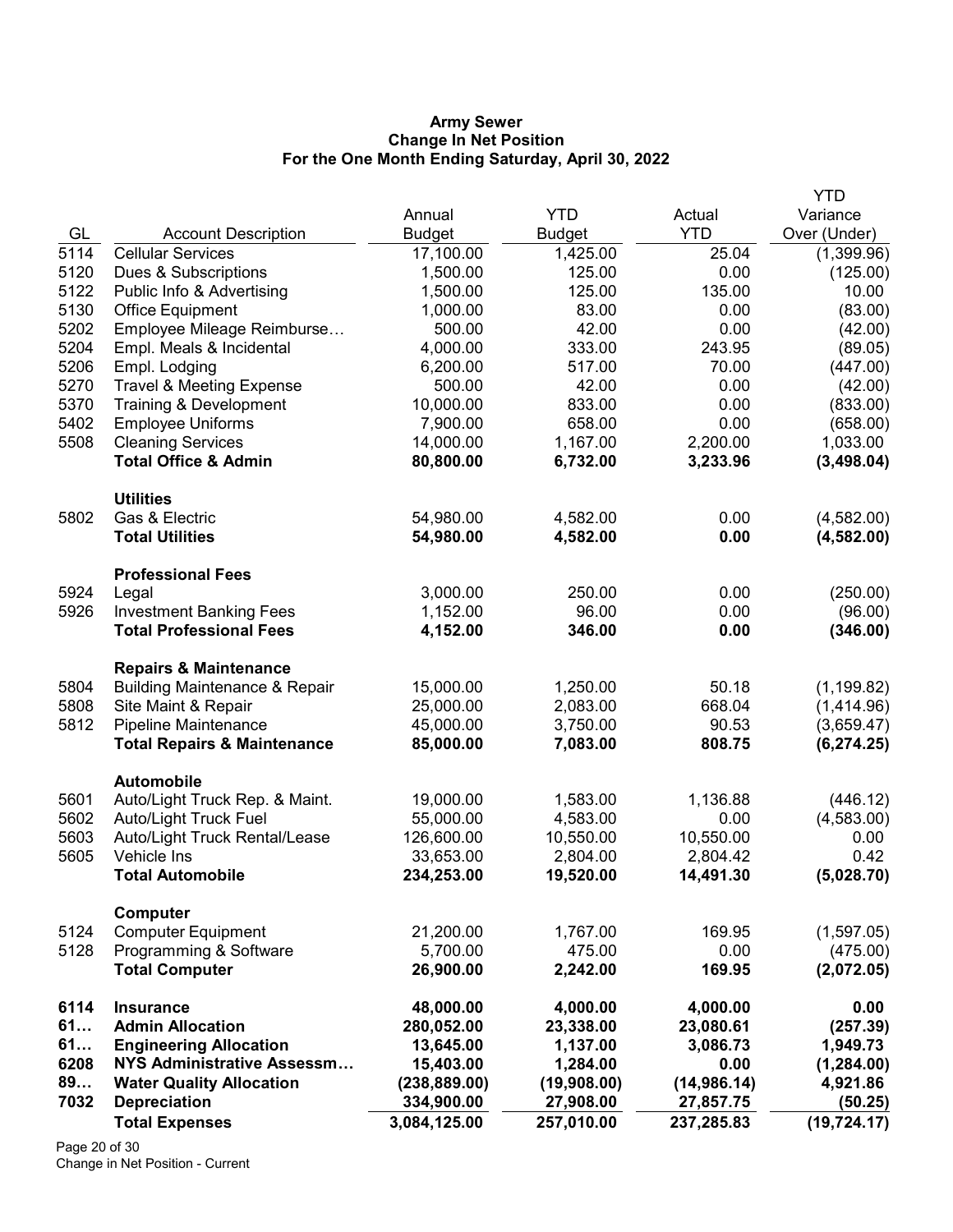## Army Sewer Change In Net Position For the One Month Ending Saturday, April 30, 2022

|    | <b>Change in Net Position</b> | 51,100.00               | 4,259.00             | 27,970.65     | 23,711.65                       |
|----|-------------------------------|-------------------------|----------------------|---------------|---------------------------------|
| GL | Account Description           | Annual<br><b>Budget</b> | YTD<br><b>Budget</b> | Actual<br>YTD | YTD<br>Variance<br>Over (Under) |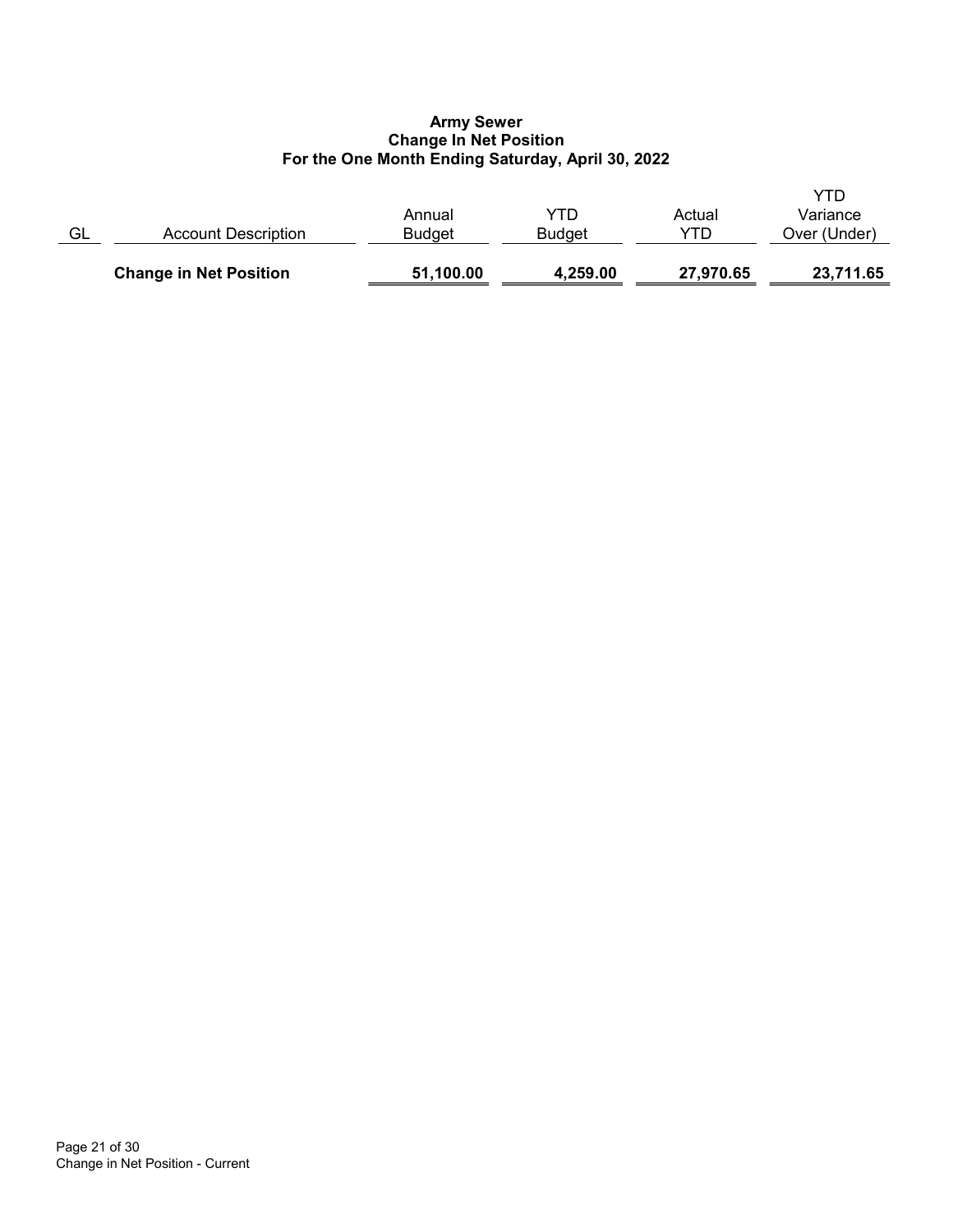### Army Water Line Change In Net Position For the One Month Ending Saturday, April 30, 2022

|               |                                     |                |              |              | <b>YTD</b>   |
|---------------|-------------------------------------|----------------|--------------|--------------|--------------|
|               |                                     | Annual         | <b>YTD</b>   | Actual       | Variance     |
| GL            | <b>Account Description</b>          | <b>Budget</b>  | Budget       | <b>YTD</b>   | Over (Under) |
|               | <b>Customer Billings</b>            |                |              |              |              |
| 4001          | <b>Customer Billings</b>            | \$2,276,905.00 | \$189,742.00 | \$184,881.23 | (\$4,860.77) |
|               | <b>Total Customer Billings</b>      | 2,276,905.00   | 189,742.00   | 184,881.23   | (4,860.77)   |
|               | <b>Interest Income</b>              |                |              |              |              |
| 4108          | Reserve Interest                    | 8,500.00       | 708.00       | 550.71       | (157.29)     |
| 42            | Mark to Market Adjustment           | 0.00           | 0.00         | (3, 576.19)  | (3,576.19)   |
|               | <b>Total Interest Income</b>        | 8,500.00       | 708.00       | (3,025.48)   | (3,733.48)   |
|               | <b>Total Income</b>                 | 2,285,405.00   | 190,450.00   | 181,855.75   | (8,594.25)   |
|               | <b>Salaries</b>                     |                |              |              |              |
|               | <b>Engineering Wages</b>            | 75,037.00      | 6,253.00     | 4,826.82     | (1,426.18)   |
|               | <b>MMF Wages</b>                    | 0.00           | 0.00         | 177.12       | 177.12       |
|               | WQ Wages                            | 325,121.00     | 27,093.00    | 14,188.67    | (12,904.33)  |
| 50            | Overtime Wages                      | 16,724.00      | 1,394.00     | 181.95       | (1,212.05)   |
| 5005          | On-Call Stipend                     | 3,840.00       | 320.00       | 240.00       | (80.00)      |
|               | <b>Total Salaries</b>               | 420,722.00     | 35,060.00    | 19,614.56    | (15, 445.44) |
|               | <b>Fringe Benefits</b>              |                |              |              |              |
| 50            | <b>FICA Expense</b>                 | 26,806.00      | 2,234.00     | 1,560.96     | (673.04)     |
| 50            | <b>Pension Expense</b>              | 42,706.00      | 3,559.00     | 2,456.28     | (1, 102.72)  |
| 50            | <b>VDC Expense</b>                  | 1,014.00       | 85.00        | 33.57        | (51.43)      |
| 50            | Health Insurance                    | 70,321.00      | 5,860.00     | 3,318.16     | (2,541.84)   |
| 50            | <b>Workers Comp</b>                 | 23,718.00      | 1,977.00     | 664.68       | (1,312.32)   |
| 50            | <b>Disability Insurance</b>         | 1,273.00       | 106.00       | 106.83       | 0.83         |
| 50            | Post Retire Overhead                | 32,708.00      | 2,726.00     | 2,095.50     | (630.50)     |
|               | <b>Total Fringe Benefits</b>        | 198,546.00     | 16,547.00    | 10,235.98    | (6,311.02)   |
|               | <b>Operations &amp; Maintenance</b> |                |              |              |              |
| 5706          | Shop Tools                          | 5,000.00       | 417.00       | 0.00         | (417.00)     |
| 5902          | Lab Fees                            | 5,000.00       | 417.00       | 0.00         | (417.00)     |
|               | Total O & M                         | 10,000.00      | 834.00       | 0.00         | (834.00)     |
| 6004          | <b>Water Purchases</b>              | 679,914.00     | 56,660.00    | 56,659.50    | (0.50)       |
|               | <b>Office &amp; Administrative</b>  |                |              |              |              |
| 5053          | Misc Employee Costs                 | 300.00         | 25.00        | 0.00         | (25.00)      |
| 5122          | Public Info & Advertising           | 981.00         | 82.00        | 0.00         | (82.00)      |
| 5202          | Employee Mileage Reimburse          | 250.00         | 21.00        | 0.00         | (21.00)      |
|               | <b>Total Office &amp; Admin</b>     | 1,531.00       | 128.00       | 0.00         | (128.00)     |
|               | <b>Utilities</b>                    |                |              |              |              |
| 5802          | Gas & Electric                      | 21,250.00      | 1,771.00     | 0.00         | (1,771.00)   |
|               | <b>Total Utilities</b>              | 21,250.00      | 1,771.00     | 0.00         | (1,771.00)   |
|               | <b>Professional Fees</b>            |                |              |              |              |
| 5924          | Legal                               | 1,500.00       | 125.00       | 0.00         | (125.00)     |
| Page 22 of 30 |                                     |                |              |              |              |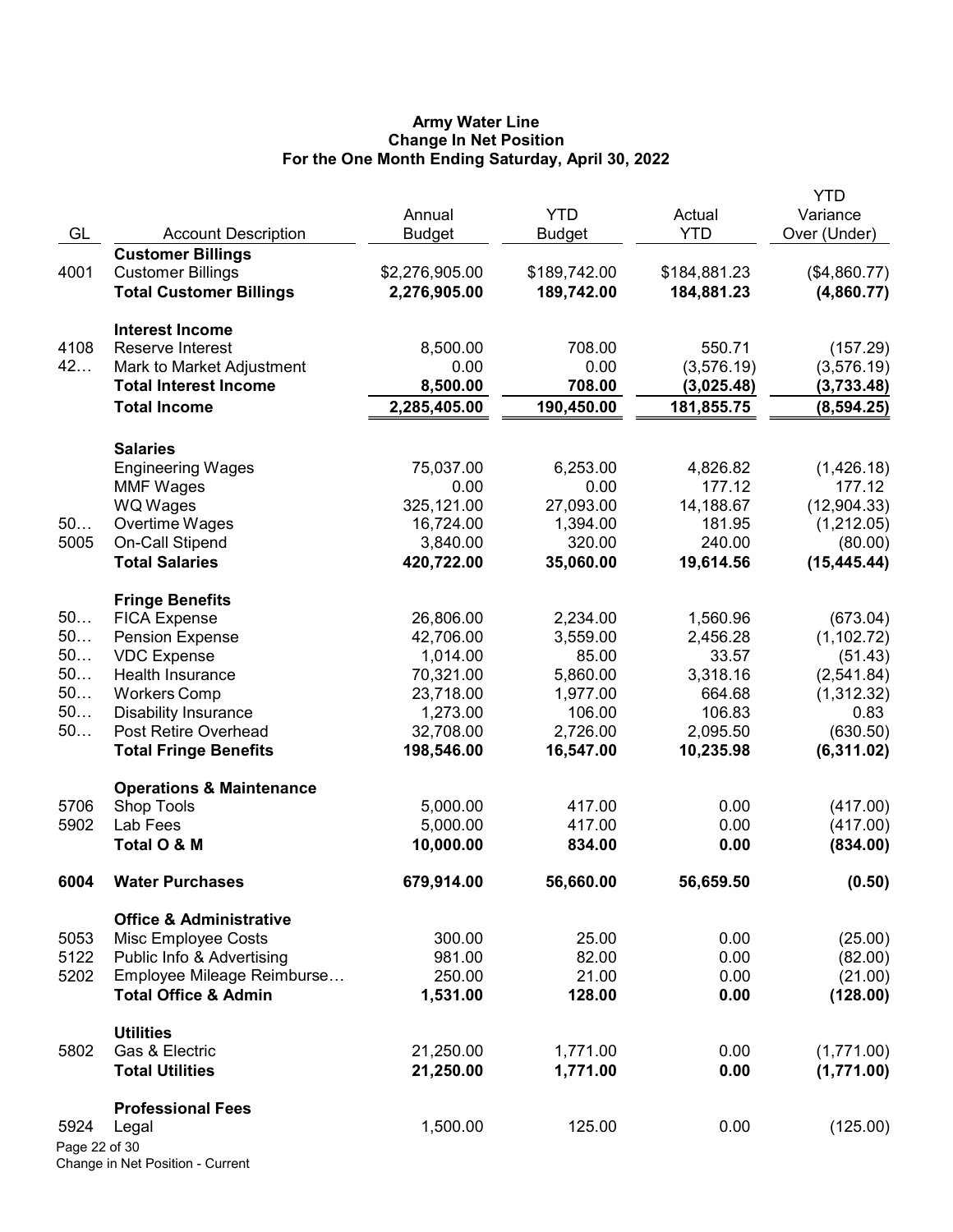# Army Water Line Change In Net Position For the One Month Ending Saturday, April 30, 2022

|                                          |                               |               |            | YTD          |
|------------------------------------------|-------------------------------|---------------|------------|--------------|
|                                          | Annual                        | <b>YTD</b>    | Actual     | Variance     |
| <b>Account Description</b>               | <b>Budget</b>                 | <b>Budget</b> | <b>YTD</b> | Over (Under) |
| <b>Investment Banking Fees</b>           | 742.00                        | 62.00         | 0.00       | (62.00)      |
| <b>Total Professional Fees</b>           | 2,242.00                      | 187.00        | 0.00       | (187.00)     |
| <b>Repairs &amp; Maintenance</b>         |                               |               |            |              |
| <b>Building Maintenance &amp; Repair</b> | 4,000.00                      | 333.00        | 0.00       | (333.00)     |
| Site Maint & Repair                      | 7,000.00                      | 583.00        | 0.00       | (583.00)     |
| Pipeline Maintenance                     | 20,000.00                     | 1,667.00      | 0.00       | (1,667.00)   |
| <b>Total Repairs &amp; Maintenance</b>   | 31,000.00                     | 2,583.00      | 0.00       | (2,583.00)   |
| <b>Insurance</b>                         | 34,900.00                     | 2,908.00      | 2,908.33   | 0.33         |
| <b>Admin Allocation</b>                  | 175,835.00                    | 14,653.00     | 14,487.59  | (165.41)     |
|                                          | 13,080.00                     | 1,090.00      | 3,021.69   | 1,931.69     |
| NYS Administrative Assessm               | 11,169.00                     | 931.00        | 0.00       | (931.00)     |
| <b>Water Quality Allocation</b>          | 87,927.00                     | 7,327.00      | 4,375.26   | (2,951.74)   |
| <b>Depreciation</b>                      | 565,600.00                    | 47,133.00     | 35,093.59  | (12, 039.41) |
| <b>Interest Expense</b>                  | 100,000.00                    | 8,333.00      | 0.00       | (8, 333.00)  |
| <b>Total Expenses</b>                    | 2,353,716.00                  | 196,145.00    | 146,396.50 | (49, 748.50) |
| <b>Change in Net Position</b>            | (68,311.00)                   | (5,695.00)    | 35,459.25  | 41,154.25    |
|                                          | <b>Engineering Allocation</b> |               |            |              |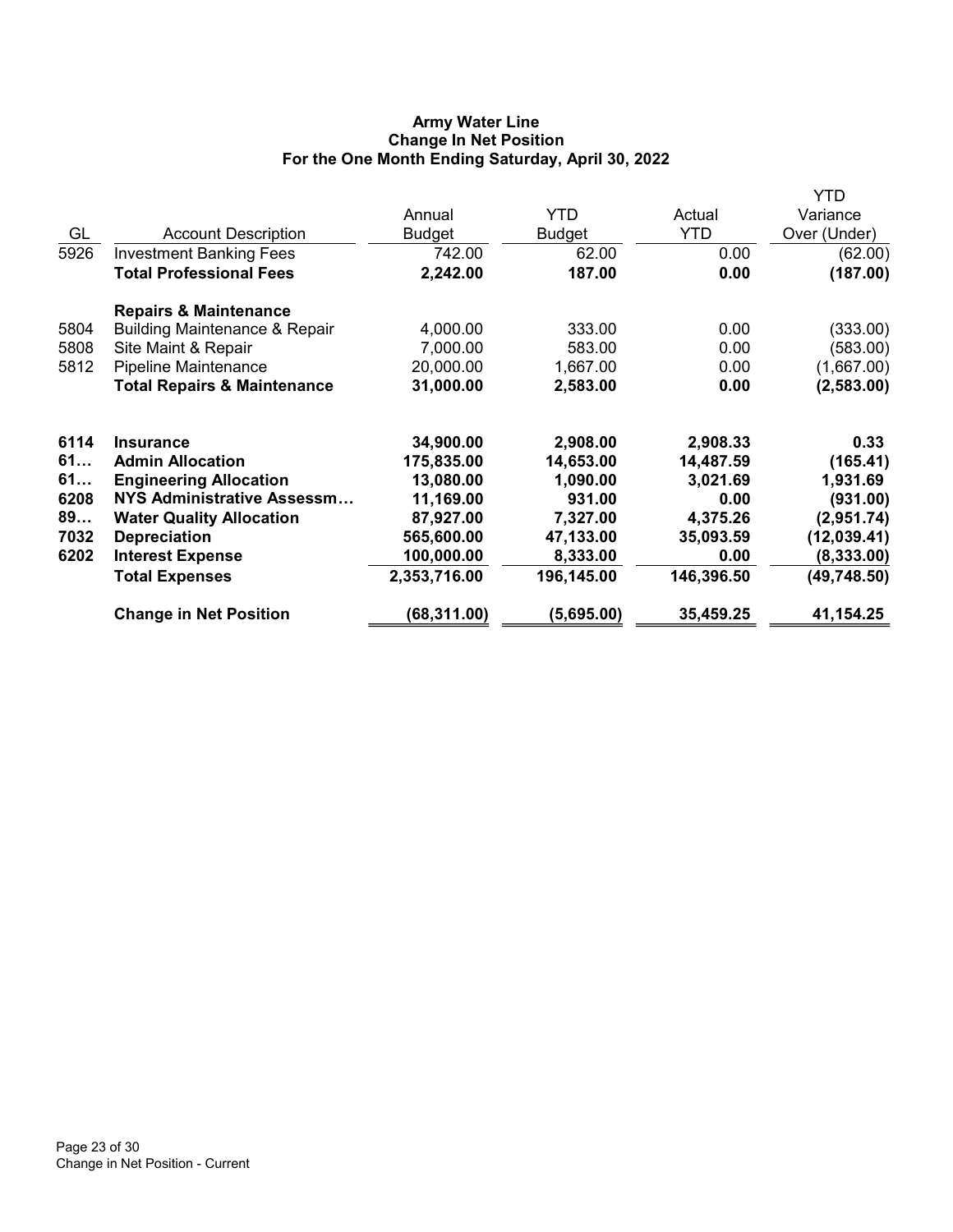### Regional Water Line Change In Net Position For the One Month Ending Saturday, April 30, 2022

|      |                                             |               |            |            | <b>YTD</b>          |
|------|---------------------------------------------|---------------|------------|------------|---------------------|
|      |                                             | Annual        | <b>YTD</b> | Actual     | Variance            |
| GL   | <b>Account Description</b>                  | <b>Budget</b> | Budget     | <b>YTD</b> | Over (Under)        |
|      | <b>Customer Billings</b>                    |               |            |            |                     |
| 4001 | <b>Customer Billings</b>                    | \$90,415.00   | \$7,535.00 | \$5,869.43 | (\$1,665.57)        |
| 4005 | <b>Capital Billings</b>                     | 275,812.00    | 22,984.00  | 22,984.32  | 0.32                |
|      | <b>Total Customer Billings</b>              | 366,227.00    | 30,519.00  | 28,853.75  | (1,665.25)          |
|      |                                             |               |            |            |                     |
|      | <b>Interest Income</b>                      |               |            |            |                     |
| 4102 | Investment Interest Income                  | 1,400.00      | 117.00     | 126.51     | 9.51                |
|      | <b>Total Interest Income</b>                | 1,400.00      | 117.00     | 126.51     | 9.51                |
|      | <b>Total Income</b>                         | 367,627.00    | 30,636.00  | 28,980.26  | (1,655.74)          |
|      |                                             |               |            |            |                     |
|      |                                             |               |            |            |                     |
|      | <b>Salaries</b><br><b>Engineering Wages</b> | 9,661.00      | 805.00     | 1,251.24   | 446.24              |
|      |                                             | 19,715.00     | 1,643.00   | 1,493.52   | (149.48)            |
| 50   | <b>WQ Wages</b>                             |               |            |            |                     |
|      | Overtime Wages                              | 1,624.00      | 135.00     | 67.92      | (67.08)             |
| 5005 | On-Call Stipend                             | 1,920.00      | 160.00     | 120.00     | (40.00)             |
|      | <b>Total Salaries</b>                       | 32,920.00     | 2,743.00   | 2,932.68   | 189.68              |
|      | <b>Fringe Benefits</b>                      |               |            |            |                     |
| 50   | <b>FICA Expense</b>                         | 2,099.00      | 175.00     | 181.20     | 6.20                |
| 50   | <b>Pension Expense</b>                      | 3,415.00      | 285.00     | 291.23     | 6.23                |
| 50   | <b>VDC Expense</b>                          | 0.00          | 0.00       | 11.90      | 11.90               |
| 50   | Health Insurance                            | 5,484.00      | 457.00     | 499.58     | 42.58               |
| 50   |                                             |               | 144.00     | 61.64      |                     |
|      | <b>Workers Comp</b>                         | 1,729.00      |            |            | (82.36)             |
| 50   | <b>Disability Insurance</b>                 | 101.00        | 8.00       | 8.42       | 0.42                |
| 50   | Post Retire Overhead                        | 2,596.00      | 216.00     | 214.50     | (1.50)              |
|      | <b>Total Fringe Benefits</b>                | 15,424.00     | 1,285.00   | 1,268.47   | (16.53)             |
|      | <b>Operations &amp; Maintenance</b>         |               |            |            |                     |
| 5815 | Chemicals                                   | 2,000.00      | 167.00     | 0.00       | (167.00)            |
| 5902 | Lab Fees                                    | 3,600.00      | 300.00     | 0.00       | (300.00)            |
| 6010 | <b>Cape Vincent Reserve</b>                 | 700.00        | 58.00      | 0.00       |                     |
|      | Total O & M                                 | 6,300.00      | 525.00     | 0.00       | (58.00)<br>(525.00) |
|      |                                             |               |            |            |                     |
| 6004 | <b>Water Purchases</b>                      | 90,415.00     | 7,535.00   | 6,207.48   | (1,327.52)          |
|      | <b>Office &amp; Administrative</b>          |               |            |            |                     |
| 5202 | Employee Mileage Reimburse                  | 250.00        | 21.00      | 0.00       | (21.00)             |
|      | <b>Total Office &amp; Admin</b>             |               | 21.00      | 0.00       |                     |
|      |                                             | 250.00        |            |            | (21.00)             |
|      | <b>Utilities</b>                            |               |            |            |                     |
| 5802 | Gas & Electric                              | 23,000.00     | 1,917.00   | 1,881.79   | (35.21)             |
|      | <b>Total Utilities</b>                      | 23,000.00     | 1,917.00   | 1,881.79   | (35.21)             |
|      |                                             |               |            |            |                     |
|      | <b>Professional Fees</b>                    |               |            |            |                     |
| 5924 | Legal                                       | 500.00        | 42.00      | 0.00       | (42.00)             |
|      | <b>Total Professional Fees</b>              | 500.00        | 42.00      | 0.00       | (42.00)             |
|      |                                             |               |            |            |                     |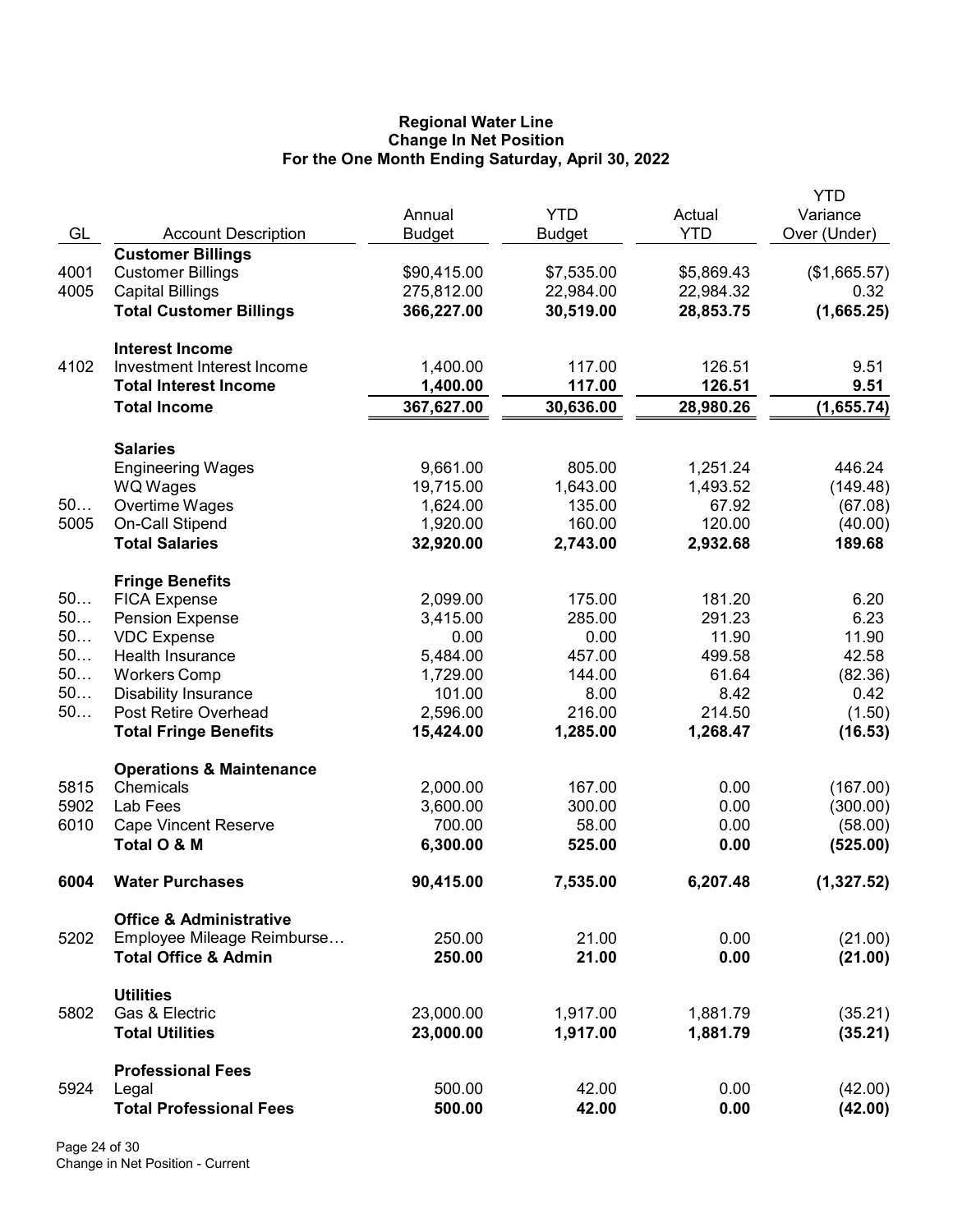# Regional Water Line Change In Net Position For the One Month Ending Saturday, April 30, 2022

|      |                                          |               |               |            | YTD          |
|------|------------------------------------------|---------------|---------------|------------|--------------|
|      |                                          | Annual        | <b>YTD</b>    | Actual     | Variance     |
| GL   | <b>Account Description</b>               | <b>Budget</b> | <b>Budget</b> | <b>YTD</b> | Over (Under) |
|      | <b>Repairs &amp; Maintenance</b>         |               |               |            |              |
| 5804 | <b>Building Maintenance &amp; Repair</b> | 9,000.00      | 750.00        | 0.00       | (750.00)     |
| 5808 | Site Maint & Repair                      | 3,500.00      | 292.00        | 0.00       | (292.00)     |
| 5812 | Pipeline Maintenance                     | 20,000.00     | 1,667.00      | 2,004.60   | 337.60       |
|      | <b>Total Repairs &amp; Maintenance</b>   | 32,500.00     | 2,709.00      | 2,004.60   | (704.40)     |
| 6114 | <b>Insurance</b>                         | 6,200.00      | 517.00        | 516.67     | (0.33)       |
| 61   | <b>Admin Allocation</b>                  | 16,606.00     | 1,384.00      | 1,377.95   | (6.05)       |
| 61   | <b>Engineering Allocation</b>            | 2,465.00      | 205.00        | 444.39     | 239.39       |
| 6208 | NYS Administrative Assessm               | 2,016.00      | 168.00        | 0.00       | (168.00)     |
| 89   | <b>Water Quality Allocation</b>          | 6,208.00      | 517.00        | 344.23     | (172.77)     |
| 7032 | <b>Depreciation</b>                      | 141,600.00    | 11,800.00     | 11,242.30  | (557.70)     |
| 7002 | Amortization                             | 30,400.00     | 2,533.00      | 2,529.39   | (3.61)       |
| 6202 | <b>Interest Expense</b>                  | 54,107.00     | 4,509.00      | 0.00       | (4,509.00)   |
|      | <b>Total Expenses</b>                    | 460,911.00    | 38,410.00     | 30,749.95  | (7,660.05)   |
|      | <b>Change in Net Position</b>            | (93, 284.00)  | (7,774.00)    | (1,769.69) | 6,004.31     |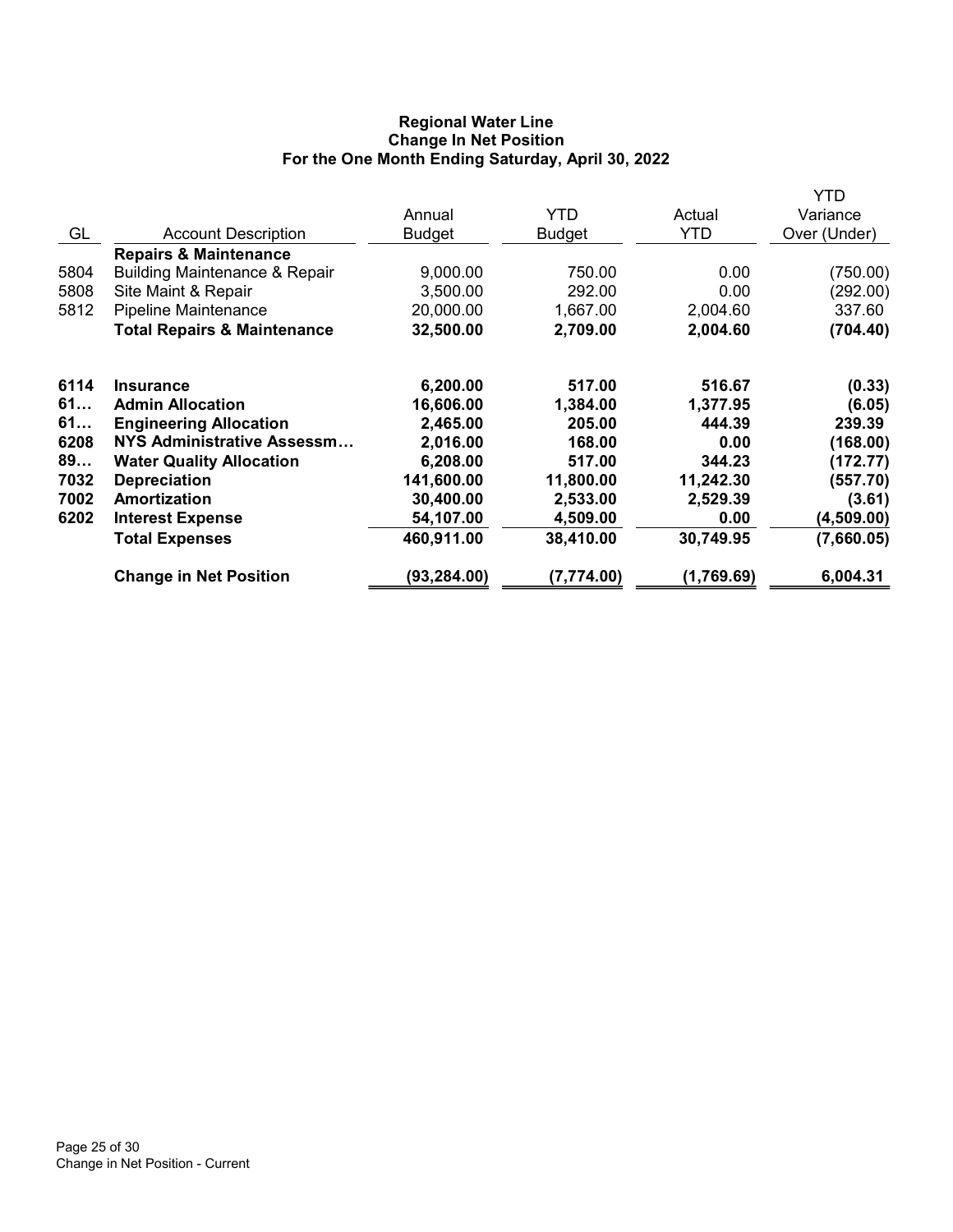# Water Sewer Contracts Change In Net Position For the One Month Ending Saturday, April 30, 2022

| GL   | <b>Account Description</b>                                                             | Annual<br><b>Budget</b>        | <b>YTD</b><br><b>Budget</b> | Actual<br><b>YTD</b>       | YTD<br>Variance<br>Over (Under) |
|------|----------------------------------------------------------------------------------------|--------------------------------|-----------------------------|----------------------------|---------------------------------|
| 4001 | <b>Customer Billings</b><br><b>Customer Billings</b><br><b>Total Customer Billings</b> | \$1,585,342.00<br>1,585,342.00 | \$132,112.00<br>132,112.00  | \$134,321.82<br>134,321.82 | \$2,209.82<br>2,209.82          |
|      | <b>Total Income</b>                                                                    | 1,585,342.00                   | 132,112.00                  | 134,321.82                 | 2,209.82                        |
|      | <b>Salaries</b>                                                                        |                                |                             |                            |                                 |
|      | <b>Engineering Wages</b>                                                               | 31,689.00                      | 2,641.00                    | 6,487.68                   | 3,846.68                        |
|      | <b>WQ Wages</b>                                                                        | 798,477.00                     | 66,540.00                   | 62,227.57                  | (4,312.43)                      |
| 50   | Overtime Wages                                                                         | 32,280.00                      | 2,690.00                    | 7,592.16                   | 4,902.16                        |
| 5005 | On-Call Stipend                                                                        | 7,800.00                       | 650.00                      | 600.00                     | (50.00)                         |
|      | <b>Total Salaries</b>                                                                  | 870,246.00                     | 72,521.00                   | 76,907.41                  | 4,386.41                        |
|      | <b>Fringe Benefits</b>                                                                 |                                |                             |                            |                                 |
| 50   | <b>FICA Expense</b>                                                                    | 55,354.00                      | 4,613.00                    | 3,878.18                   | (734.82)                        |
| 50   | <b>Pension Expense</b>                                                                 | 87,035.00                      | 7,253.00                    | 5,464.78                   | (1,788.22)                      |
| 50   | <b>VDC Expense</b>                                                                     | 507.00                         | 42.00                       | 109.78                     | 67.78                           |
| 50   | <b>Health Insurance</b>                                                                | 146,667.00                     | 12,222.00                   | 7,879.71                   | (4,342.29)                      |
| 50   | <b>Workers Comp</b>                                                                    | 61,169.00                      | 5,097.00                    | 3,280.11                   | (1,816.89)                      |
| 50   | <b>Disability Insurance</b>                                                            | 2,760.00                       | 230.00                      | 229.92                     | (0.08)                          |
| 50   | Post Retire Overhead                                                                   | 72,033.00                      | 6,003.00                    | 6,278.25                   | 275.25                          |
|      | <b>Total Fringe Benefits</b>                                                           | 425,525.00                     | 35,460.00                   | 27,120.73                  | (8, 339.27)                     |
|      | <b>Operations &amp; Maintenance</b>                                                    |                                |                             |                            |                                 |
| 8090 | <b>Purchases for Resale</b>                                                            | 50,000.00                      | 4,167.00                    | 0.00                       | (4, 167.00)                     |
|      | Total O & M                                                                            | 50,000.00                      | 4,167.00                    | 0.00                       | (4, 167.00)                     |
|      |                                                                                        |                                |                             |                            |                                 |
|      | <b>Office &amp; Administrative</b>                                                     |                                |                             |                            |                                 |
| 5202 | Employee Mileage Reimburse                                                             | 1,500.00                       | 125.00                      | 0.00                       | (125.00)                        |
|      | <b>Total Office &amp; Admin</b>                                                        | 1,500.00                       | 125.00                      | 0.00                       | (125.00)                        |
| 6114 | <b>Insurance</b>                                                                       | 35,400.00                      | 2,950.00                    | 2,950.00                   | 0.00                            |
| 61   | <b>Admin Allocation</b>                                                                | 37,200.00                      | 3,100.00                    | 3,062.10                   | (37.90)                         |
| 61   | <b>Engineering Allocation</b>                                                          | 11,684.00                      | 974.00                      | 3,212.46                   | 2,238.46                        |
| 6208 | NYS Administrative Assessm                                                             | 8,246.00                       | 687.00                      | 0.00                       | (687.00)                        |
| 89   | <b>Water Quality Allocation</b>                                                        | 144,754.00                     | 12,063.00                   | 10,266.65                  | (1,796.35)                      |
|      | <b>Total Expenses</b>                                                                  | 1,584,555.00                   | 132,047.00                  | 123,519.35                 | (8,527.65)                      |
|      | <b>Change in Net Position</b>                                                          | 787.00                         | 65.00                       | 10,802.47                  | 10,737.47                       |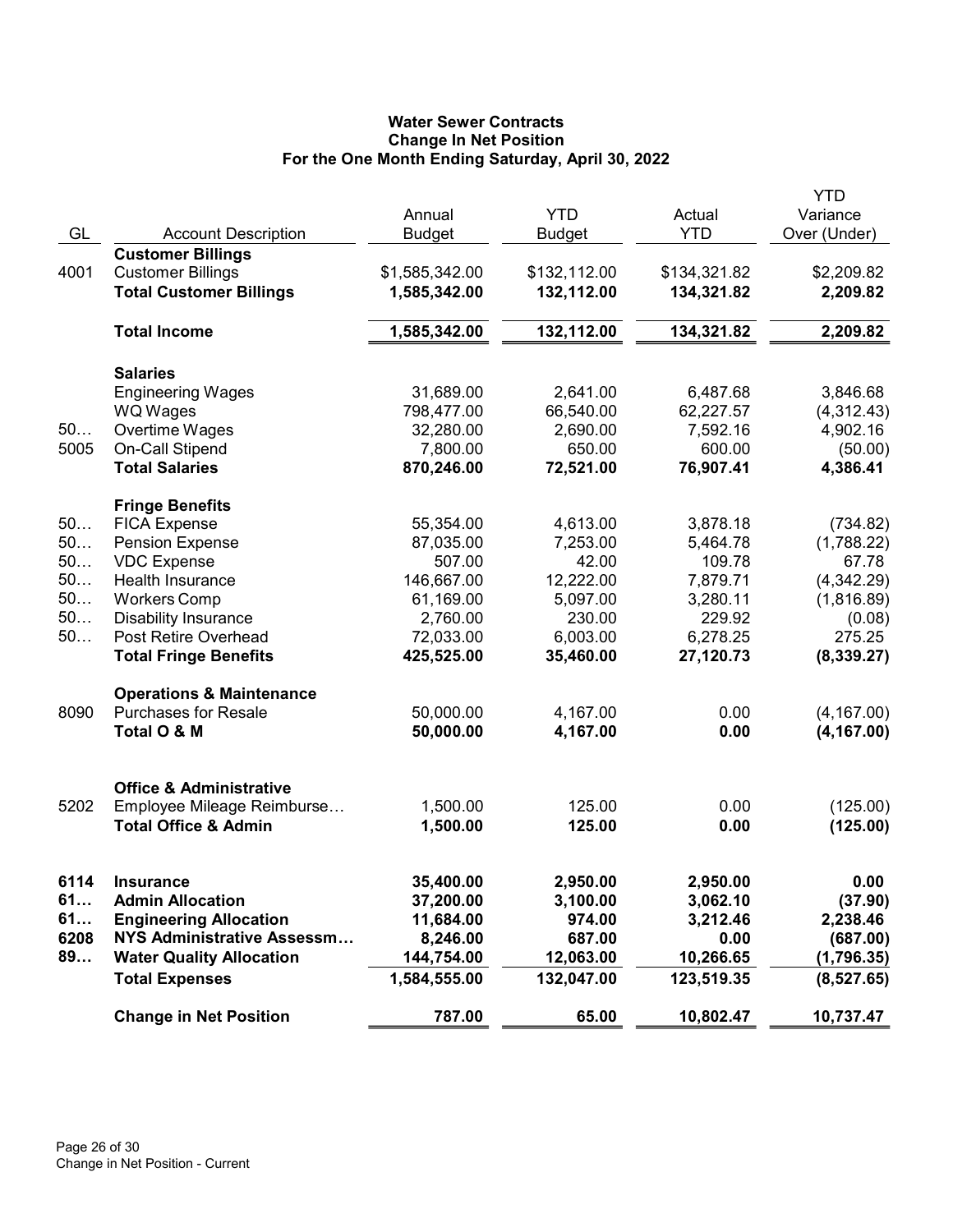#### Engineering Change In Net Position For the One Month Ending Saturday, April 30, 2022

|               |                                           | Annual        | <b>YTD</b>    | Actual      | YTD<br>Variance |
|---------------|-------------------------------------------|---------------|---------------|-------------|-----------------|
| GL            | <b>Account Description</b>                | <b>Budget</b> | <b>Budget</b> | <b>YTD</b>  | Over (Under)    |
|               | <b>Customer Billings</b>                  |               |               |             |                 |
| 4001          | <b>Customer Billings</b>                  | \$704,490.00  | \$58,708.00   | \$50,718.26 | (\$7,989.74)    |
|               | <b>Total Customer Billings</b>            | 704,490.00    | 58,708.00     | 50,718.26   | (7,989.74)      |
|               | <b>Total Income</b>                       | 704,490.00    | 58,708.00     | 50,718.26   | (7,989.74)      |
|               | <b>Salaries</b>                           |               |               |             |                 |
|               | <b>Engineering Wages</b>                  | 373,117.00    | 31,093.00     | 20,862.93   | (10, 230.07)    |
|               | <b>WQ Wages</b>                           | 0.00          | 0.00          | 781.13      | 781.13          |
|               | <b>Total Salaries</b>                     | 373,117.00    | 31,093.00     | 21,644.06   | (9,448.94)      |
|               | <b>Fringe Benefits</b>                    |               |               |             |                 |
| 50            | <b>FICA Expense</b>                       | 23,905.00     | 1,992.00      | 2,877.27    | 885.27          |
| 50            | <b>Pension Expense</b>                    | 35,476.00     | 2,956.00      | 3,661.83    | 705.83          |
| 50            | <b>VDC</b> Expense                        | 5,072.00      | 423.00        | 526.81      | 103.81          |
| 50            | Health Insurance                          | 60,627.00     | 5,052.00      | 6,456.86    | 1,404.86        |
| 50            | <b>Workers Comp</b>                       | 1,709.00      | 142.00        | 975.36      | 833.36          |
| 50            | <b>Disability Insurance</b>               | 979.00        | 82.00         | 81.67       | (0.33)          |
| 50            | Post Retire Overhead                      | 23,399.00     | 1,950.00      | 2,566.50    | 616.50          |
| 5054          | <b>Employee Physicals &amp; Screening</b> | 500.00        | 42.00         | 0.00        | (42.00)         |
|               | <b>Total Fringe Benefits</b>              | 151,667.00    | 12,639.00     | 17,146.30   | 4,507.30        |
|               | <b>Operations &amp; Maintenance</b>       |               |               |             |                 |
| 5403          | <b>Safety Equipment &amp; Supplies</b>    | 1,100.00      | 91.67         | 0.00        | (91.67)         |
| 5904          | <b>SCADA</b>                              | 20,200.00     | 1,683.00      | 3,814.46    | 2,131.46        |
| 8090          | <b>Purchases for Resale</b>               | 75,500.00     | 6,292.00      | 1,784.22    | (4,507.78)      |
|               | Total O & M                               | 96,800.00     | 8,066.67      | 5,598.68    | (2,467.99)      |
|               | <b>Office &amp; Administrative</b>        |               |               |             |                 |
| 5053          | Misc Employee Costs                       | 500.00        | 42.00         | 0.00        | (42.00)         |
| 5102          | <b>Office Rent</b>                        | 1,870.00      | 156.00        | 155.83      | (0.17)          |
| 5104          | <b>Office Supplies</b>                    | 1,500.00      | 125.00        | 0.00        | (125.00)        |
| 5112          | Telephone                                 | 3,121.00      | 260.00        | 28.65       | (231.35)        |
| 5114          | <b>Cellular Services</b>                  | 4,700.00      | 392.00        | 0.00        | (392.00)        |
| 5120          | Dues & Subscriptions                      | 1,000.00      | 83.00         | 0.00        | (83.00)         |
| 5122          | Public Info & Advertising                 | 800.00        | 67.00         | 0.00        | (67.00)         |
| 5130          | <b>Office Equipment</b>                   | 3,500.00      | 292.00        | 0.00        | (292.00)        |
| 5202          | Employee Mileage Reimburse                | 7,250.00      | 603.83        | 0.00        | (603.83)        |
| 5204          | Empl. Meals & Incidental                  | 2,000.00      | 167.00        | 0.00        | (167.00)        |
| 5206          | Empl. Lodging                             | 3,000.00      | 250.00        | 0.00        | (250.00)        |
| 5370          | Training & Development                    | 7,250.00      | 604.50        | 0.00        | (604.50)        |
| 5402          | <b>Employee Uniforms</b>                  | 800.00        | 67.00         | 0.00        | (67.00)         |
|               | <b>Total Office &amp; Admin</b>           | 37,291.00     | 3,109.33      | 184.48      | (2,924.85)      |
|               | <b>Professional Fees</b>                  |               |               |             |                 |
| 5924          | Legal                                     | 1,000.00      | 83.00         | 0.00        | (83.00)         |
| Page 27 of 30 |                                           |               |               |             |                 |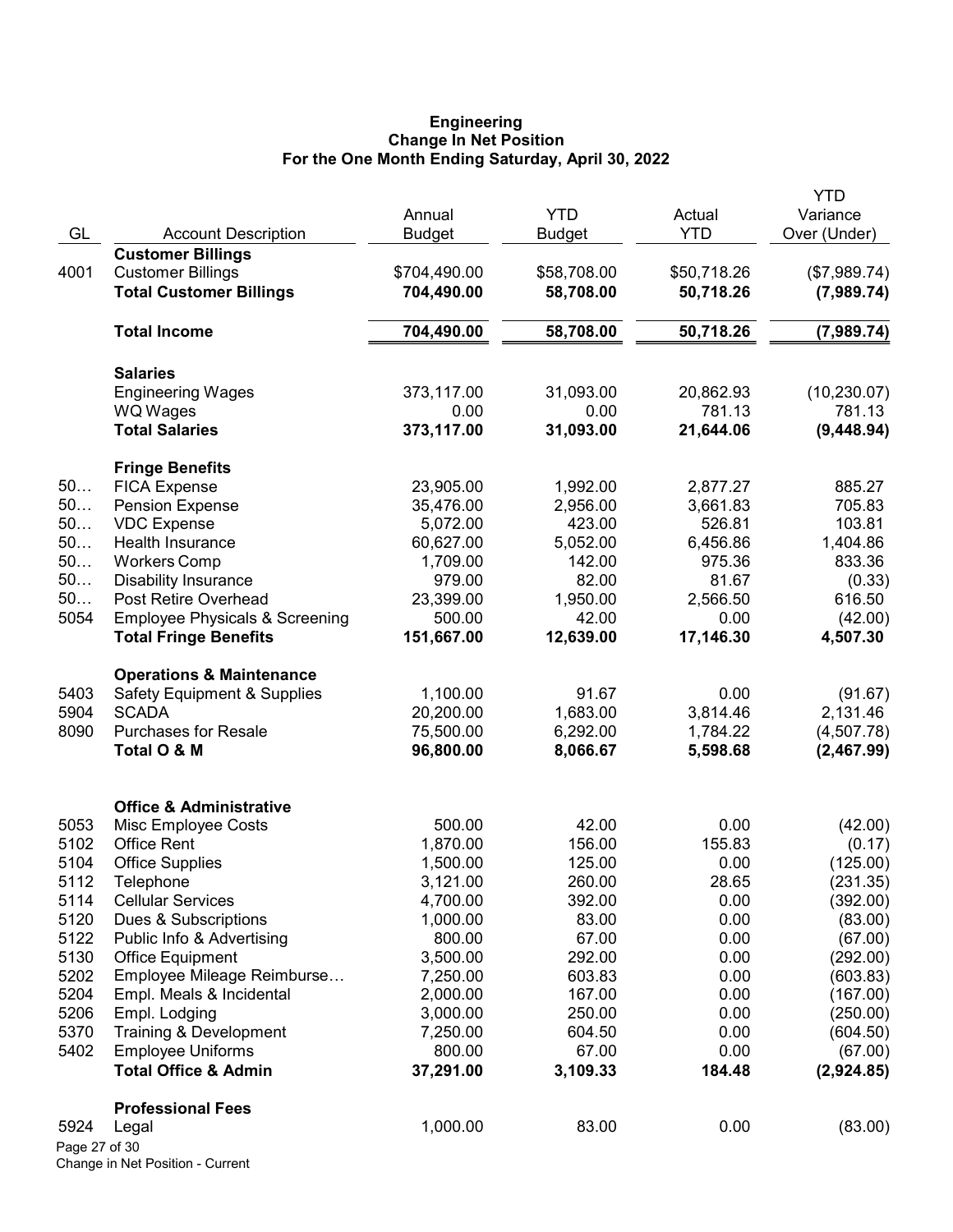## Engineering Change In Net Position For the One Month Ending Saturday, April 30, 2022

|                                   |              |             |              | YTD          |
|-----------------------------------|--------------|-------------|--------------|--------------|
|                                   | Annual       | <b>YTD</b>  | Actual       | Variance     |
| <b>Account Description</b>        | Budget       | Budget      | <b>YTD</b>   | Over (Under) |
| <b>Total Professional Fees</b>    | 1,000.00     | 83.00       | 0.00         | (83.00)      |
| <b>Automobile</b>                 |              |             |              |              |
| Auto/Light Truck Rep. & Maint.    | 2,500.00     | 208.00      | 39.98        | (168.02)     |
| <b>Auto/Light Truck Fuel</b>      | 4,000.00     | 333.00      | 0.00         | (333.00)     |
| Auto/Light Truck Rental/Lease     | 6,700.00     | 558.00      | 558.33       | 0.33         |
| Vehicle Ins                       | 2,300.00     | 192.00      | 191.67       | (0.33)       |
| <b>Total Automobile</b>           | 15,500.00    | 1,291.00    | 789.98       | (501.02)     |
| <b>Computer</b>                   |              |             |              |              |
| <b>Computer Equipment</b>         | 6,000.00     | 500.00      | 0.00         | (500.00)     |
| Programming & Software            | 1,250.00     | 104.00      | 0.00         | (104.00)     |
| <b>GIS</b>                        | 29,200.00    | 2,433.00    | 18,700.00    | 16,267.00    |
| <b>Total Computer</b>             | 36,450.00    | 3,037.00    | 18,700.00    | 15,663.00    |
| <b>Insurance</b>                  | 16,600.00    | 1,383.00    |              | 0.33         |
| <b>Admin Allocation</b>           | 51,586.00    | 4,299.00    | 4,248.68     | (50.32)      |
| <b>Engineering Allocation</b>     | (86, 534.00) | (7, 211.00) | (23, 519.92) | (16, 308.92) |
| <b>NYS Administrative Assessm</b> | 3,861.00     | 322.00      | 0.00         | (322.00)     |
| <b>Depreciation</b>               | 11,400.00    | 950.00      | 695.25       | (254.75)     |
| <b>Total Expenses</b>             | 708,738.00   | 59,062.00   | 46,870.84    | (12, 191.16) |
| <b>Change in Net Position</b>     | (4, 248.00)  | (354.00)    | 3,847.42     | 4,201.42     |
|                                   |              |             |              | 1,383.33     |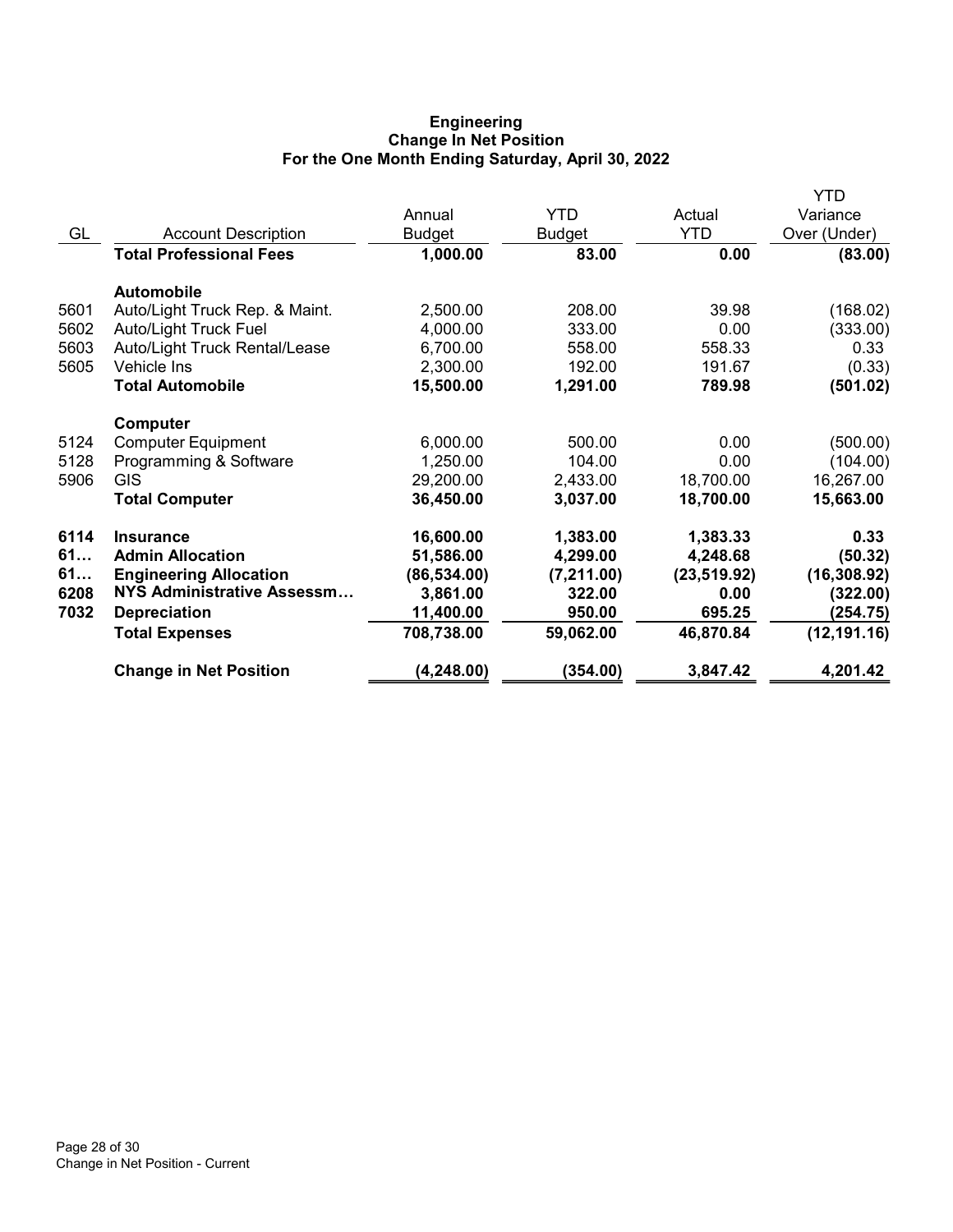## Regional Development Change In Net Position For the One Month Ending Saturday, April 30, 2022

|      |                                                     | Annual                  | <b>YTD</b>            | Actual               | YTD<br>Variance          |
|------|-----------------------------------------------------|-------------------------|-----------------------|----------------------|--------------------------|
| GL   | <b>Account Description</b>                          | <b>Budget</b>           | <b>Budget</b>         | <b>YTD</b>           | Over (Under)             |
|      | <b>Customer Billings</b>                            |                         |                       |                      |                          |
| 4001 | <b>Customer Billings</b>                            | \$238,820.00            | \$19,902.00           | \$25,931.59          | \$6,029.59               |
|      | <b>Total Customer Billings</b>                      | 238,820.00              | 19,902.00             | 25,931.59            | 6,029.59                 |
|      | <b>Grant Revenue</b>                                |                         |                       |                      |                          |
| 4181 | <b>Federal Grant Income</b>                         | 88,523.00               | 7,377.00              | 0.00                 | (7, 377.00)              |
| 4183 | <b>NY State Grants</b>                              | 286,570.00              | 23,881.00             | 4,225.09             | (19,655.91)              |
|      | <b>Total Grant Revenue</b>                          | 375,093.00              | 31,258.00             | 4,225.09             | (27, 032.91)             |
| 4104 | <b>Loan Interest Income</b>                         | 493,000.00              | 41,083.00             | 27,642.00            | (13, 441.00)             |
|      | <b>Other Income</b>                                 |                         |                       |                      |                          |
| 4162 | <b>Processing Fees</b>                              | 23,000.00               | 1,916.00              | 0.00                 | (1,916.00)               |
| 4164 | Miscellaneous                                       | 8,000.00                | 666.00                | 8,271.75             | 7,605.75                 |
| 4190 | Recovery of Bad Debts                               | 0.00                    | 0.00                  | 300.00               | 300.00                   |
|      | <b>Total Other Income</b>                           | 31,000.00               | 2,582.00              | 8,571.75             | 5,989.75                 |
|      | <b>Interest Income</b>                              |                         |                       |                      |                          |
| 4102 | Investment Interest Income                          | 145,700.00              | 12,142.00             | 15,986.51            | 3,844.51                 |
| 42   | Mark to Market Adjustment                           | 0.00                    | 0.00                  | (123, 455.75)        | (123, 455.75)            |
|      | <b>Total Interest Income</b>                        | 145,700.00              | 12,142.00             | (107,469.24)         | (119,611.24)             |
|      | <b>Total Income</b>                                 | 1,283,613.00            | 106,967.00            | (41,098.81)          | (148, 065.81)            |
|      | <b>Salaries</b>                                     |                         |                       |                      |                          |
|      | <b>Administrative Wages</b>                         | 12,017.00               | 1,001.00              | 804.50               | (196.50)                 |
|      | <b>Engineering Wages</b>                            | 4,110.00                | 343.00                | 855.09               | 512.09                   |
|      | <b>Telecom Wages</b>                                | 37,440.00               | 3,120.00              | 3,279.55             | 159.55                   |
|      | <b>Regional Development Wages</b>                   | 295,012.00              | 24,585.00             | 21,833.95            | (2,751.05)               |
|      | <b>Total Salaries</b>                               | 348,579.00              | 29,049.00             | 26,773.09            | (2, 275.91)              |
|      | <b>Fringe Benefits</b>                              |                         |                       |                      |                          |
| 50   | <b>FICA Expense</b>                                 | 23,412.00               | 1,951.00              | 1,673.09             | (277.91)                 |
| 50   | <b>Pension Expense</b>                              | 39,988.00               | 3,333.00              | 2,934.15             | (398.85)                 |
| 50   | <b>VDC Expense</b>                                  | 0.00                    | 0.00                  | 7.24                 | 7.24                     |
| 50   | <b>Health Insurance</b>                             | 42,551.00               | 3,546.00              | 3,230.57             | (315.43)                 |
| 50   | <b>Workers Comp</b>                                 | 538.00                  | 45.00                 | 37.23                | (7.77)                   |
| 50   | <b>Disability Insurance</b><br>Post Retire Overhead | 919.00                  | 78.00                 | 76.67                | (1.33)                   |
| 50   | <b>Total Fringe Benefits</b>                        | 19,265.00<br>126,673.00 | 1,605.00<br>10,558.00 | 1,838.37<br>9,797.32 | 233.37<br>(760.68)       |
|      |                                                     |                         |                       |                      |                          |
|      | <b>Operations &amp; Maintenance</b>                 |                         |                       |                      |                          |
| 6110 | Marketing<br><b>Purchases for Resale</b>            | 5,000.00                | 417.00                | 0.00                 | (417.00)                 |
| 8090 | Total O & M                                         | 12,000.00<br>17,000.00  | 1,000.00<br>1,417.00  | 0.00<br>0.00         | (1,000.00)<br>(1,417.00) |
| 6006 | <b>Host Community Benefits</b>                      | 148,234.00              | 0.00                  | 0.00                 | 0.00                     |
|      |                                                     |                         |                       |                      |                          |